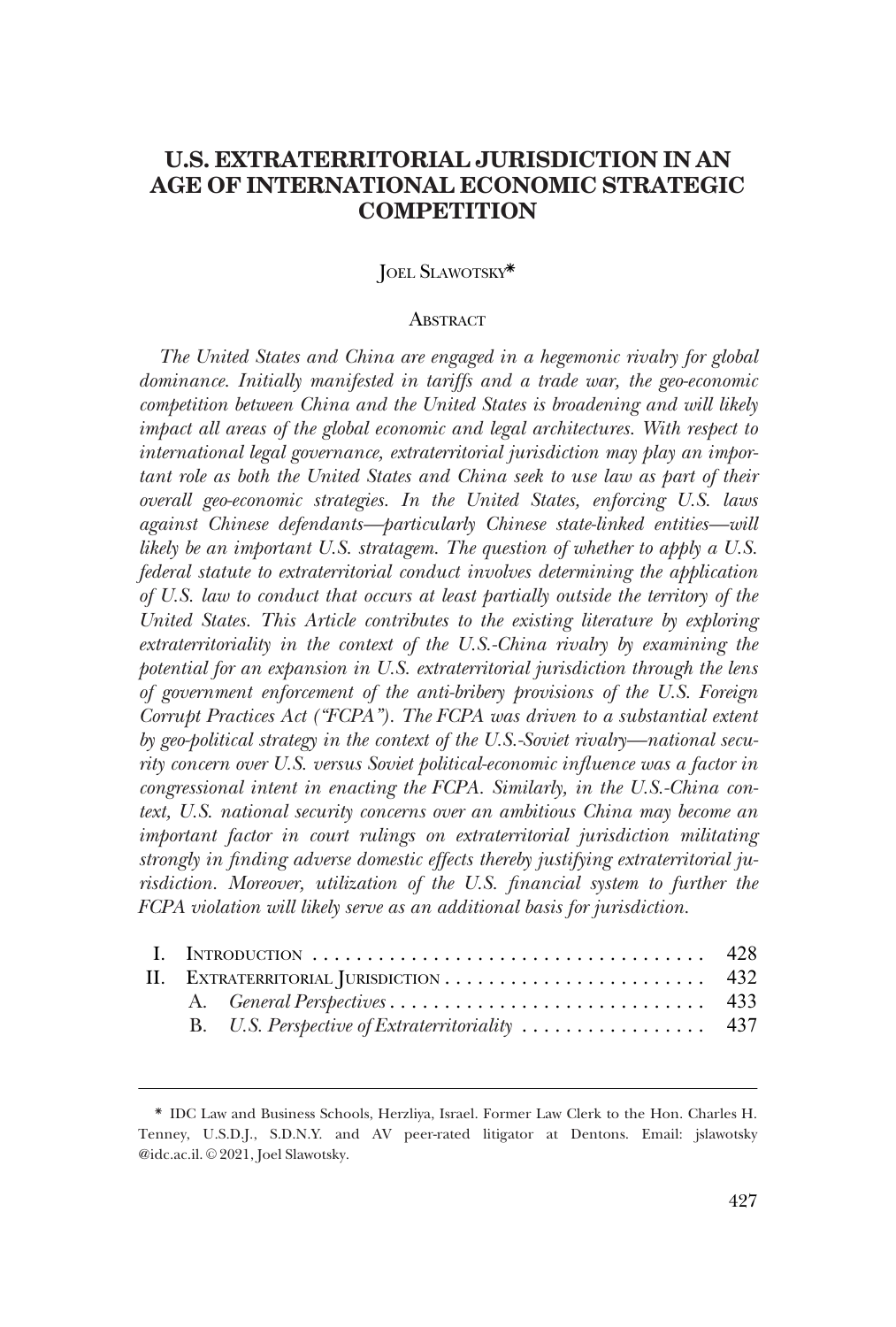<span id="page-1-0"></span>

|      |    | Expansion of Extraterritoriality<br>1.                       | 438 |
|------|----|--------------------------------------------------------------|-----|
|      |    | Morrison and RJR Nabisco<br>2.                               | 439 |
|      |    | Scoville's Return to the "Conduct and Effects" Test<br>3.    | 440 |
| III. |    | THE AGE OF THE U.S.-CHINA HEGEMONIC RIVALRY                  | 442 |
|      | A. | The Rivalry and National Security                            | 442 |
|      | B. | The Fusion of Ideology (Political Governance Competition),   |     |
|      |    | Emerging Technology, and Economic Power as a National        |     |
|      |    | Security Threat                                              | 447 |
|      |    | Chinese State-Linked Firms and U.S. National<br>$\mathbf{1}$ |     |
|      |    |                                                              | 451 |
|      |    | The United States Government's China Initiative<br>2.        |     |
|      |    | and the FCPA                                                 | 453 |
| IV.  |    | EXTRATERRITORIALITY AND THE U.S. FCPA                        | 455 |
|      | A. | Evidence of Clear Congressional Intent                       | 455 |
|      | B. | FCPA Enforcement: Recent Perspectives                        | 460 |
|      | C. | Extraterritorial FCPA Enforcement Applied to Chinese State-  |     |
|      |    |                                                              | 462 |
|      |    | <b>Adverse Domestic Effects-</b><br>$\mathbf{1}$             |     |
|      |    | Ideological, Technological, and Economic Rivalry             | 462 |
|      |    | 2. Utilizing U.S. Financial Institutions or U.S. Dollars,    |     |
|      |    |                                                              | 465 |
|      |    |                                                              | 468 |

#### I. INTRODUCTION

The United States and China are engaged in a hegemonic rivalry for global dominance.<sup>1</sup> Initially manifested in tariffs and a trade war,<sup>2</sup> the geo-political competition between China and the United States has dramatically broadened to encompass nearly all facets of the global economic and legal architectures.<sup>3</sup> The issue of extraterritorial jurisdiction whether U.S. courts should exercise jurisdiction for overseas conduct

<sup>1.</sup> *See* Joel Slawotsky, *National Security Exception in an Era of Hegemonic Rivalry: Emerging Impacts on Trade and Investment*, *in* HANDBOOK OF INTERNATIONAL INVESTMENT LAW AND POLICY 1 (Julien Chaisse, et al. eds., 2019) ("Both the United States and China are locked in a long-term contest for overall influence and ultimately control of the global governance architecture.").

*See* Joel Slawotsky, *The National Security Exception: Lessons from Delaware Corporate Law*, 6 2. CHINESE J. COMPAR. L. 228 (2018), <https://academic.oup.com/cjcl/article/6/2/228/5265145> (detailing the intensifying geo-strategic schisms and China's stratagems to become a hegemon).

<sup>3.</sup> *See* Anthea Roberts, Henrique Choer Moraes & Victor Ferguson, *Toward a Geoeconomic Order in International Trade and Investment*, 22 J. INT'L ECON. L. 655 (2019) (discussing geo-economics as an amalgamation of legal, political and economic competitions between the United States and China).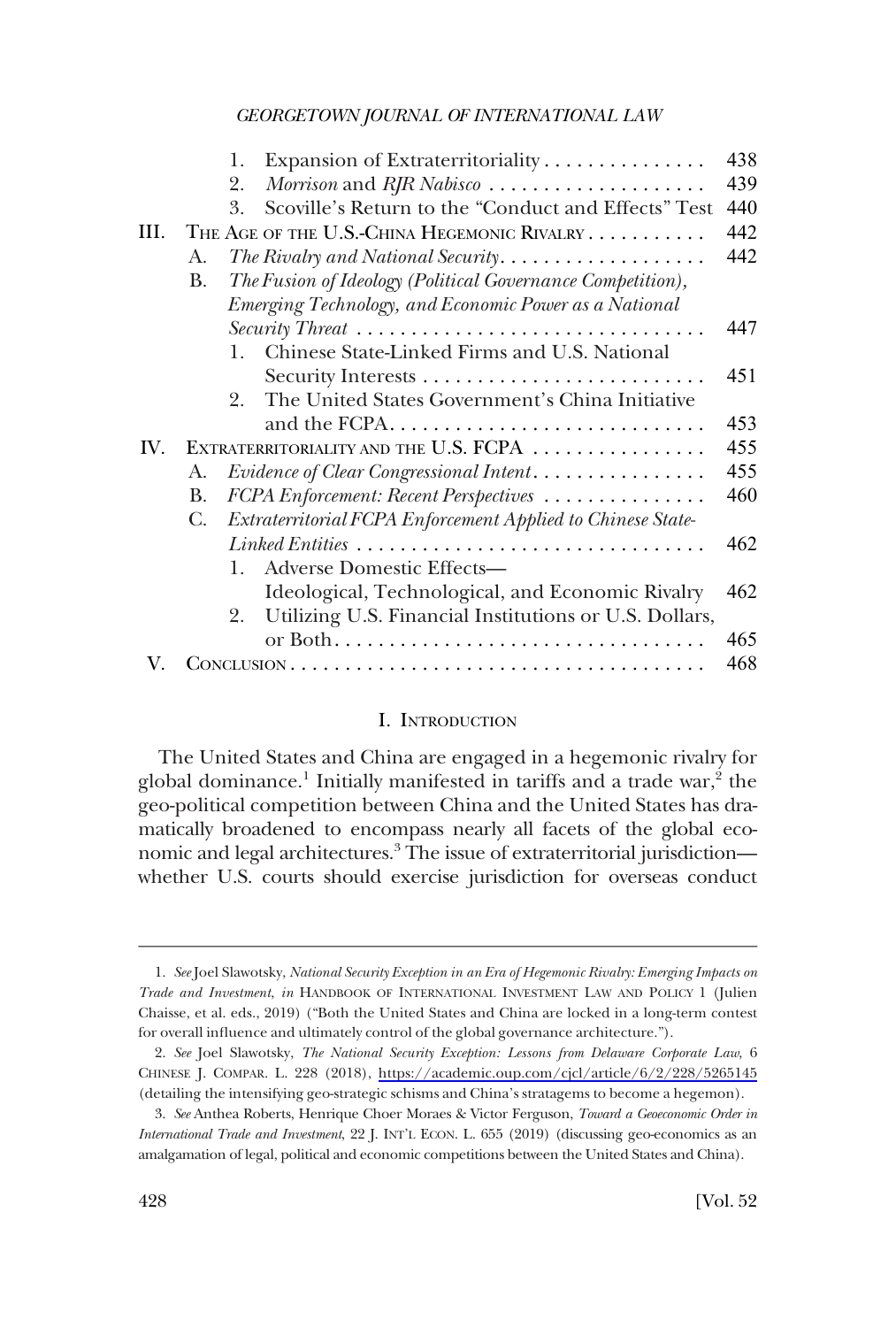violating U.S. law<sup>4</sup>—may become an increasingly important aspect in the strategic rivalry. By enforcing U.S. laws extraterritorially, U.S. enforcement agencies can marshal an effective legal tool in the U.S. quest to triumph over China.<sup>5</sup>

This Article contributes to the existing literature by exploring extraterritoriality in U.S. courts in the context of the U.S.-China rivalry, examining extraterritorial jurisdiction $6$  through the lens of government enforcement of the U.S. FCPA particularly against Chinese statelinked firms.<sup>7</sup> The context of FCPA enforcement vis-à-vis Chinese state-linked entities<sup>8</sup> provides an excellent vehicle to examine the issue of extraterritorial jurisdiction. Corruption is an increasingly important issue in global governance and an international consensus has emerged to combat international corruption thus strengthening the general rationale to assert extraterritorial jurisdiction.<sup>9</sup> Moreover, the context of

6. While beyond the scope of this article, the implications are relevant to other states which may increasingly seek to exercise extraterritorial jurisdiction. *See, e.g.*, Eleanor M. Fox, *Extraterritorial Jurisdiction, Antitrust, and the EU Intel Case: Implementation, Qualified Effects, and the Third Kind*, 42 FORDHAM INT'L L.J. 981, 987–88 (2019) (citing the example of a corporate merger in South Africa that was held to be within EU jurisdiction).

7. With respect to state-owned enterprises the argument that state-owned corporations are implements of the economic competition is clear. However, the term "state-linked" is used in this article because of claims (and U.S. enforcement authorities will surely argue) that despite ostensibly being a private actor, some Chinese corporations are in fact "controlled" or "directed" by the Chinese government. *See, e.g.*, CHRISTOPHER BALDINGA & DONALD CLARKE, WHO OWNS HUAWEI? (May 8, 2019), [https://papers.ssrn.com/sol3/papers.cfm?abstract\\_id=3372669](https://papers.ssrn.com/sol3/papers.cfm?abstract_id=3372669) (noting that Huawei is controlled by the state despite claims it is a privately-owned by its employees); Tony Capaccio & Jenny Leonard, *Huawei on List of 20 Chinese Companies That Pentagon Says Are Controlled by People's Liberation Army*, TIME (June 25, 2020), [https://time.com/5859119/huawei-chinese](https://time.com/5859119/huawei-chinese-military-company-list/)[military-company-list/](https://time.com/5859119/huawei-chinese-military-company-list/) ("This list includes 'entities owned by, controlled by, or affiliated with China's government, military, or defense industry'").

8. The arguments set forth are applicable to private Chinese entities as well. Murray Scot Tanner, *Beijing's New National Intelligence Law: From Defense to Offense*, LAWFARE (July 20, 2017, 11:30 AM), <https://www.lawfareblog.com/beijings-new-national-intelligence-law-defense-offense> (noting that even private Chinese entities are legally obligated to provide information to the state).

9. Most major jurisdictions have anti-bribery laws and a major anti-corruption treaty calls for a broad understanding of territoriality as discussed *infra*. *See* Convention on Combating Bribery of Foreign Public Officials in International Business Transactions, art. 4, Dec. 18, 1997, S. TREATY DOC. NO. 105-43, 37 I.L.M. 1 [hereinafter *Convention on Combating Bribery*] Given the fact that the major world economies have enacted legislation criminalizing bribery of foreign officials (and in the U.K. example private actors as well), the basis of a comprehensive conceptualization of

<sup>4.</sup> *See* Anthony J. Colangelo, *What Is Extraterritorial Jurisdiction?*, 99 CORNELL L. REV. 1303, 1310 (2014) (jurisdiction "comprises at least three different aspects, ordinarily referred to as prescriptive jurisdiction, adjudicative jurisdiction, and enforcement jurisdiction.").

<sup>5.</sup> China will in all likelihood similarly resort increasingly to extraterritorial jurisdiction to promote its goals and prevail over the United States. *See infra* notes 39-44 and accompanying text.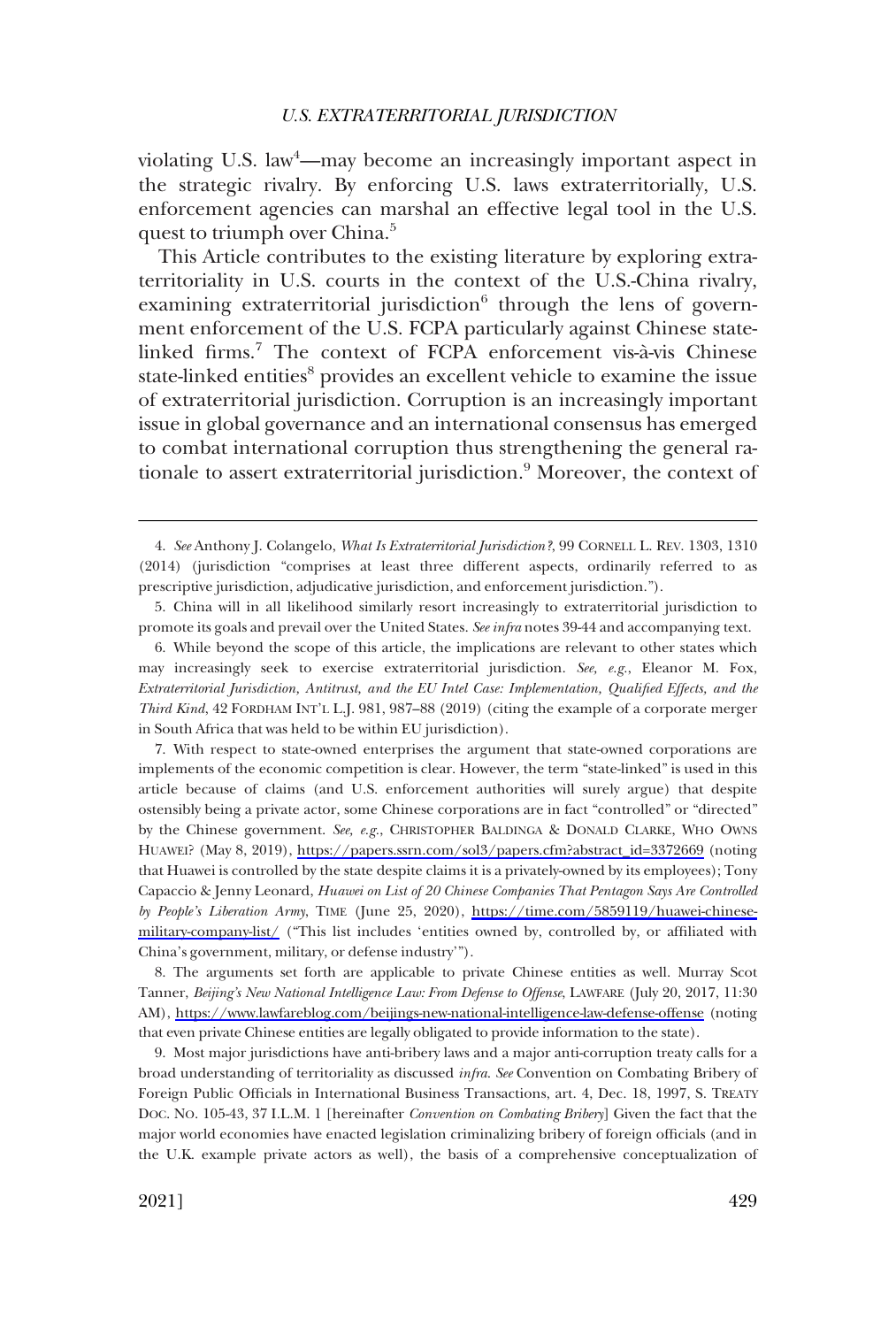the strategic competition substantially impacts the question since Chinese businesses—particularly state-linked corporations—might be considered by the United States as tools of strategic competition<sup>10</sup> transforming purely "market-player" corrupt acts into visceral exemplars of adverse "domestic effects."11

Furthermore, the inextricable link between economic interests and national security in the U.S.-China rivalry is an important factor directly relevant to the FCPA's enactment.<sup>12</sup> The legislative intent of the FCPA was driven to a substantial extent by geo-political strategy in the context of the U.S.-Soviet rivalry and the perception that economic strength was a vital factor in the hegemonic struggle.<sup>13</sup> Specifically, "the 'major

extraterritoriality is strengthened. *See, e.g.*, Bribery Act 2010, c. 23 (UK), [https://www.legislation.](https://www.legislation.gov.uk/ukpga/2010/23/contents) [gov.uk/ukpga/2010/23/contents.](https://www.legislation.gov.uk/ukpga/2010/23/contents) Indeed, the recent resolution of corruption charges against Airbus pursuant to the UK Bribery Act is indicative; a non-U.K. corporation which committed bribery outside the United Kingdom paid the United Kingdom to resolve the complaint. Dir. of the Serious Fraud Off. v. Airbus SE [2020] EWHC (QB) U20200108 [72] (Eng.), [https://www.](https://www.judiciary.uk/wp-content/uploads/2020/01/Director-of-the-Serious-Fraud-Office-v-Airbus-SE-1-2.pdf) [judiciary.uk/wp-content/uploads/2020/01/Director-of-the-Serious-Fraud-Office-v-Airbus-SE-1-2.](https://www.judiciary.uk/wp-content/uploads/2020/01/Director-of-the-Serious-Fraud-Office-v-Airbus-SE-1-2.pdf) [pdf](https://www.judiciary.uk/wp-content/uploads/2020/01/Director-of-the-Serious-Fraud-Office-v-Airbus-SE-1-2.pdf) (noting the extraterritorial application of the UK Bribery Act) ("Airbus also accepted that the Bribery Act 2010 provided the SFO with *extended extraterritorial powers* and with a potential interest in the facts post 2011. This was an unprecedented step for a Dutch and French domiciled company to take, in respect of the reporting of conduct which had taken place *almost exclusively overseas*") (emphasis added); *see also* Emmanuel Gaillard, *The Emergence of Transnational Responses to Corruption in International Arbitration*, 35 ARB. INT'L 1, 13 (2019), [https://academic.oup.com/](https://academic.oup.com/arbitration/article/35/1/1/5470845?searchresult=1#133833578") [arbitration/article/35/1/1/5470845?searchresult=1#133833578"](https://academic.oup.com/arbitration/article/35/1/1/5470845?searchresult=1#133833578") ("Today, there is little doubt that transactions providing for the corruption meet the general disapproval of the international community."). Therefore, extraterritorial jurisdiction serves to promote the goals of many sovereigns, reducing objections to exercising extraterritorial jurisdiction. *See* Branislav Hock, *Transnational Bribery: When is Extraterritoriality Appropriate?*, 11 CHARLESTON L. REV. 305–07 (2017) (opining that extraterritoriality may be appropriate if such jurisdiction advances policy goals of international regulatory regimes).

10. *See* Rachel Brewster, *Enforcing the FCPA: International Resonance and Domestic Strategy*, 103 VA. L. REV. 1611, 1624 (2017) (discussing the context of Congressional intent in enacting the FCPA, noting "[t]he United States was competing with the Soviet Union for economic and political dominance.").

11. Larry Cata´ Backer, *Transnational Rule of Law Building: The Norwegian Sovereign Wealth Fund in Global Markets*, 29 AM. UNIV. INT'L L. REV. 1 (2013) (arguing that foreign states can exercise influence and engage in international policy making through investments).

12. Robert C. O'Brien, Nat'l Sec. Advisor, The Chinese Communist Party's Ideology and Global Ambitions (June 24, 2020), [https://www.whitehouse.gov/briefings-statements/chinese-communist](https://www.whitehouse.gov/briefings-statements/chinese-communist-partys-ideology-global-ambitions/)[partys-ideology-global-ambitions/](https://www.whitehouse.gov/briefings-statements/chinese-communist-partys-ideology-global-ambitions/) ("[C]orporations such as Huawei and ZTE [are] undercut[ing] competitors on price and install[ing] their equipment around the globe at a loss. *This has the side effect of putting out of business American manufacturers of telecom hardware*.") (emphasis added).

13. See *Attorney General William P. Barr Delivers Remarks on China Policy at the Gerald R. Ford Presidential Museum*, U.S. DEP'T JUST. (July 16, 2020), [https://www.justice.gov/opa/speech/attorney-general](https://www.justice.gov/opa/speech/attorney-general-william-p-barr-delivers-remarks-china-policy-gerald-r-ford-presidential)[william-p-barr-delivers-remarks-china-policy-gerald-r-ford-presidential](https://www.justice.gov/opa/speech/attorney-general-william-p-barr-delivers-remarks-china-policy-gerald-r-ford-presidential) [hereinafter *Barr Delivers Remarks on China Policy*] ("During the Cold War, Lewis Powell—later Justice Powell—sent an important memorandum to the U.S. Chamber of Commerce. He noted '[T]he time has come,' . . . 'indeed, it is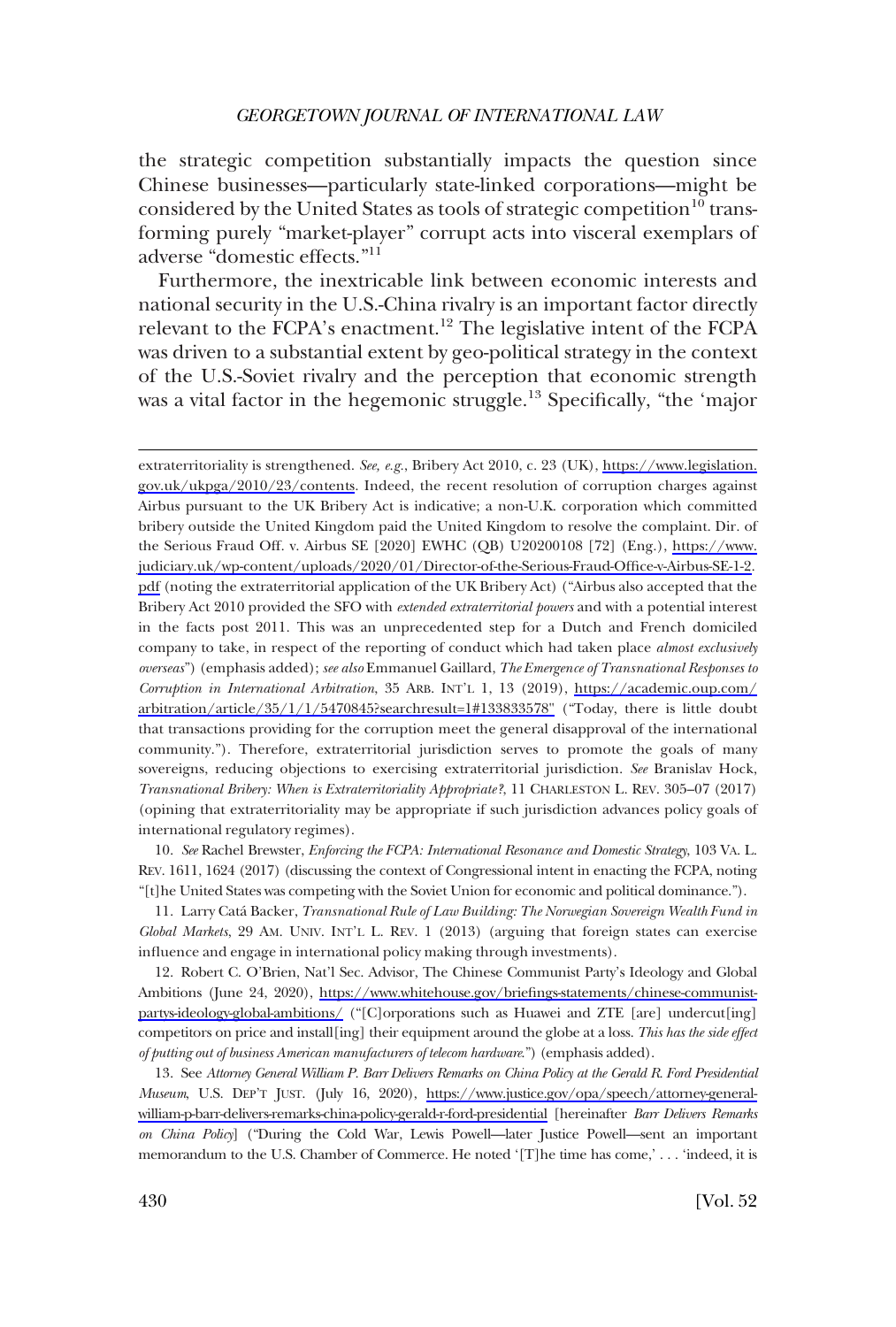motivation for the FCPA was a perception of the national security risks that foreign payments posed. Congressional hearings highlighted the legislators' very strong concern *that foreign corrupt payments were harming the United States' ability to win the Cold War*.'"14

Congressional concerns over U.S. economic interests and the ability to win the U.S.-Soviet rivalry are strikingly similar to the U.S. concerns over rising Chinese economic and technological power. The United States is particularly focused on Chinese business entities and their ability to advance the Chinese vision of governance which, according to the National Security Agency ("NSA"), includes thought control and promotion of the "Common Destiny for Mankind."15 The United States therefore views China's fusion of economic power and innovative emerging technology as inextricably linked to achieving China's strategic goals, thereby constituting dire security threats.16 Thus, the context of the hegemonic rivalry may become an important factor in determining the existence of "adverse domestic effects," which can impact court rulings on extraterritorial jurisdiction in FCPA enforcement suits.<sup>17</sup>

In addition to "adverse domestic effects," another ground for asserting extraterritorial jurisdiction is the territorial prong of the  $FCPA^{18}$ which, according to the U.S. Justice Department ("DOJ") and U.S. Securities and Exchange Commission ("SEC"), encompasses using U.S. banking in furtherance of any aspect of the FCPA violation.<sup>19</sup> U.S.

long overdue—for the wisdom, ingenuity and resources of American business to be marshaled against those who would destroy it.'").

<sup>14.</sup> *See* Brewster, *supra* note 10, at 1623 (emphasis added). To be sure, Congressional concerns over the U.S. ability to prevail in the U.S.-Soviet rivalry were based on U.S. corporations engaging in conduct, but the concerns in the geo-strategic context are identical. The intent of the FCPA was to assist the United States to prevail in its hegemonic battle with the Soviet Union of which the economic competition played a significant role.

<sup>15.</sup>  *See* Robert C. O'Brien, *The Chinese Communist Party's Ideology and Global Ambitions*, WHITE HOUSE (June 26, 2020), [https://www.whitehouse.gov/briefings-statements/chinese-communist](https://www.whitehouse.gov/briefings-statements/chinese-communist-partys-ideology-global-ambitions/)[partys-ideology-global-ambitions/](https://www.whitehouse.gov/briefings-statements/chinese-communist-partys-ideology-global-ambitions/) ("The CCP's stated goal is to create a 'Community of Common Destiny for Mankind,' *and to remake the world according to the CCP. The effort to control thought beyond the borders of China is well under way*.") (emphasis added).

<sup>16.</sup> *See infra* notes 111–22 and accompanying text.

<sup>17.</sup>  *See* Press Release, U.S. Dep't of Justice, Attorney General Jeff Session's China Initiative Fact Sheet (Nov. 1, 2018),<https://www.justice.gov/opa/speech/file/1107256/download>[hereinafter *U.S. Dep't of Justice Press Release*] (noting that U.S. enforcement will target Chinese violations of the FCPA).

<sup>18.</sup> *See* 15 U.S.C. § 78dd-3.

<sup>19.</sup>  *See* CRIMINAL DIV. OF U.S. DEP'T OF JUSTICE & ENF'T DIV. OF U.S. SEC. EXCH. COMM'N, A RESOURCE GUIDE TO THE U.S. FOREIGN CORRUPT PRACTICES ACT 10 (2d ed. 2020) [hereinafter *THE FCPA RESOURCE GUIDE*], <https://www.justice.gov/criminal-fraud/file/1292051/download>(FCPA violations can be prosecuted when the conduct involves "using the U.S. mails or any means or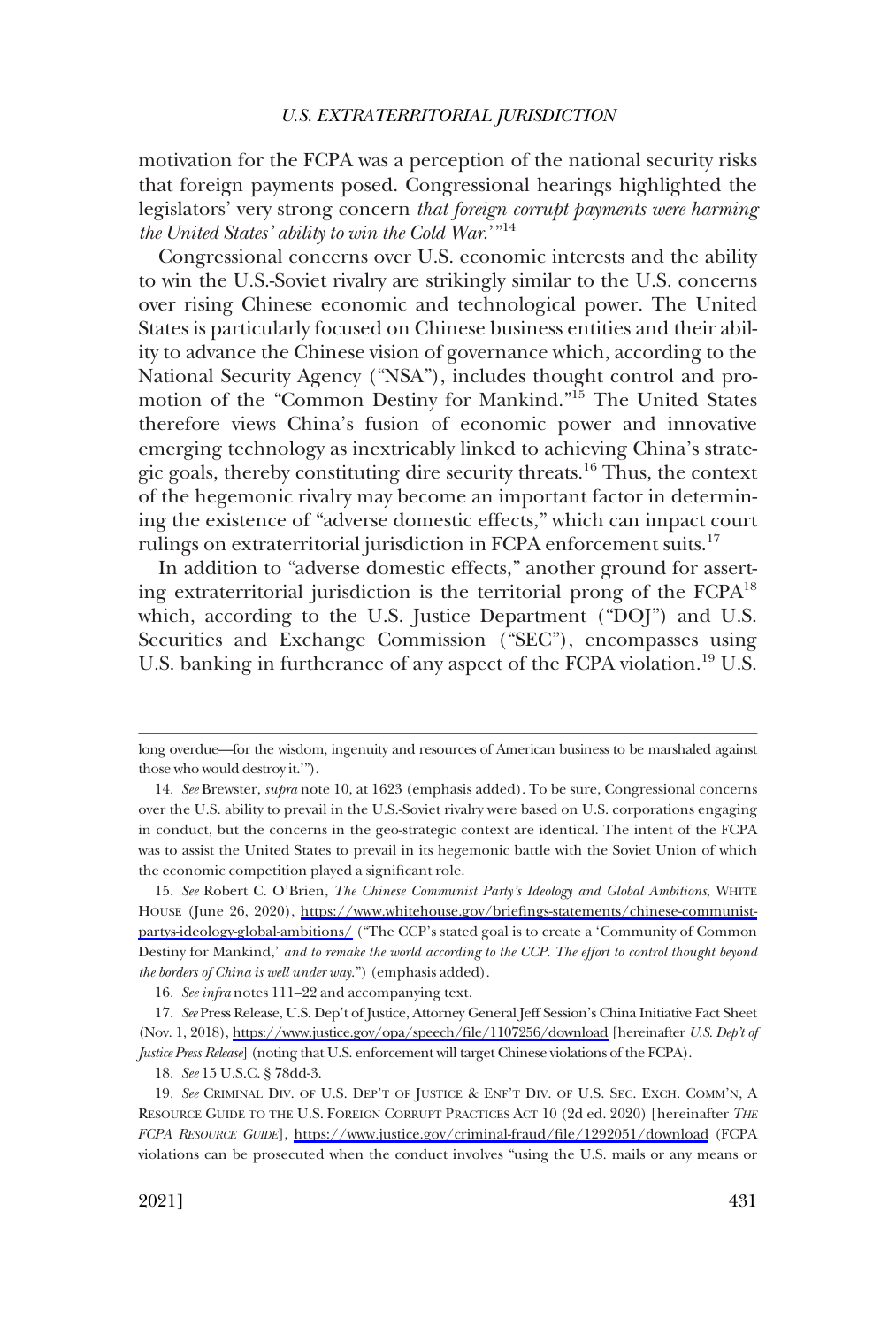<span id="page-5-0"></span>agencies have successfully used this position to resolve cases $20$  against foreign defendants when the other two prongs of FCPA jurisdiction domestic persons (U.S. citizens, green-card holders, U.S. businesses) $^{21}$ or issuers (entities traded on a U.S. capital market or obligated to file reports with the  $SEC)^{22}$ —are unavailable. No defendant has challenged and thus no court has yet issued a ruling on whether the DOJ and SEC position is correct. As will be discussed, this Article opines that the DOJ and SEC position is in fact corroborated by federal court rulings in other contexts.23

The Article proceeds as follows: Part II discusses the extraterritorial jurisdiction in the United States and how it is currently applied in U.S. federal courts. Part III focuses on the geo-economic rivalry and how that might shape U.S. federal courts' views on extraterritoriality. Part IV analyzes the FCPA with special emphasis on how "adverse domestic effects" may potentially be impacted due to the rivalry. The Article opines that given the political-economic perspective, it is likely that U.S. enforcement agencies will increasingly scrutinize Chinese statelinked corporate conduct overseas and endeavor to hold them accountable in U.S. courts. The Article suggests that two strong grounds exist that U.S. courts will likely invoke to justify extraterritorial jurisdiction: the conduct's adverse domestic effects in the United States, as well as accessing the U.S. financial system.

#### II. EXTRATERRITORIAL JURISDICTION

This Part provides a brief background on the issue of extraterritoriality generally as well as an overview of the current U.S. perspective. Initially, an international view is discussed including the Chinese perspective which in recent manifestations is broadly conceptualized. The Part concludes with a review of the issue in U.S. courts, the landmark Supreme Court rulings, and the recent Scoville appellate decision corroborating the "effects test" in determining extraterritoriality.

instrumentality of interstate commerce . . . [including] placing a telephone call or sending an e-mail, text message, or fax from, to, or through the United States involves interstate commerce—*as does sending a wire transfer from or to a U.S. bank or otherwise using the U.S. banking system* . . .") (emphasis added).

<sup>20.</sup> *See infra* Section.IV.B.

<sup>21.</sup> *See* 15 U.S.C. § 78dd-2.

<sup>22.</sup> *See* 15 U.S.C. § 78dd-1.

<sup>23.</sup> *See, e.g.*, United States v. Napout, 963 F.3d 163 (2d Cir. 2020).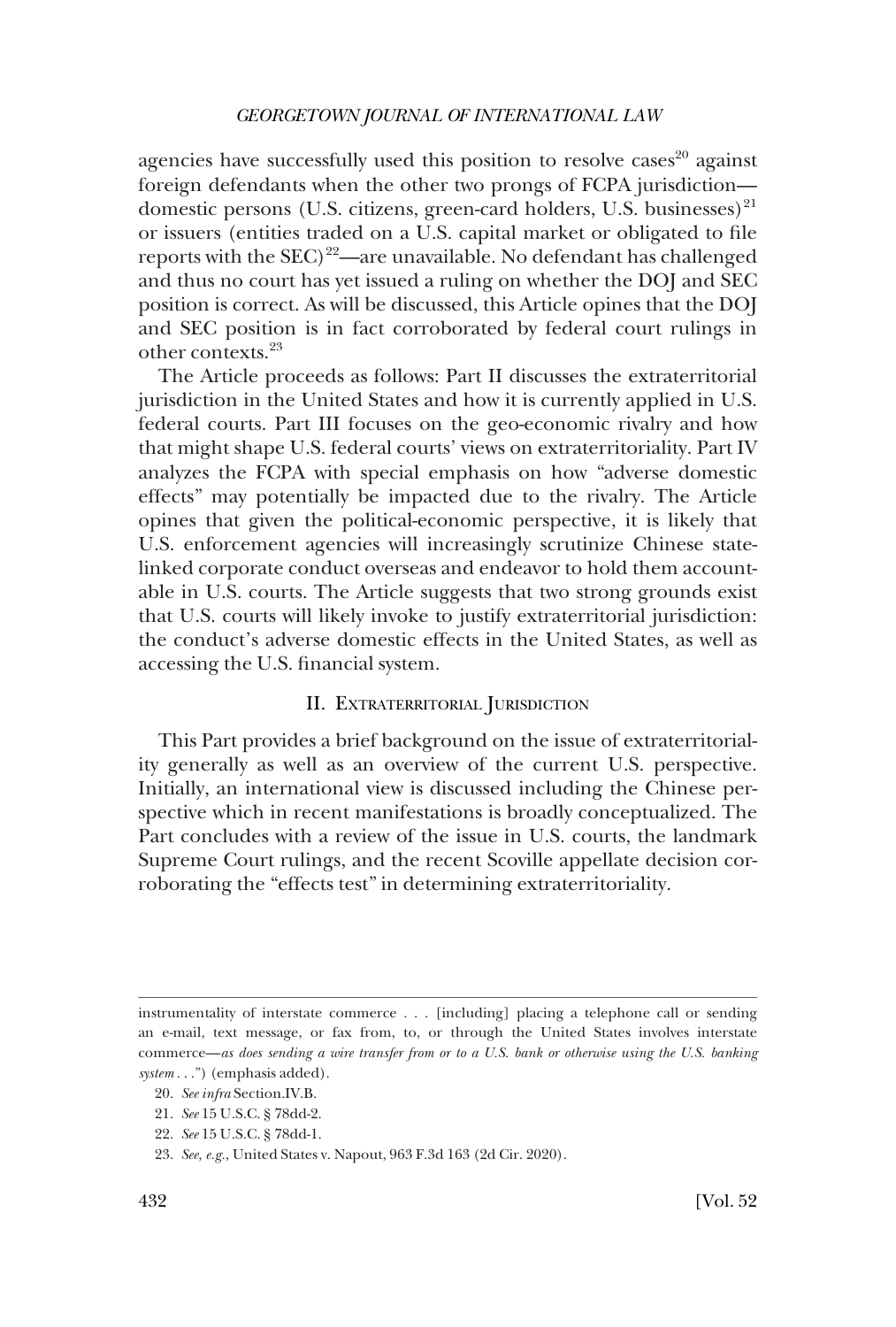### A. *General Perspectives*

<span id="page-6-0"></span>The conceptualization and application of extraterritorial jurisdiction is particularly vexing,<sup>24</sup> generating substantial disagreement among courts and legal scholars.<sup>25</sup> International law recognizes that sovereigns should limit jurisdiction to conduct occurring within their sovereign territory.26 However, international law also recognizes that overseas conduct causing negative "domestic effects" overrides that limitation permitting the sovereign to exercise extraterritorial jurisdiction.<sup>27</sup> Major jurisdictions such as the United States, the EU, and China<sup>28</sup> utilize the "effects" standard allowing extraterritorial jurisdiction when overseas conduct has deleterious effects in the nation. Some jurisdictions may state that the effects must be "immediate"<sup>29</sup> to justify extraterritorial jurisdiction. However, this requirement is subjective and increasingly difficult to justify in a technologically driven global economy with potentially longer-term effects not constituting an "immediate effect," particularly if the conduct is undertaken by an actor owned or controlled by a government. Chinese courts recognize that "immediate adverse effects" is not required to justify extraterritorial jurisdiction;

<sup>24.</sup> *See* Spencer Weber Waller, *The Twilight of Comity*, 38 COLUM. J. TRANSNAT'L L. 563, 565 (2000) ("Comity was the burning issue of the day for nearly the past fifty years . . . .").

<sup>25.</sup> Moreover, rulings have been inconsistent. *See* William S. Dodge, *The New Presumption Against Extraterritoriality*, 133 HARV. L REV. 1583, 1615 (2020) ("Historically, we have seen that the Supreme Court applied the traditional presumption against extraterritoriality inconsistently, *ignoring the presumption when limiting a provision to conduct within the United States would have defeated the apparent purpose of the statute*.") (emphasis added). EU extraterritorial rulings have similarly been cited as inconsistent. *See* Sarah Miller, *Revisiting Extraterritorial Jurisdiction: A Territorial Justification for Extraterritorial Jurisdiction under the European Convention*, 20 EUR. J. INT'L L. 1223, 1229 (2009) ("Legal scholars have criticized these decisions on the ground that they rob the [European Justice] Court's extraterritorial jurisprudence of any consistency.").

<sup>26.</sup> *See* William S. Dodge, *Understanding the Presumption against Extraterritoriality*, 16 BERKELEY J. INT'L L. 85, 113 (1998) ("The original justification for the presumption against extraterritoriality was based in international law"); *see also Napout*, 963 F.3d at 178 ("As a general matter, statutes are presumed to 'have only domestic application.'").

<sup>27.</sup> *See* Fox, *supra* note 6, at 988 ("A version of the effects doctrine is widely accepted in the world").

<sup>28.</sup>  China's Antimonopoly Law explicitly provides that China's domestic statute is "applicable to monopolistic conducts outside the territory of the People's Republic of China, which serve to eliminate or restrict competition on the domestic market of China." Fanlongduan Fa (反垄断法) [Anti-monopoly Law of the People's Republic of China] (promulgated by the Standing Comm. Nat'l People's Cong., Aug. 30, 2007, effective Aug. 1, 2008), art. 2, [http://english.mofcom.gov.](http://english.mofcom.gov.cn/article/policyrelease/Businessregulations/201303/20130300045909.shtml)  [cn/article/policyrelease/Businessregulations/201303/20130300045909.shtml](http://english.mofcom.gov.cn/article/policyrelease/Businessregulations/201303/20130300045909.shtml).

<sup>29.</sup> *See* Fox, *supra* note 6, at 989 ("Moreover, the court said, the test is 'justified under public international law when it is foreseeable that the conduct in question will have an *immediate* and substantial effect in the European Union.'") (emphasis added).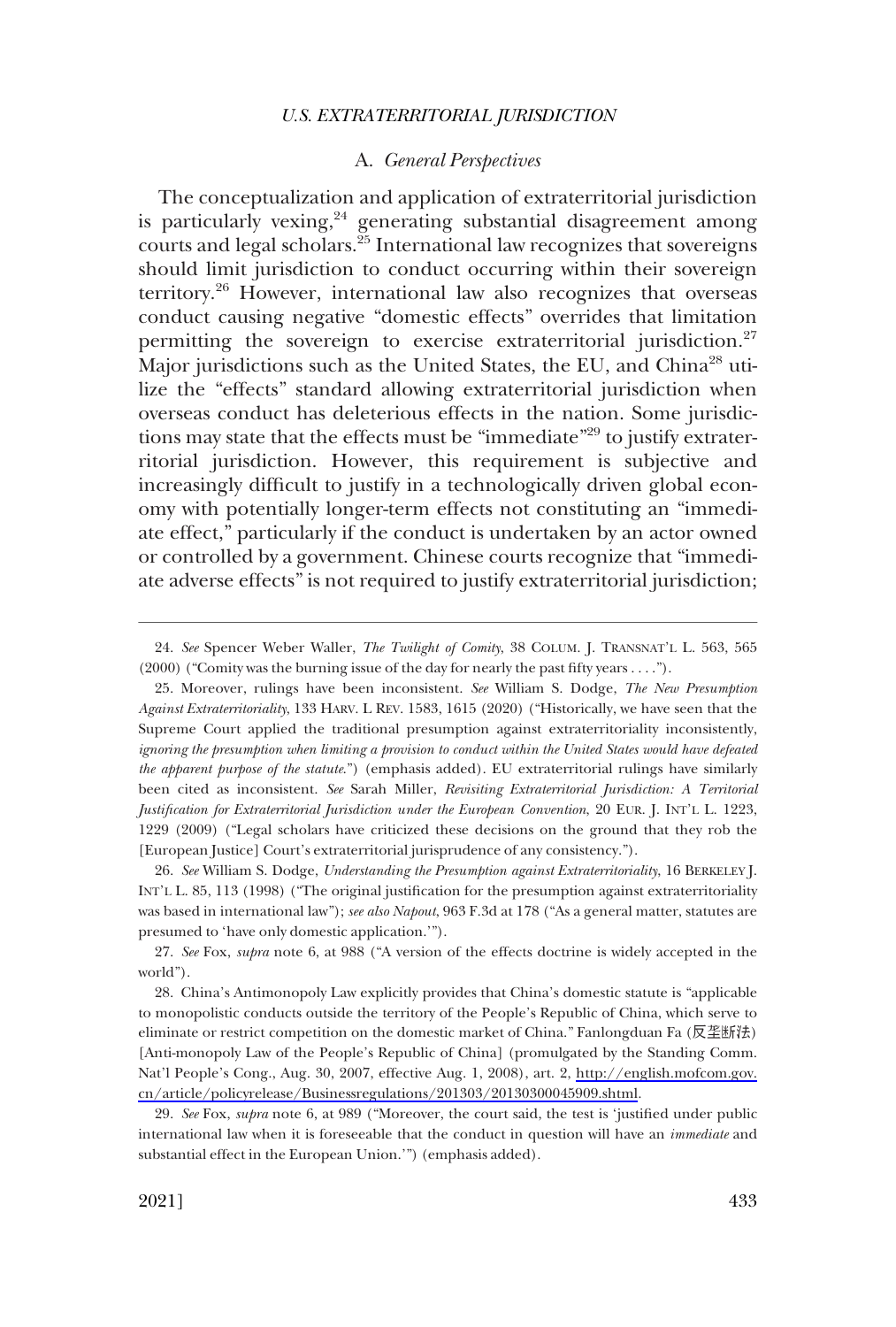rather, the effects can also be an impairment of a future opportunity for domestic Chinese corporations.30 Illustrative of the problematic nature of "immediacy" is the U.S. claims over Huawei and allegations that backdoors allow data flows to the Chinese government. Data might cause adverse effects to a hegemonic rival immediately or in the longer-term.

While extraterritorial jurisdiction has been exercised—particularly in antitrust and securities law enforcement—doing so is contentious as questions of sovereignty and international comity are implicated.<sup>31</sup> Extraterritorial jurisdiction also raises significant geo-economic and strategic implications<sup>32</sup> and extraterritoriality has been critiqued as interference in the sovereignty of other states.<sup>33</sup> In the wider context of hegemonic power rivalry, nations may object to extraterritorial jurisdiction based upon a violation of the principle of "non-intervention" in another sovereign's affairs.<sup>34</sup> For example, Russia and China take the position that extraterritorial jurisdiction impinges upon their national

32. *See* Miller, *supra* note 25, at 1224 ("European participation in the 'war on terror' has transformed the question of the [European Convention on Human Rights] Convention's extraterritorial scope from a doctrinal abstraction into an issue with profound and very real political and legal ramifications.").

33. *See* John "Jay" A. Jurata, Jr. & Inessa Mirkin Owens, *A New Trade War: Applying Domestic Antitrust Laws to Foreign Patents*, 22 GEO. MASON L. REV. 1127 (2015) (noting foreign objection to U.S. courts exercising extraterritorial jurisdiction); *see also* Brief of the Governments of the Kingdom of the Netherlands and the United Kingdom of Great Britain and Northern Ireland as Amici Curiae in Support of Neither Party, Kiobel v. Royal Dutch Petroleum Co., No. 10-1491, 2012 WL 2312825 (June 13, 2012) ("The Governments are, therefore, opposed to broad assertions of extraterritorial jurisdiction over alien persons arising out of foreign disputes with little, or no, connection to the United States ("U.S."). Such assertions of jurisdiction are contrary to international law and create a substantial risk of jurisdictional and diplomatic conflict . . . As such, the Governments have maintained their concern with the extraterritorial application of U.S. law over a long period of time.")

34. Reid Standish, *Russia: U.S. FIFA Investigation Is Illegal, Extraterritorial Use of Law, FOREIGN* POLICY (May 27, 2015), [https://foreignpolicy.com/2015/05/27/russia-u-s-fifa-investigation-is-illegal](https://foreignpolicy.com/2015/05/27/russia-u-s-fifa-investigation-is-illegal-extraterritorial-use-of-law-world-cup-2018-sepp-blatter-putin/)[extraterritorial-use-of-law-world-cup-2018-sepp-blatter-putin/](https://foreignpolicy.com/2015/05/27/russia-u-s-fifa-investigation-is-illegal-extraterritorial-use-of-law-world-cup-2018-sepp-blatter-putin/) (Russian Foreign Ministry referring to an investigation into corruption of FIFA officials as "clearly another case of illegal exterritorial (sic) use of U.S. law.").

<sup>30.</sup> A Chinese court ruled that extraterritorial conduct outside of China that "directly ha[s] a major, substantial and reasonably foreseeable effect of impairing and restricting the domestic production activities, *export opportunity and export trade of domestic enterprises*" is justiciable in China. *See* Huawei Jishu Youxian Gongsi Su Jiaohu Shuzi Tongxin Youxian Gongsi Deng Lanyong Shichang Zhipeng Diwei Jiufen Shangsu An (华 为技术有限公司诉交互数字通信有限公司等滥用市场支配地位纠纷上诉案) [Huawei Tech. Co. v. Interdigital Commc'ns, Inc., A Dispute over Abusing Dominant Market Positions (*Huawei v. IDC*)], 2013 Yue Gao Fa Min San Zhong Zi No. 306 [Higher People's Ct. of Guangdong Province Civil No. 306 2013] (Higher People's Ct. of Guangdong Province Oct. 21, 2013) (China) (emphasis added).

<sup>31.</sup> *See* Fox, *supra* note 6, at 983 (Public international law "disallows assertion of jurisdiction where it would unreasonably interfere with the laws or policy of another sovereign state.").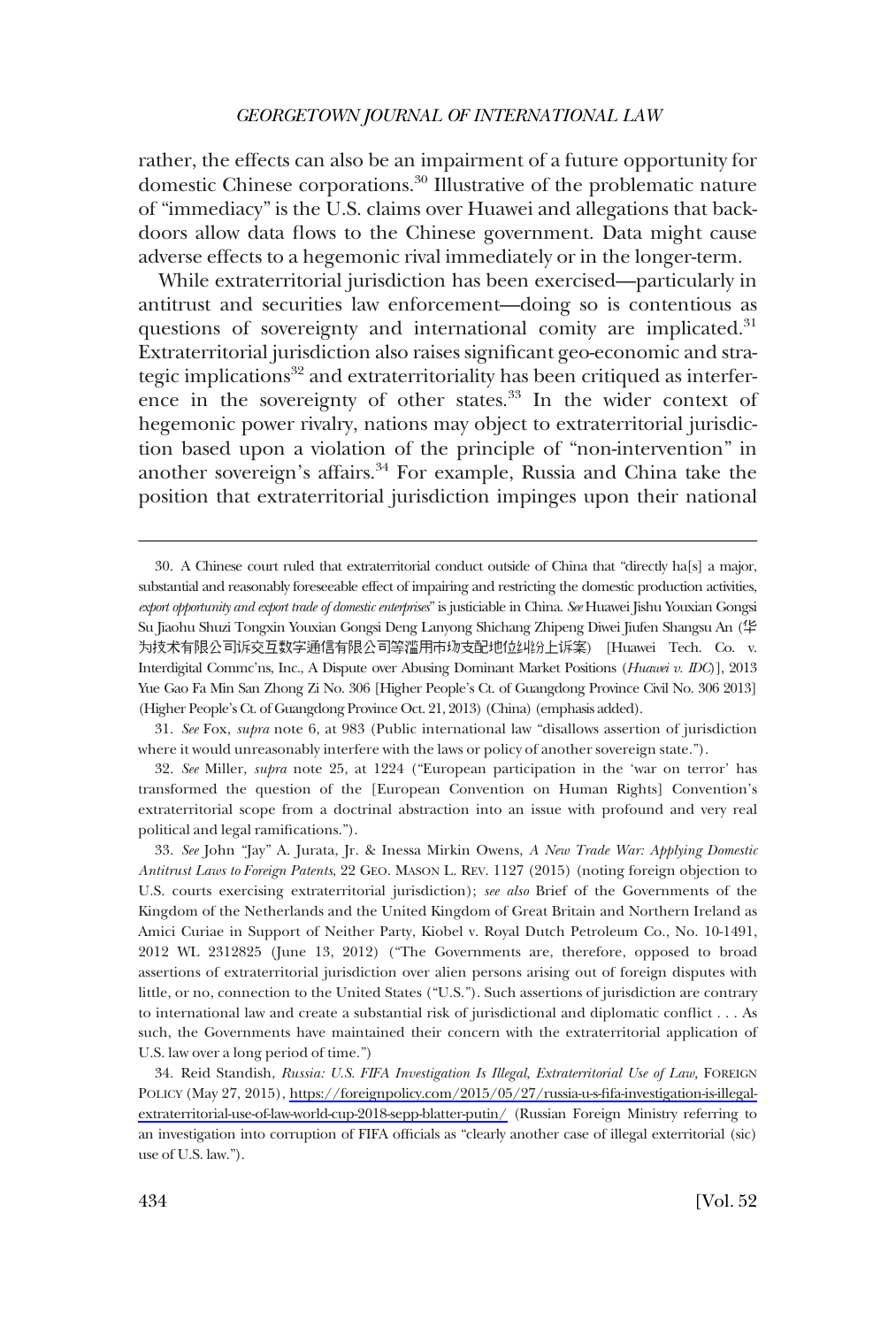sovereignty: "[t]he Russian Federation and the People's Republic of China condemn extraterritorial application of national law by States not in conformity with international law as another example of violation of the principle of non-intervention in the internal affairs of States."35

However, the criticisms overlook the fact that an interconnected international economic and technological architecture cuts against the claim that extraterritorial jurisdiction violates the principle of noninterference.36 Global corporations conduct business across borders and are critical in the competitive realms of emergent industries, while innovative finance such as Central Bank Digital Currencies ("CBDCs") and dual-use technology can negatively affect a strategic competitor. This triggers the need to regulate those global actors beyond the restrictions of national borders.<sup>37</sup> Moreover, with respect to the businesses domiciled in jurisdictions practicing state-capitalism such as China, a market-capitalism sovereign such as the United States could argue that—depending upon the facts—Chinese government-linked firms' overseas conduct may constitute the sovereign controller's interference in the internal affairs of the state seeking to employ extraterritorial jurisdiction. In a world of innovative emerging technology and businesses that operate internationally, a more broad-minded view of extraterritoriality is likely to develop, particularly given a general rise in economic nationalism.

<sup>35.</sup> The Declaration of the Russian Federation and the People's Republic of China on the Promotion of *International Law*, THE MINISTRY OF FOREIGN AFFAIRS OF THE RUSSIAN FEDERATION (June 25, 2016, 5:07 PM), [https://www.mid.ru/en/foreign\\_policy/position\\_word\\_order/-/asset\\_publisher/6S4RuXfe](https://www.mid.ru/en/foreign_policy/position_word_order/-/asset_publisher/6S4RuXfeYlKr/content/id/2331698)  [YlKr/content/id/2331698](https://www.mid.ru/en/foreign_policy/position_word_order/-/asset_publisher/6S4RuXfeYlKr/content/id/2331698). Notwithstanding this position, both Russia and China do claim extraterritorial jurisdiction. *See Russia Aims to Prosecute Destruction of War Monuments Abroad*, ASSOCIATED PRESS (Apr. 8, 2020, 1:59 PM), [https://abcnews.go.com/International/wireStory/russia-aims-prosecute](https://abcnews.go.com/International/wireStory/russia-aims-prosecute-destruction-war-monuments-abroad-7004722)[destruction-war-monuments-abroad-7004722 \(](https://abcnews.go.com/International/wireStory/russia-aims-prosecute-destruction-war-monuments-abroad-7004722)Russia seeks to prosecute foreigners who remove Russian war commemorations).

Jack Brewster, *No 'Hoax': Bipartisan Senate Report Confirms Russian 2016 Role, Putin Ordered DNC*  36. *Hack, More*, FORBES (Aug. 18, 2020, 4:18 PM), [https://www.forbes.com/sites/jackbrewster/2020/08/18/](https://www.forbes.com/sites/jackbrewster/2020/08/18/putin-ordered-dnc-hack-bipartisan-senate-report-confirms/#7bf64817daec)  [putin-ordered-dnc-hack-bipartisan-senate-report-confirms/#7bf64817daec](https://www.forbes.com/sites/jackbrewster/2020/08/18/putin-ordered-dnc-hack-bipartisan-senate-report-confirms/#7bf64817daec) (U.S. intelligence agencies confirm Russian election hacking).

<sup>37.</sup> The digitization of money—CBDCs, virtual currencies such as Bitcoin, tokenized assets and the ability to move digitized "value" from a wallet/exchange in one jurisdiction to an exchange/wallet in another jurisdiction renders an overly restrictive conceptualization of "territoriality" a nebulous paradigm. Julien Chaisse & Cristen Bauer, *Cybersecurity and the Protection of Digital Assets: Assessing the Role of International Investment Law and Arbitration*, 21 VAND. J. ENT. & TECH. L. 549, 564 (2019) ("The extraterritorial nature of digital assets is already being debated among internet actors and will likely be a highly contentious jurisdictional issue in any digital asset investment case. Establishing a territorial link to the host state might depend on the nature of the disputed digital asset itself.").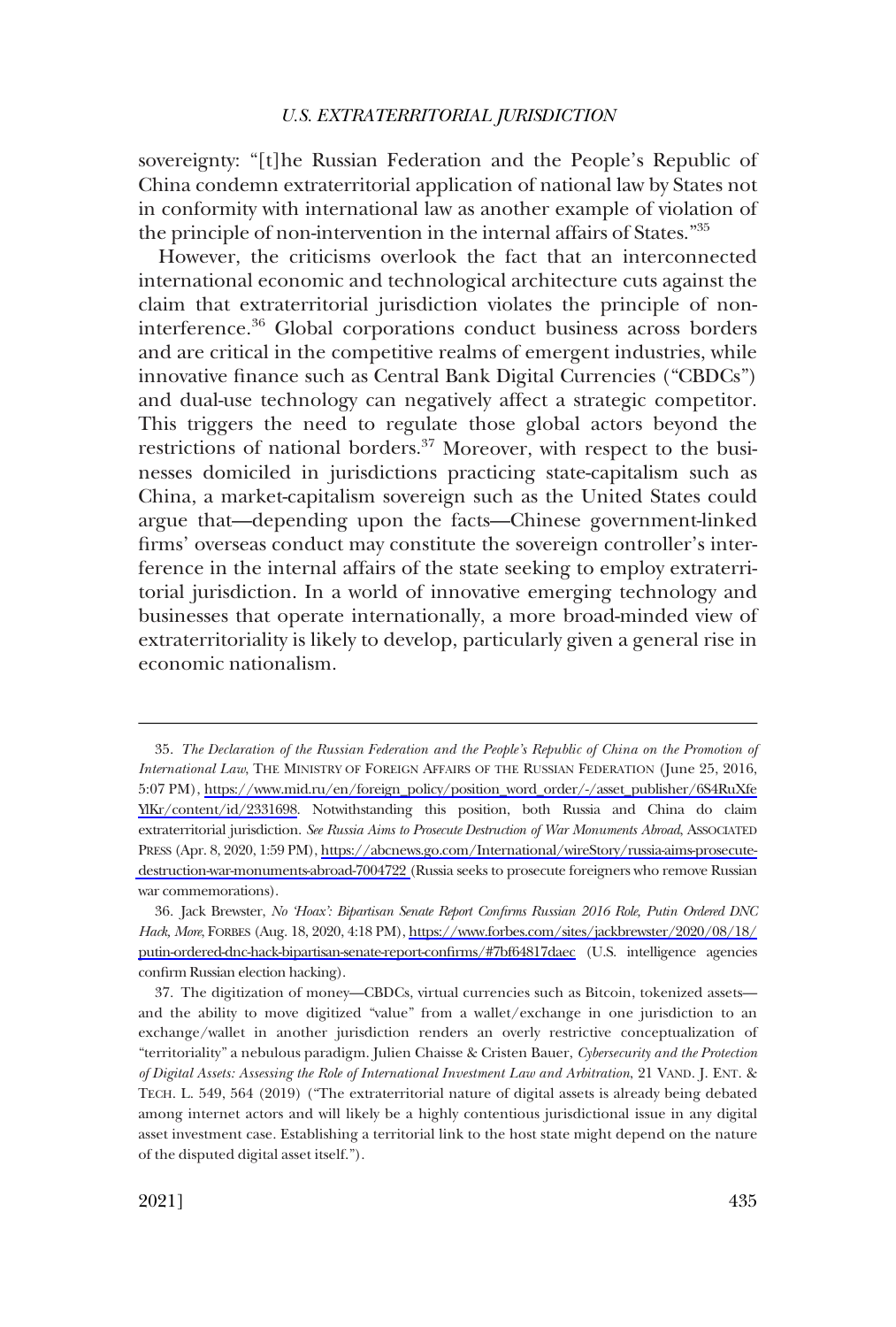In fact, a more tolerant view of extraterritoriality has recently emerged in China.<sup>38</sup> For example, notwithstanding China's Joint Declaration with Russia, China seems to be more receptive to the exercise of extraterritorial jurisdiction when overseas conduct adversely affects China. For example, China's Anti-Monopoly Law provides that: "this law shall apply to the monopolistic conducts *outside the territory of the People's Republic of China that has the effect of eliminating or restricting competition on the domestic market of China*."39 As noted above, Chinese courts also recognize the problematic nature of "immediacy" and interpret adverse effects to include future potentially negative economic consequences on the Chinese economy.

Moreover, China's new Hong Kong National Security Law ("HKNSL") embraces extraterritoriality. The HKNSL contains no geographic limitation, encompassing conduct committed anyone and anywhere, that harms the national security of Hong Kong. Article 38 states: "[t] his Law shall apply to offences under this Law committed against the Hong Kong Special Administrative Region *from outside the Region by a per*son who is not a permanent resident of the Region."<sup>40</sup> The HKNSL has extraterritorial reach comporting with the increasing recognition that extraterritorial jurisdiction is justified when domestic adverse effects are manifested.<sup>41</sup>

Another exemplar of China's endorsement of extraterritoriality is China's Draft Data Security Law which broadly conceptualizes "security

<sup>38.</sup> Doing so comports with the general trend. *See* Miller, *supra* note 25, at 1227 ("[M]ore recent cases appear to undermine Banković's central proposition, that jurisdiction is primarily territorial, in favour of more expansive interpretations of jurisdiction."); s*ee also* Fox, *supra* note 6, at 988 ("It is considered fair game for any nation within whose borders anticompetitive effects of a merger may be felt to examine the merger and impose remedies to alleviate the anticompetitive harm in the nation.").

<sup>39.</sup> *See* Michael Faure & Xinzhu Zhang, *Towards an Extraterritorial Application of the Chinese Anti-Monopoly Law That Avoids Trade Conflicts*, 45 GEO. WASH. INT'L L. REV. 501, 528 (2013) (quotation omitted) (emphasis added). As noted *supra*, the effects do not need to be immediate.

*Hong Kong national security law full text*, S. CHINA MORNING POST (July 2, 2020, 8:17 PM), 40. [https://www.scmp.com/news/hong-kong/politics/article/3091595/hong-kong-national-security](https://www.scmp.com/news/hong-kong/politics/article/3091595/hong-kong-national-security-law-read-full-text)[law-read-full-text](https://www.scmp.com/news/hong-kong/politics/article/3091595/hong-kong-national-security-law-read-full-text) (emphasis added).

*See* Naomi Xu Elegant, *If You're Reading This, Beijing Says its New Hong Kong Security Law*  41. *Applies to You*, FORTUNE (July 7, 2020, 6:55 AM), [https://fortune.com/2020/07/07/hong-kong](https://fortune.com/2020/07/07/hong-kong-law-scope-extraterritorial-jurisdiction/)[law-scope-extraterritorial-jurisdiction/](https://fortune.com/2020/07/07/hong-kong-law-scope-extraterritorial-jurisdiction/) (quoting Donald Clarke's understanding of Article 38 of HKNSL, Donald Clarke, *Hong Kong's National Security Law: A First Look*, THE CHINA COLLECTION (June 30, 2020), <https://thechinacollection.org/hong-kongs-national-security-law-first-look/>("I know of no reason not to think it means what it appears to say: It is asserting extraterritorial jurisdiction over every person on the planet.").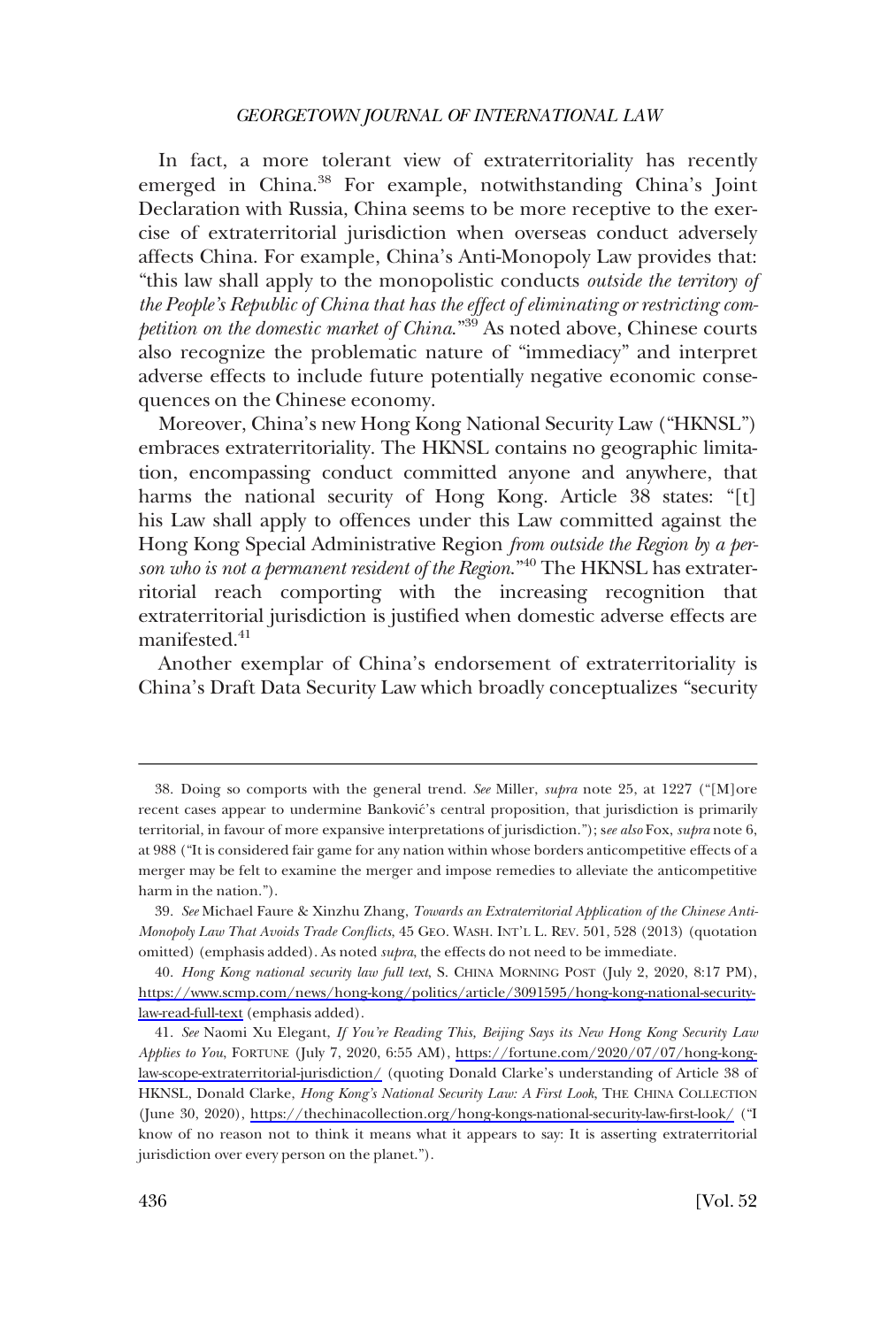<span id="page-10-0"></span>interests"42 and encompasses extraterritorial jurisdiction. The Draft Data Security Law is applicable to "'data activities' within China, but it also states that organizations and individuals *outside of China that conduct data activities which may harm China's national security, public interests, or the rights of Chinese citizens may be subject to this law*."43 Accordingly, China, along with the United States and EU, also incorporates the "adverse domestic effects" doctrine in determining whether its domestic courts should apply extraterritorial jurisdiction. While this Article examines the issue from the U.S. perspective, China may also seek to broadly interpret and exercise its extraterritorial power against U.S. entities for causing adverse effects in China.44

### B. *U.S. Perspective of Extraterritoriality*

With respect to the United States' exercise of extraterritorial jurisdiction,<sup>45</sup> a balanced approach has developed. U.S. courts presume that the U.S. Congress takes "the legitimate sovereign interests of other nations into account"46 with respect to the extraterritorial reach of U.S. statutes, including cognizance of risks that overreach might lead to a "serious risk of interference with a foreign nation's ability independently to regulate its own commercial affairs."<sup>47</sup> Indeed, the intellectual foundation of the presumption against extraterritorial application of federal statutes is "the assumption that Congress is primarily concerned with domestic conditions."<sup>48</sup> Accordingly, federal statutes that have a specific geographic focus within the United States will likely be found within the presumption against extraterritoriality's contours. In contrast, and strongly

<sup>42.</sup> Yan Luo & Zhijing Yu, *China Issued the Draft Data Security Law Inside Privacy*, INSIDE PRIVACY (July 3, 2020), [https://www.insideprivacy.com/data-security/china-issued-the-draft-data-security](https://www.insideprivacy.com/data-security/china-issued-the-draft-data-security-law/)[law/](https://www.insideprivacy.com/data-security/china-issued-the-draft-data-security-law/) (discussing Draft Data Security law defining "data security" as a compilation of data that may affect China's national security, economic security, social stability and public order).

<sup>43.</sup> *Id.* (referencing Article 2 of the draft law) (emphasis added).

<sup>44.</sup> China's understanding of adverse effects is broad and "immediacy" is not required; rather the effects can also be an impairment of a future opportunity for domestic corporations. A Chinese court in fact ruled that extraterritorial conduct outside of China that "directly ha[s] a major, substantial and reasonably foreseeable effect of impairing and restricting the domestic production activities, *export opportunity and export trade of domestic enterprises*" is justiciable in China. *See Huawei v. IDC*, 2013 Yue Gao Fa Min San Zhong Zi No. 306 [Guangdong Higher People's Ct. of Guangdong Province Civil No. 306 2013] (emphasis added).

<sup>45.</sup> For an excellent and comprehensive review of the issue in the context of Supreme Court precedent, *see* Dodge, *supra* note 25, at 1592–96.

<sup>46.</sup> F. Hoffman-La Roche Ltd. v. Empagran S.A., 542 U.S. 155, 165 (2004).

<sup>47.</sup> *Id.* at 165.

<sup>48.</sup> Foley Bros. v. Filardo, 336 U.S. 281, 285 (1949).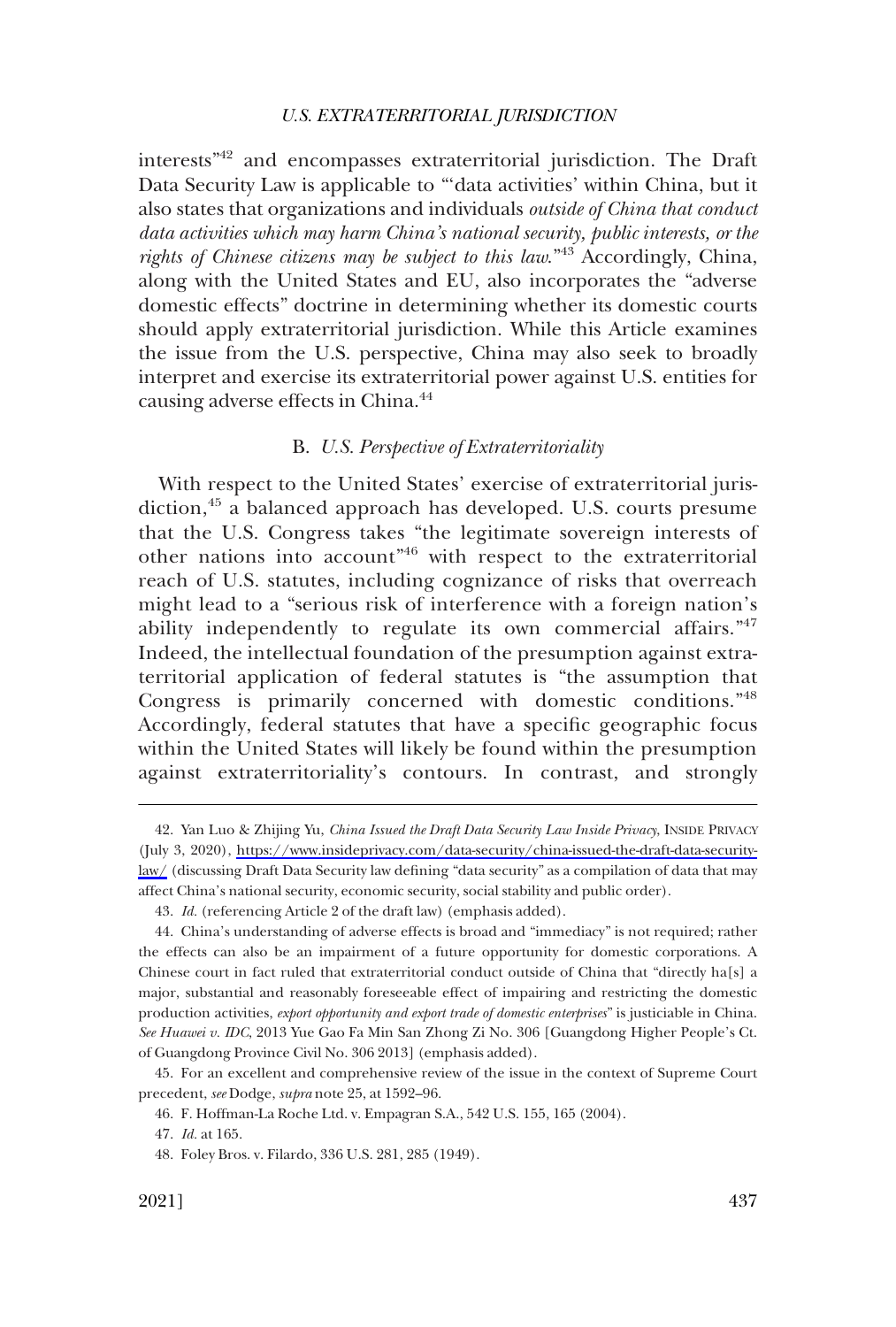<span id="page-11-0"></span>militating in favor of extraterritorial application, is a statute's lack of a required geographic focus.<sup>49</sup> Thus, laws "not logically dependent on their locality for the Government's jurisdiction, but . . . enacted because of the right of the Government to defend itself against obstruction, or fraud wherever perpetrated"<sup>50</sup> are not presumptively blocked from extraterritorial application.

### 1. Expansion of Extraterritoriality

Comporting with the general rules of extraterritoriality as outlined by the Supreme Court in earlier decades, in the 1960s and 1970s the U.S. federal circuit courts began to expansively affirm jurisdiction over violations of securities laws pursuant to the "conduct and effects" test.<sup>51</sup> The Second Circuit's rulings in Schoenbaum,<sup>52</sup> Leasco,<sup>53</sup> Bersch,<sup>54</sup> and Vencap<sup>55</sup> all held that extraterritorial application of securities law was proper if the "conduct and effects" test was satisfied. Pursuant to the "conduct and effects" test, U.S. courts could exercise extraterritorial jurisdiction: "if 'wrongful conduct [abroad] had a substantial effect in the United States or upon United States citizens," or if "wrongful conduct . . . in the United States' affected investors abroad."<sup>56</sup>

Following these Second Circuit rulings, courts in other circuits (and in foreign jurisdictions)<sup>57</sup> increasingly applied securities laws extraterritorially<sup>58</sup> as well as in the context of antitrust litigation incorporating "jurisdictional

<sup>49.</sup> *See* Dodge, *supra* note 25, at 1607 ("The possibility of nongeographic provisions was noted as early as Bowman, where the Court recognized a class of statutes that are 'not logically dependent on their locality for the Government's jurisdiction.'") (citation omitted).

<sup>50.</sup> United States v. Bowman, 260 U.S. 94, 98 (1922).

<sup>51.</sup> *See* Leasco Data Processing Equip. Corp. v. Maxwell, 468 F.2d 1326, 1334 (2d Cir. 1972) (conduct test); Schoenbaum v. Firstbrook, 405 F.2d 200, 208 (2d Cir. 1968) (effects test).

<sup>52.</sup> *See Schoenbaum*, 405 F.2d at 206.

<sup>53.</sup> *See Leasco Data Processing Equip. Corp.*, 468 F.2d at 1336.

<sup>54.</sup> *See* Bersch v. Drexel Firestone, Inc., 519 F.2d 974, 992 (2d Cir. 1975).

<sup>55.</sup> *See* IIT v. Vencap, Ltd., 519 F.2d 1001, 1017–18 (2d Cir. 1975).

<sup>56.</sup> Morrison v. Nat'l Austl. Bank Ltd., 561 U.S. 247, 257 (2010) (quoting SEC v. Berger, 322 F.3d 187, 192–93 (2d Cir. 2003)).

<sup>57.</sup> Other jurisdictions have also applied extraterritorial jurisdiction. *See* Fox, *supra* note 6, at 983–84 ("The occurrence of foreseeably substantial and immediate effects in the territory is a recognized basis for jurisdiction.").

<sup>58.</sup> *In re* CP Ships Ltd. Sec. Litig., 578 F.3d 1306, 1313–14 (11th Cir. 2009); Kauthar SDN BHD v. Sternberg, 149 F.3d 659, 664–67 (7th Cir. 1998), *cert. denied*, 525 U.S. 1114 (1999).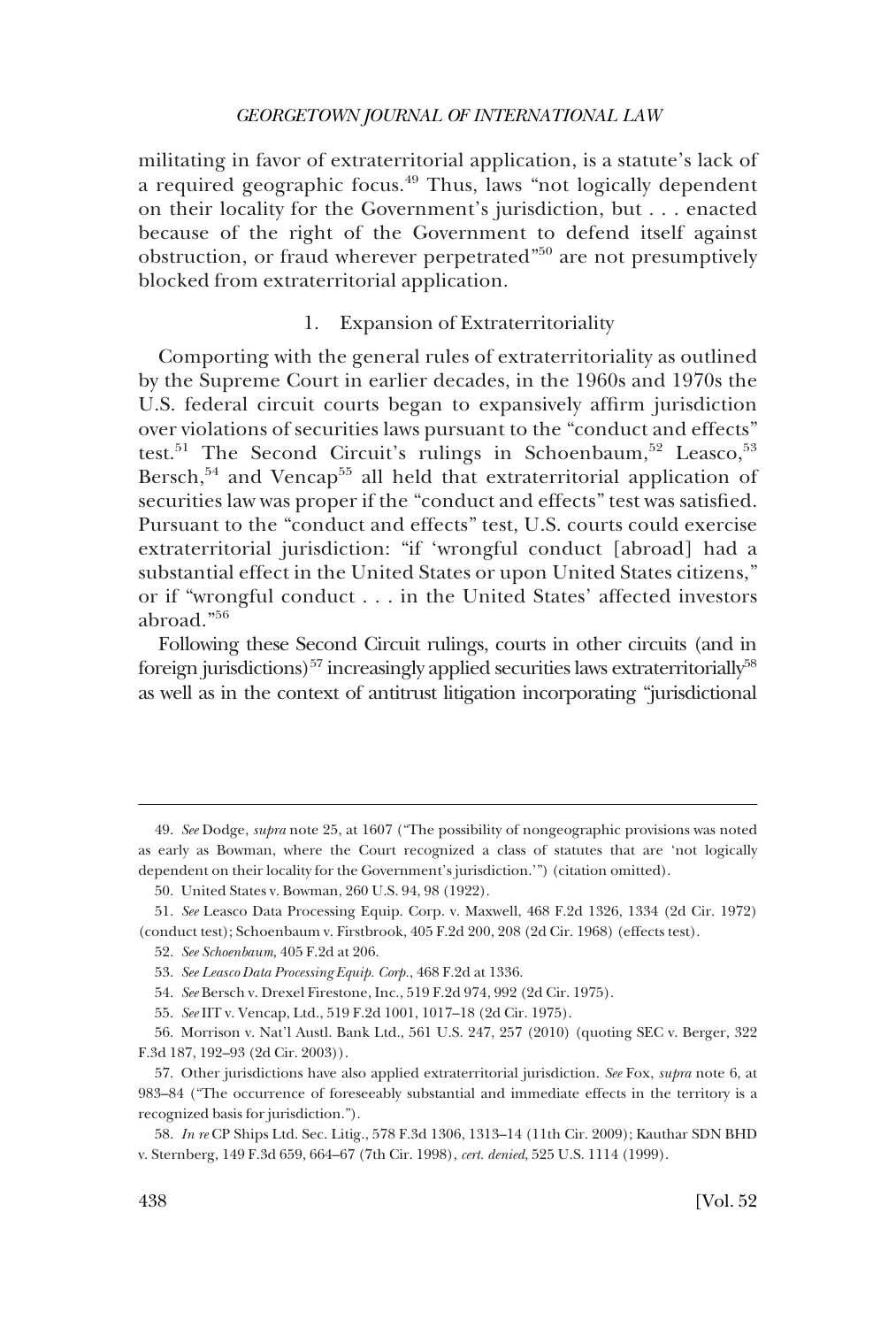<span id="page-12-0"></span>rule of reason" to ascertain whether overseas conduct could be subject to suit.59 Cumulatively, these cases broadly expanded notions of extraterritoriality and perhaps precipitated the Supreme Court endeavoring to prevent unlimited further expansion of extraterritorial jurisdiction as discussed in the next section.

### 2. *Morrison* and *RJR Nabisco*

Commencing with *Morrison v. Natl. Austl. Bank Ltd.*, the Supreme Court endeavored to cutback against a potentially limitless expansion of extraterritoriality.<sup>60</sup>*Morrison* held that a statute is presumptively not to be applied to overseas conduct *unless* the statute expressly stated congressional intent for extraterritoriality or the statute demonstrated *a clear indication of extraterritorial intent*. The Court stated that "[w]hen a statute gives no clear indication of an extraterritorial application, it has none."61 However, *Morrison* held the presumption was not a "clear rule" and was rebuttable by a "clear indication of extraterritoriality."<sup>62</sup> Congressional intent was inferable and provable by reference to the statute's language and the statute's context could be utilized<sup>63</sup> to establish a "clear indication of extraterritoriality."<sup>64</sup>

In *RJR Nabisco, Inc. v. European Community*, 65 the Court discussed the presumption in the context of a Racketeer Influenced and Corrupt Organizations Act ("RICO") suit examining whether RICO's predicate acts alleged (such as violating the federal money-laundering statute) applied to acts committed "outside the United States" if "the defendant is a United States person."66 Bolstering *Morrison*'s instruction that the statute's context was important, *RJR Nabisco* provided an additional pathway of finding a "clear indication" of congressional intent to confer

<sup>59.</sup> Mannington Mills, Inc. v. Congoleum Corp., 595 F.2d 1287, 1301 (3d Cir. 1979) (Adams, J., concurring); Timberlane Lumber Co. v. Bank of Am., N.T. & S.A., 549 F.2d 597, 613–14 (9th Cir. 1976).

<sup>60.</sup> *Morrison*, 561 U.S. at 255 ("[D]isregard of the presumption against extraterritoriality. . . has been repeated over many decades by various courts of appeals in determining the application of the Exchange Act . . . .").

<sup>61.</sup> *Id.* 

<sup>62.</sup> *Id.* at 265.

<sup>63.</sup> *Id.* ("Assuredly context can be consulted as well."); *see also* Kiobel v. Royal Dutch Petroleum Co., 569 U.S. 108, 119 (2013) (looking to the "historical background" of a statute to determine whether the presumption had been overcome).

<sup>64.</sup> *Morrison*, 561 U.S. at 265.

<sup>65. 136</sup> S. Ct. 2090 (2016).

<sup>66.</sup> *Id.* at 2101 ("RICO defines racketeering activity to include a number of predicates that plainly apply to at least some foreign conduct.").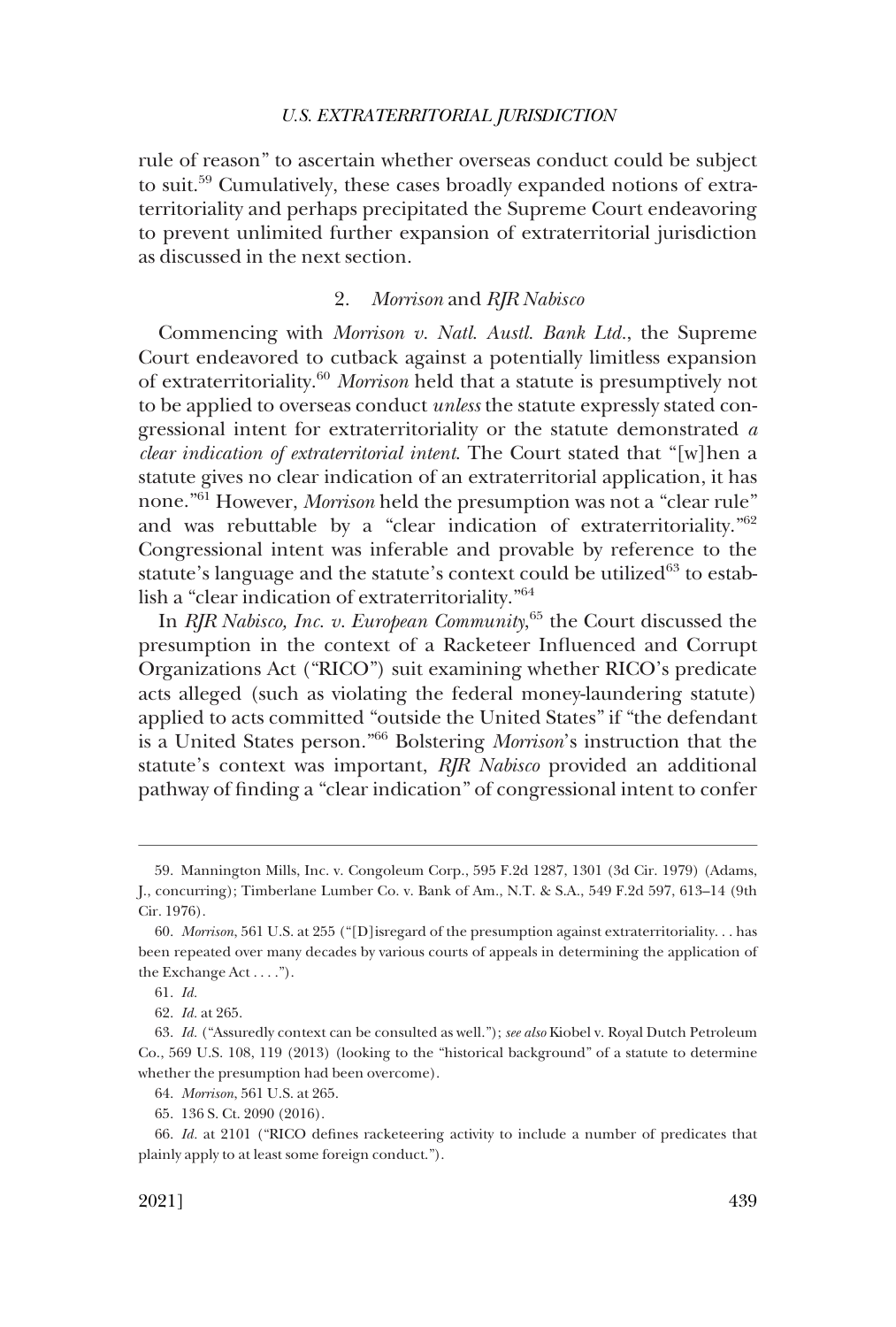<span id="page-13-0"></span>extraterritorial jurisdiction.<sup>67</sup> The Court stated that such intent can also be found in examining the "structure" of the statute.<sup>68</sup> RJR Nabisco further corroborated that while a "clear indication" of congressional intent is required, the pathway to finding the indication is not particularly strict and is in fact quite broad. $69$  In sum, the presumption against extraterritoriality exists but is not a "hard" rule and courts can look at language, context, and structure to find a congressional intent in favor of extraterritoriality. Therefore, establishing extraterritoriality is not unduly burdensome if the conditions are satisfied.<sup>70</sup>

### 3. Scoville's Return to the "Conduct and Effects" Test

Following the Supreme Court's opinion in *Morrison*, Congress enacted the Dodd-Frank Wall Street Reform and Consumer Protection Act ("Dodd Frank") containing a provision (Section 929P(b)) which expresses congressional intent to apply extraterritorial jurisdiction to securities laws with respect to government enforcement action, $71$  thus overriding the presumption against extraterritoriality.<sup>72</sup> Pursuant to Section 929P(b), enforcement actions by government agencies could be based upon extraterritorial conduct if the "conduct and effects" standard was satisfied.73 Section 929P(b) was drafted with "extraterritoriality language that clarifies

*See* Dodd-Frank Wall Street Reform and Consumer Protection Act, Pub. L. No. 111-203, § 71. 929Y, 124 Stat. 1376, 1871 (2010) (directing the Commission to conduct a study on the private right of action and solicit public comment as to whether it should be extended to private claimants). The results are available at U.S. SEC. & EXCH. COMM'N, STUDY ON THE CROSS-BORDER SCOPE OF THE PRIVATE RIGHT OF ACTION UNDER SECTION 10(B) OF THE SECURITIES EXCHANGE ACT OF 1934 AS REQUIRED BY SECTION 929Y OF THE DODD-FRANK WALL STREET REFORM AND CONSUMER PROTECTION ACT (2010), [http://www.sec.gov/news/studies/2012/929y-study-cross-border-private](http://www.sec.gov/news/studies/2012/929y-study-cross-border-private-rights.pdf)[rights.pdf.](http://www.sec.gov/news/studies/2012/929y-study-cross-border-private-rights.pdf) The question of private suits is beyond the scope of this paper.

72. *See* 15 U.S.C. § 78aa(b) (2018) (Extraterritorial jurisdiction is appropriate if there is "(1) conduct within the United States that constitutes significant steps in furtherance of the violation, even if the securities transaction occurs outside the United States and involves only foreign investors; or (2) *conduct occurring outside the United States that has a foreseeable substantial effect within the United States*.") (emphasis added).

73. *See* H.R. Rep. No. 111-687, Pt. 1, at 80 (2010) ("This section addresses the authority of the SEC and the United States to bring civil and criminal law enforcement proceedings involving transnational securities frauds" by "codify [ing] . . . both the conduct and the effects tests.").

<sup>67.</sup> *Id.* at 2102 (explaining that to overcome the presumption, "an express statement of extraterritoriality is not essential.")

<sup>68.</sup> *Id.* at 2102–03.

<sup>69.</sup> *Morrison*, 561 U.S. at 265, and *RJR Nabisco*, 136 S. Ct. at 2103, instruct that even when there is no specific extraterritorial authorization in the statute, the language, context and structure of the statute can provide that clear indication of Congressional intent to so authorize.

<sup>70.</sup> *See* United States v. Napout, 963 F.3d 163, 178 (2d Cir. 2020) ("[A] presumption is no more than that.").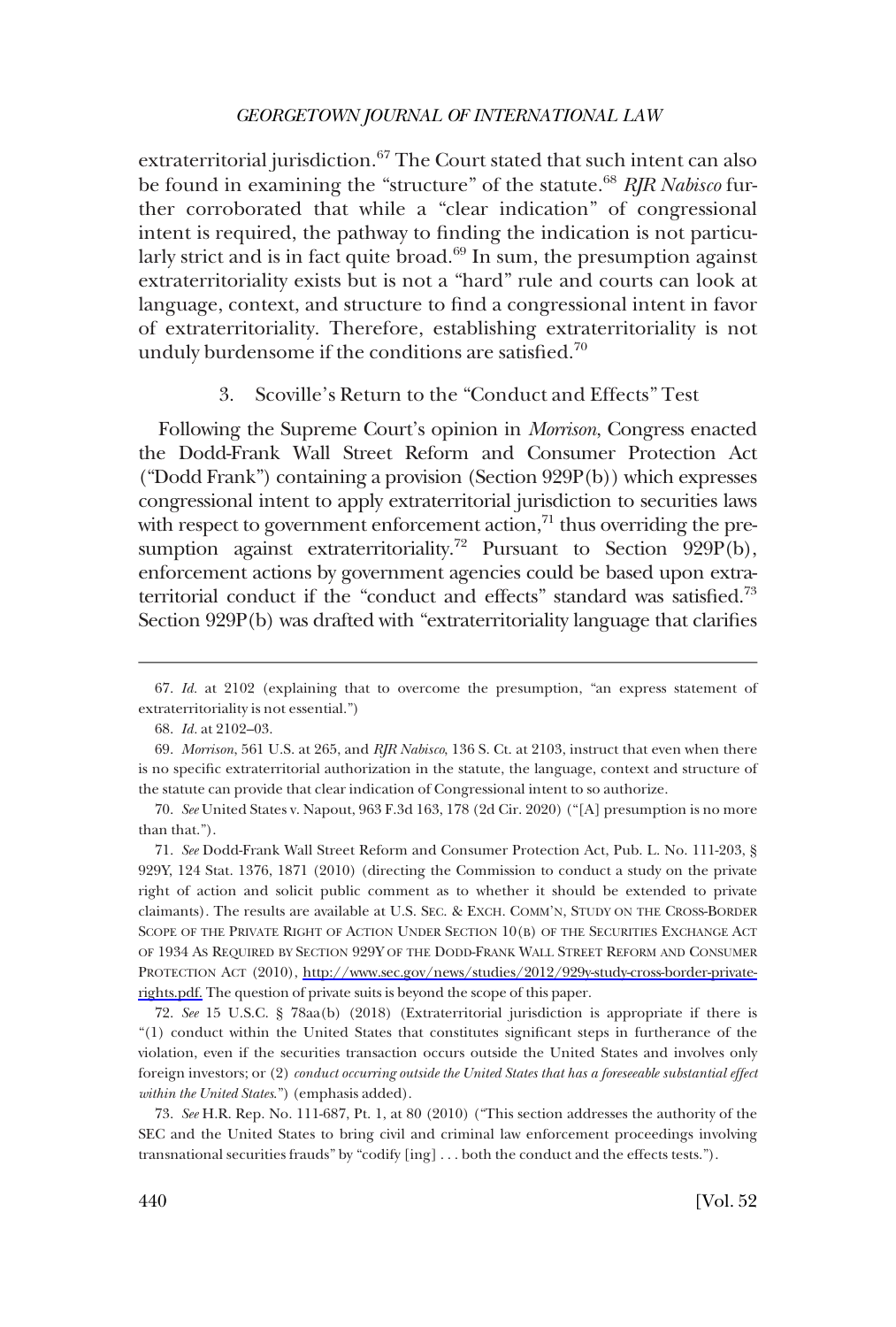that in actions brought by the SEC or the Department of Justice" the securities laws "apply if the conduct within the United States is significant, or the external U.S. conduct has a foreseeable substantial effect within our country."74

However, Congress did not amend the Securities Exchange Act of 1934 itself; therefore, until 2019, there was uncertainty whether Dodd Frank had in fact "overruled" *Morrison* with respect to governmental securities law enforcement.<sup>75</sup> The uncertainty was eliminated in *SEC v*. Scoville in which the issue was "whether Section 929P(b) of Dodd-Frank reinstated the 'conduct and effects' test that had just been repudiated in *Morrison*."76 Based upon both the language and legislative history of Section  $929P(b)$ ,<sup>77</sup> the district court found congressional intent to override *Morrison* in government enforcement suits.78

The Tenth Circuit Court of Appeals concurred<sup>79</sup> holding that with respect to government enforcement, "Congress undoubtedly intended that the substantive antifraud provisions should apply extraterritorially when the statutory conduct-and-effects test is satisfied."80 The U.S. Supreme Court rejected a petition for certiorari apparently not wishing to overturn the ruling.81 In sum, *Scoville* held that Dodd-Frank had in fact overturned *Morrison* in government enforcement actions finding that courts could apply the statute extraterritorially subject to the "conduct and effects" test being satisfied.<sup>82</sup>

*Scoville*'s reasoning has potential impact in other areas besides securities laws. As noted above, a more receptive view of extraterritoriality has recently emerged in the EU and China.<sup>83</sup> In the context of

<sup>74. 156</sup> CONG. REC. at 13, 182 (2010).

<sup>75.</sup> *Compare* U.S. Sec. & Exch. Comm'n v. A Chi. Convention Ctr., LLC, 961 F. Supp. 2d 905, 909–17 (N.D. Ill. 2013) (finding that Congress did not amend the Exchange Act), *with* Sec. & Exch. Comm'n v. Scoville, 913 F.3d 1204, 1215–18 (10th Cir. 2019) (finding that Congress specifically amended the Exchange Act).

<sup>76.</sup> *See* Sec. & Exch. Comm'n v. Traffic Monsoon, LLC, 245 F. Supp. 3d 1275, 1289 (D. Utah 2017), *aff'd sub nom.* Sec. & Exch. Comm'n v. Scoville, 913 F.3d 1204 (10th Cir. 2019).

<sup>77.</sup> *Id.* at 1289–90.

<sup>78.</sup> *Id.* at 1292.

<sup>79.</sup> *See Scoville*, 913 F.3d at 1213.

<sup>80.</sup> *Id.* at 1218.

<sup>81.</sup> *See* Scoville v. Sec. & Exch. Comm'n, 140 S. Ct. 483 (2019).

<sup>82.</sup> Sec. & Exch. Comm'n v. Scoville, 913 F.3d 1204, 1225 (10th Cir. 2019).

<sup>83.</sup> *See* Miller, *supra* note 25, at 1227 ("[M]ore recent cases appear to undermine Bankovic´'s central proposition, that jurisdiction is primarily territorial, in favour of more expansive interpretations of jurisdiction."); *see also* Fox, *supra* note 6, at 988 ("It is considered fair game for any nation within whose borders anticompetitive effects of a merger may be felt to examine the merger and impose remedies to alleviate the anticompetitive harm in the nation.").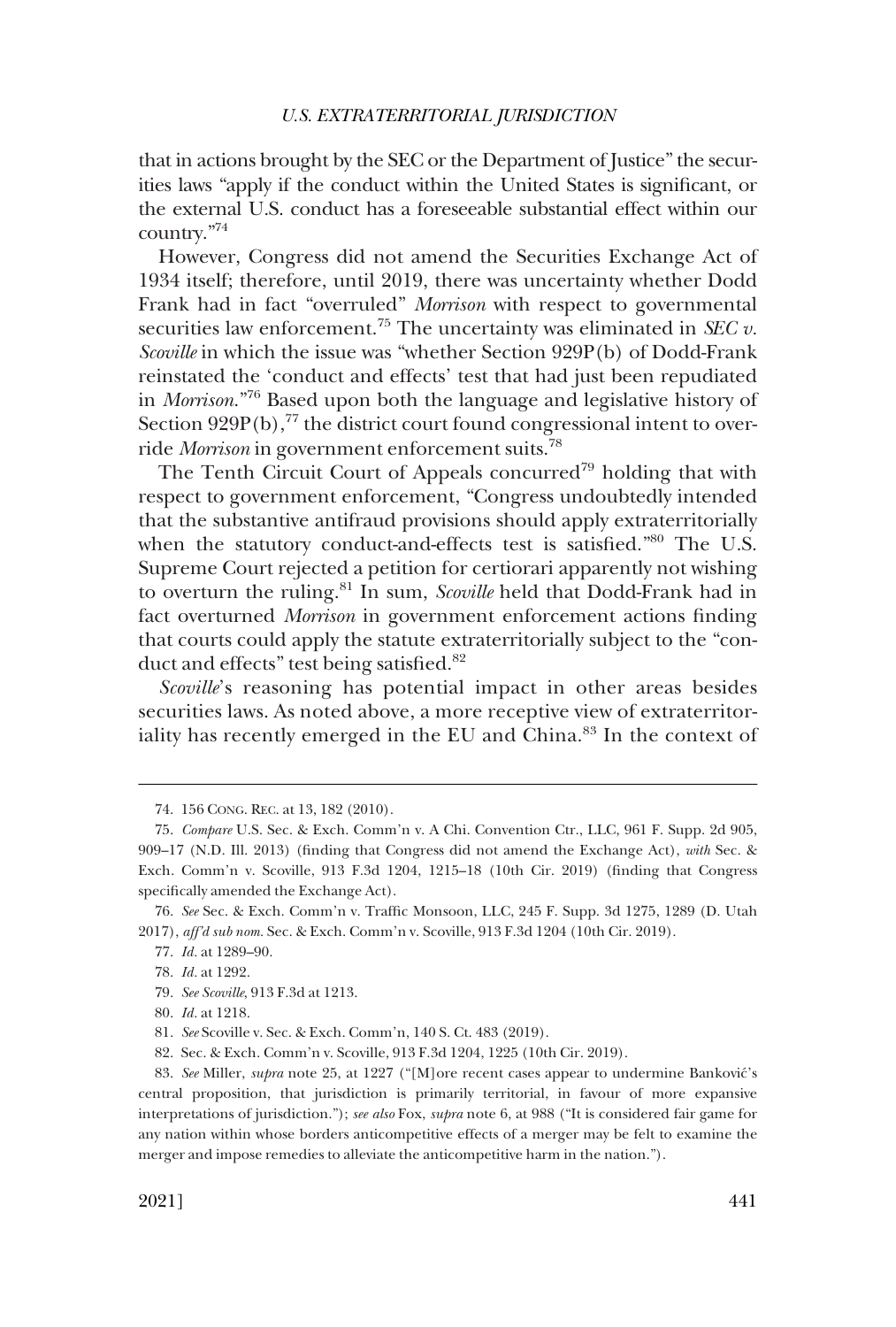<span id="page-15-0"></span>the U.S.-China hegemonic rivalry, the trend towards a more receptive view of extraterritorial jurisdiction would not be surprising. The next Part examines the geo-economic rivalry between China and the United States, setting the stage for Part IV, which focuses on the "conduct and effects" test with respect to the FCPA and Chinese statelinked firms.

### III. THE AGE OF THE U.S.-CHINA HEGEMONIC RIVALRY

This Part discusses the geo-economic contest between the United States and China and how this competition may drive U.S. enforcement agencies to focus on Chinese corporate violations of the FCPA. As detailed below, the United States perceives an ascendant China as a national security threat. The Part outlines several of the Chinese stratagems established as alternative parts of the current United States-led global governance architecture, followed by a review of recent remarks provided by U.S. policy leaders identifying China's model of governance with Chinese state-linked firms' promotion of China's strategic objectives. The Part concludes with a discussion of the China Initiative and concerns over China's state-capitalism model.

### A. *The Rivalry and National Security*

The United States is the current Chief Architect<sup>84</sup> of the global governance architecture, wielding dominant positions in the triad of hegemonic power levers—military, economic, and technological.85 However, an aspiring China seeks to replace the United States as the global hegemon.<sup>86</sup> President Xi Jinping acknowledges China has global ambitions to lead the "new world order" and to guarantee international

<sup>84.</sup> *See generally* Joel Slawotsky, *The Clash of Architects: Impending Developments and Transformations in International Law*, 3 CHINESE J. GLOB. GOVERNANCE 83 (2017) (discussing the effects of China's ascendancy and how this will affect international law and global governance as well as potentially impacting domestic governance of sovereigns militating towards a Chinese governance model).

<sup>85.</sup> *See* Joel Slawotsky, *The National Security Exception in US-China FDI and Trade: Lessons from Delaware Corporate Law*, 6 CHINESE J. COMP. L. 228, 241–45 (2018) (noting economic, technological, and military power as the triad of hegemonic status).

The prospect of hegemonic defeat was considered by U.S. elites unthinkable just a few years 86. ago. *See* Barack Obama, Remarks by the President at the U.S. Military Academy Commencement Ceremony (May 28, 2014), [https://obamawhitehouse.archives.gov/the-press-office/2014/05/28/](https://obamawhitehouse.archives.gov/the-press-office/2014/05/28/remarks-president-united-states-military-academy-commencement-ceremony)  [remarks-president-united-states-military-academy-commencement-ceremony](https://obamawhitehouse.archives.gov/the-press-office/2014/05/28/remarks-president-united-states-military-academy-commencement-ceremony) ("*[T]he United States is and remains the one indispensable nation. That has been true for the century passed and it will be and true for the century to come*.") (emphasis added).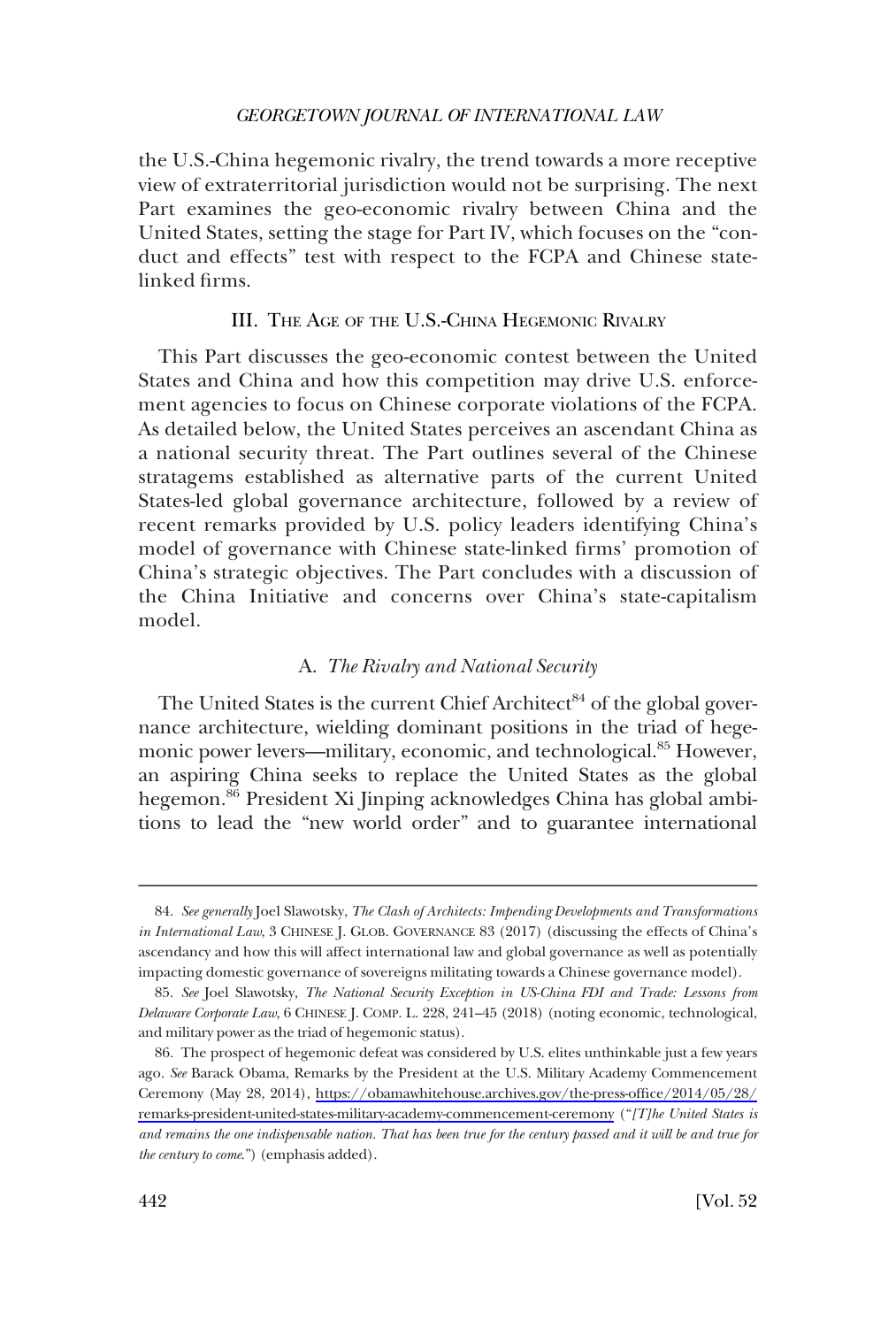security:<sup>87</sup> "[b]eing a big country means shouldering greater responsibilities for regional and world peace and development."88

China views the United States with an understanding that each side is locked in a strategic battle particularly with respect to both domestic financial strength as well as international economic power. This is illustrated by the statement of Mei Xinyu, a research fellow with the Chinese Academy of International Trade and Economic Cooperation under the Ministry of Commerce:

In this sense, we should attach importance to the mutual influence of trade disputes and financial markets so as to achieve the following targets: to minimize the impact of trade disputes on China's financial market, to contain any harm to the rival's side in the trade war, and to prevent the opponent from using the trade war to manipulate and attack the domestic financial market.<sup>89</sup>

Therefore, the power contest between the United States and China will inevitably influence and shape financial markets and economic governance<sup>90</sup>—a foundation of a sovereign's strength and a crucial component of overall domestic stability.<sup>91</sup>

89. Mei Xinyu, *Financial Defense Important in US-China Trade War*, GLOB. TIMES (Aug. 12, 2019), [http://www.globaltimes.cn/content/1161201.shtml.](http://www.globaltimes.cn/content/1161201.shtml)

*See* Zheping Huang, *Chinese president Xi Jinping has vowed to lead the "new world order"*, YAHOO! FIN. 87. (Feb. 22, 2017), <http://finance.yahoo.com/news/chinese-president-xi-jinping-vowed-084654413.html> ("China should take the lead in shaping the 'new world order' and safeguarding international security. "); *see also* O'BRIEN, *supra* note 15, at 4 ("Xi Jinping's ambitions for ideological control are not limited to his own people. The CCP's stated goal is to create a 'Community of Common Destiny for Mankind,' and to remake the world according to the CCP. The effort to control thought beyond the borders of China is well under way.").

<sup>88.</sup> Michael Schuman, Whose Money Will the World Follow?, BLOOMBERG BUSINESSWEEK (May 14, 2015), [https://www.bloomberg.com/news/articles/2015-05-14/u-s-china-rivalry-whose-money-will](https://www.bloomberg.com/news/articles/2015-05-14/u-s-china-rivalry-whose-money-will-the-world-follow)[the-world-follow-](https://www.bloomberg.com/news/articles/2015-05-14/u-s-china-rivalry-whose-money-will-the-world-follow). Unsurprisingly, China envisages an increasing military role to protect Chinese national interests overseas and is rapidly developing a powerful military. *See* Anthony H. Cordesman, *China's New 2019 Defense White Paper: An Open Strategic Challenge to the United States, But One Which Does Not Have to Lead to Conflict*, CTR. FOR STRATEGIC & INT'L STUDIES, (July 24, 2019), <https://www.csis.org/analysis/chinas-new-2019-defense-white-paper> (noting that the PLA mission includes protecting China's overseas interests).

The world's largest hedge fund manager believes that capital markets will inevitably find 90. themselves in the crosshairs of geopolitically driven economic combat. *See* Thomas Franck, *Ray Dalio Says 'Capital Wars' Will Be the Next Front in the US-China Economic Conflict*, CNBC (Nov. 15, 2019), [https://](https://www.cnbc.com/2019/11/15/ray-dalio-says-us-china-capital-wars-could-be-next-stage-of-feud.html)  [www.cnbc.com/2019/11/15/ray-dalio-says-us-china-capital-wars-could-be-next-stage-of-feud.html.](https://www.cnbc.com/2019/11/15/ray-dalio-says-us-china-capital-wars-could-be-next-stage-of-feud.html)

<sup>91.</sup> Illustrative of the potential impact on financial markets: the United States is considering the unprecedented delisting of Chinese ADRs traded on U.S. capital markets and the possible delisting of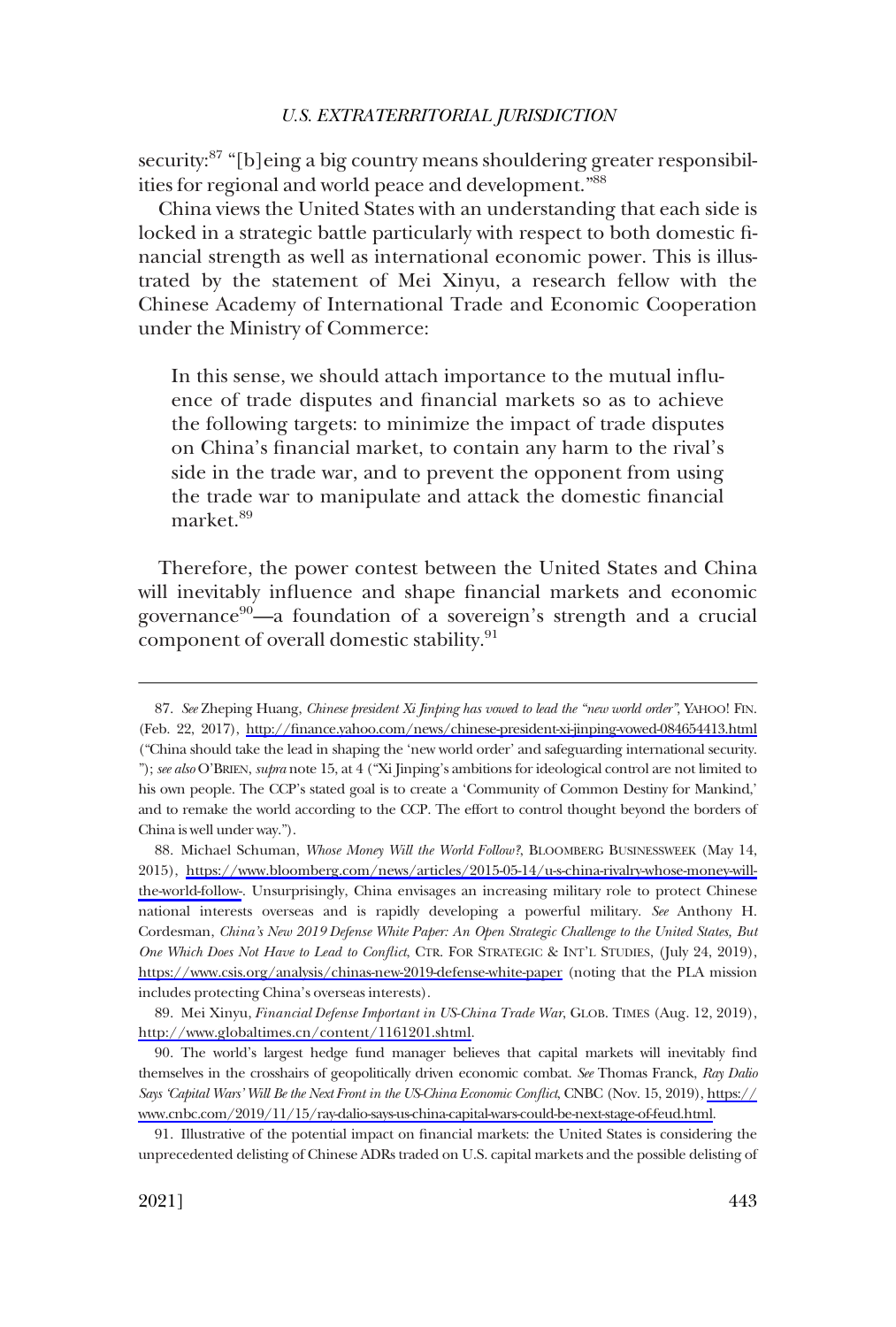To achieve its goal, China has embarked on several stratagems astutely developing and leading international financial institutions such as the Asian Infrastructure Investment Bank ("AIIB") and New Development Bank ("NDB") which are alternatives to the United States-led International Monetary Fund ("IMF") and World Bank.<sup>92</sup> Despite U.S. efforts to discourage U.S. allies from joining the AIIB, U.S. allies joined.<sup>93</sup> While only at an incipient stage, both the AIIB (and the NDB) have the potential to develop into major financial actors in the longer-term, eroding the U.S. IMF and World Bank influence.

China has also successfully implemented preliminary steps to promote Yuan internationalization and Yuan usage is steadily increasing. Various commercial deals are being made in Yuan, demonstrating an increasing global role for the currency.<sup>94</sup> China's efforts at internationalizing use of the Yuan is ongoing and the development of China's CBDC is in the advanced stage. $95$  China understands that the

China had lobbied hard to reform the IMF and World Bank claiming China was 92. substantially under-weighted in the voting shares of each institution, but these efforts were rejected. *See* Paola Subacchi, *American Leadership in a Multipolar World*, PROJECT SYNDICATE (Apr. 10, 2015), [https://www.project-syndicate.org/commentary/china-united-states-global-governance-by](https://www.project-syndicate.org/commentary/china-united-states-global-governance-by-paola-subacchi-2015-04?barrier=accesspaylog)[paola-subacchi-2015-04?barrier=accesspaylog](https://www.project-syndicate.org/commentary/china-united-states-global-governance-by-paola-subacchi-2015-04?barrier=accesspaylog) (United States rejected Chinese requests to provide China with greater influence at the IMF).

*See* Lawrence Summers, *Time US Leadership Woke Up to New Economic Era*, FIN. TIMES (Apr. 5, 93. 2015), <https://www.ft.com/content/a0a01306-d887-11e4-ba53-00144feab7de>(referring to the fact that dozens of U.S. allies joined the AIIB despite immense U.S. pressure not to do so as "the moment the United States lost its role as the underwriter of the global economic system).

*See* Min Zhang & Tom Daly, *BHP Completes First Yuan-based Iron Ore Sale to China's Baosteel*, 94. REUTERS (May 12, 2020), <https://www.reuters.com/article/us-china-baowu-bhp-idUSKBN22O0LZ> ("The world's top listed miner BHP Group said on Tuesday it had made its first yuan-denominated sale of iron ore to China Baoshan Iron & Steel Co Ltd (Baosteel) and would explore using blockchain for such transactions in future.").

*China Aims to Launch the World's First Official Digital Currency*, THE ECONOMIST (Apr. 23, 95. 2020), [https://www.economist.com/finance-and-economics/2020/04/23/china-aims-to-launch](https://www.economist.com/finance-and-economics/2020/04/23/china-aims-to-launch-the-worlds-first-official-digital-currency)[the-worlds-first-official-digital-currency](https://www.economist.com/finance-and-economics/2020/04/23/china-aims-to-launch-the-worlds-first-official-digital-currency) (China in the lead to introduce the first Central Bank Digital Currency).

Chinese companies. *See* Alexandra Alper & David Lawder, *Trump Considers Delisting Chinese Firms from U.S. Markets*, REUTERS (Sept. 27, 2019), [https://www.reuters.com/article/us-usa-trade-china-limits/](https://www.reuters.com/article/us-usa-trade-china-limits/trump-considers-delisting-chinese-firms-from-u-s-markets-sources-idUSKBN1WC1VP)  [trump-considers-delisting-chinese-firms-from-u-s-markets-sources-idUSKBN1WC1VP](https://www.reuters.com/article/us-usa-trade-china-limits/trump-considers-delisting-chinese-firms-from-u-s-markets-sources-idUSKBN1WC1VP) (United States considering measures including delisting Chinese shares); *see also* Soyoung Ho, *Trump Administration Seeks to Delist U.S.-Listed Chinese Companies for Blocking Audit Inspections*, THOMSON REUTERS TAX & ACCT. (Aug. 10, 2020), [https://tax.thomsonreuters.com/news/trump-administration-seeks-to-delist-u-s-listed](https://tax.thomsonreuters.com/news/trump-administration-seeks-to-delist-u-s-listed-chinese-companies-for-blocking-audit-inspections/)[chinese-companies-for-blocking-audit-inspections/](https://tax.thomsonreuters.com/news/trump-administration-seeks-to-delist-u-s-listed-chinese-companies-for-blocking-audit-inspections/) (U.S. stock exchanges may delist Chinese companies that do not allow U.S. audit inspections); Thomas Franck, *White House Directs Federal Pension Fund to Halt Investments in Chinese Stocks*, CNBC (May 12, 2020), [https://www.cnbc.com/2020/05/12/white-house](https://www.cnbc.com/2020/05/12/white-house-directs-federal-pension-fund-to-halt-investments-in-chinese-stocks.html)[directs-federal-pension-fund-to-halt-investments-in-chinese-stocks.html](https://www.cnbc.com/2020/05/12/white-house-directs-federal-pension-fund-to-halt-investments-in-chinese-stocks.html) (prohibition on U.S. government pension fund to invest in Chinese equities).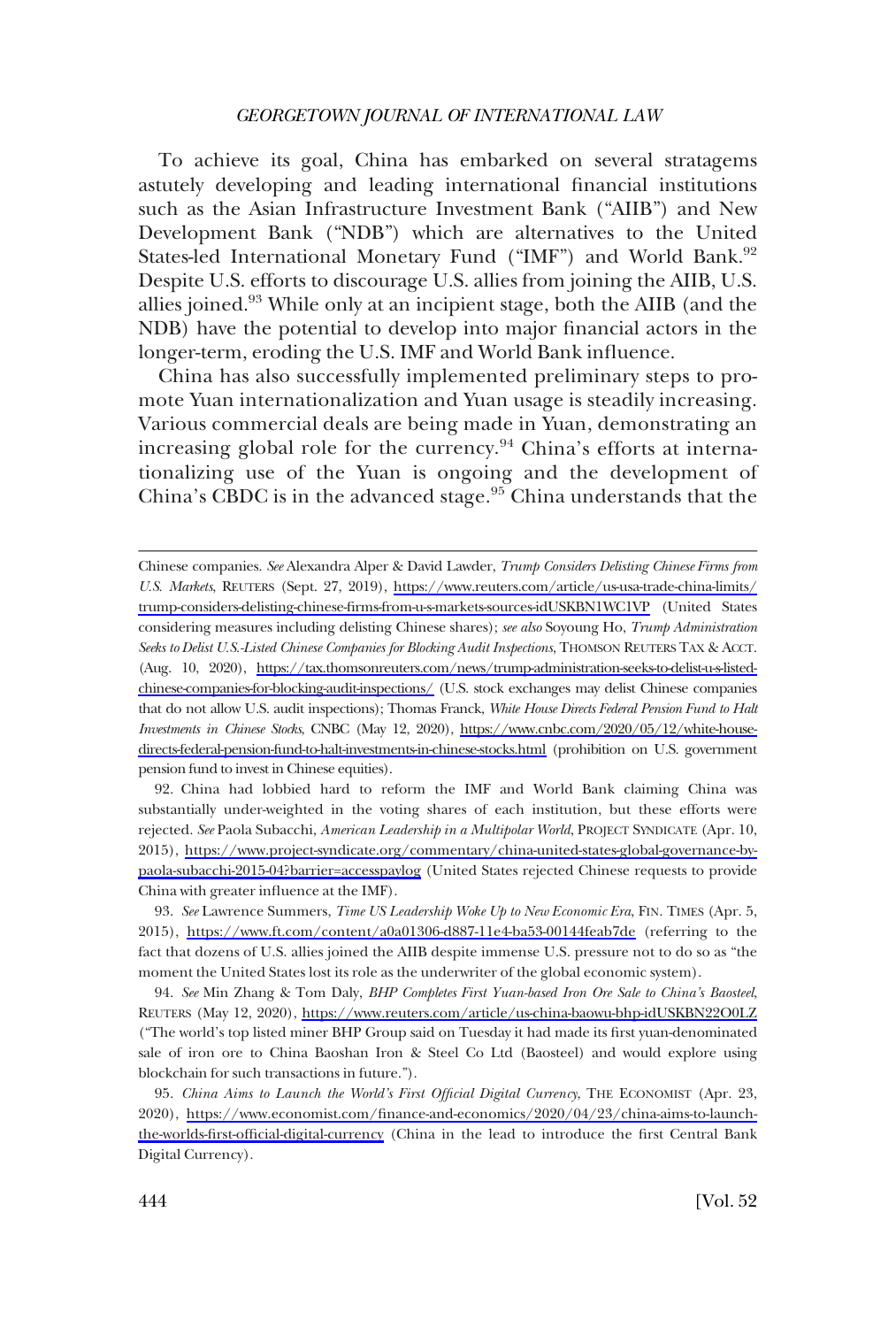innovation of CBDCs is an integral aspect of the hegemonic rivalry. As a People's Bank of China (PBOC) official commented on Facebook's Libra: "[i]f the digital currency is closely associated with the US dollar . . . *there would be in essence one boss, that is the US dollar and the United States. If so, it would bring a series of economic, financial and even international political consequences*."<sup>96</sup>

China also has engineered the Belt and Road Initiative ("BRI") infrastructure project which in addition to the hope for economic gains, will if successful—induce nations to align with China.<sup>97</sup> Recognizing the importance of alliances, China has endeavored to engage U.S. allies, bringing them within China's orbit of influence.<sup>98</sup>

U.S. policymakers and enforcement agencies will not view the AIIB or BRI or Yuan internationalization in isolation but as components of China's overall strategy. For example, despite the expectation that the AIIB and NDB would lend money only in U.S. dollars, these Chinesedominated institutions are already starting to "de-dollarize" and are lending in Yuan and other currencies.<sup>99</sup> Doing so has a deleterious effect on the prominence of the U.S. Dollar which is a pillar of U.S. power projection, especially as U.S. dollar sanctions have become increasingly invoked. From the U.S. perspective, notwithstanding the distinctness of each project, the stratagems will likely be viewed jointly

<sup>96.</sup> Frank Tang, *Facebook's Libra Forcing China to Step Up Its Own Cryptocurrency*, S. CHINA MORNING POST (July 8, 2019) (emphasis added), [http://www.globaltimes.cn/content/1161201.](http://www.globaltimes.cn/content/1161201.shtml) [shtml](http://www.globaltimes.cn/content/1161201.shtml).

<sup>97.</sup> For a comparable U.S. plan to incentivize nations to ally with the United States, see *Marshall Plan*, HISTORY.COM (Dec. 16, 2009) (last updated June 5, 2020), [https://www.history.](https://www.history.com/topics/world-war-ii/marshall-plan-1#section_3) [com/topics/world-war-ii/marshall-plan-1#section\\_3.](https://www.history.com/topics/world-war-ii/marshall-plan-1#section_3)

<sup>98.</sup> See, e.g., China, Israel to Continue Win-Win Cooperation, XINHUA NET (Mar. 27, 2019), [http://www.xinhuanet.com/english/2019-12/10/c\\_138620210.htm](http://www.xinhuanet.com/english/2019-12/10/c_138620210.htm) (China-Israel cooperation); Holly Ellyat, *Is Italy Playing with Fire When It Comes to China?*, CNBC (Mar. 27, 2019), [https://www.](https://www.cnbc.com/2019/03/27/italys-joins-chinas-belt-and-road-initiative.html) [cnbc.com/2019/03/27/italys-joins-chinas-belt-and-road-initiative.html](https://www.cnbc.com/2019/03/27/italys-joins-chinas-belt-and-road-initiative.html) (Italy joins BRI).

*See* Chen Jia, *AIIB to Adopt Local Currency Loans in Asia*, CHINA DAILY (Jan. 30, 2019), [http://](http://www.chinadaily.com.cn/a/201901/30/WS5c50fdb2a3106c65c34e73c5.html) 99. [www.chinadaily.com.cn/a/201901/30/WS5c50fdb2a3106c65c34e73c5.html](http://www.chinadaily.com.cn/a/201901/30/WS5c50fdb2a3106c65c34e73c5.html) ("The China-based Asian Infrastructure Investment Bank plans to launch local currency financing in some Asian countries later this year in a move to reduce cross-border investment risks caused by exchangerate fluctuations. The first group of countries to have this new service could include India, Indonesia and Pakistan."); Tom Hancock, *'Brics Bank' Seeks Move Away from Dollar Funding*, FIN. TIMES (August 6, 2019), <https://www.ft.com/content/76707e22-b433-11e9-8cb2-799a3a8cf37b> ("The New Development Bank, a lender owned by Brazil, India, Russia, China and South Africa, is aiming to almost double its lending this year and shift its loan book away from the US dollar to emphasise lending in local currencies.").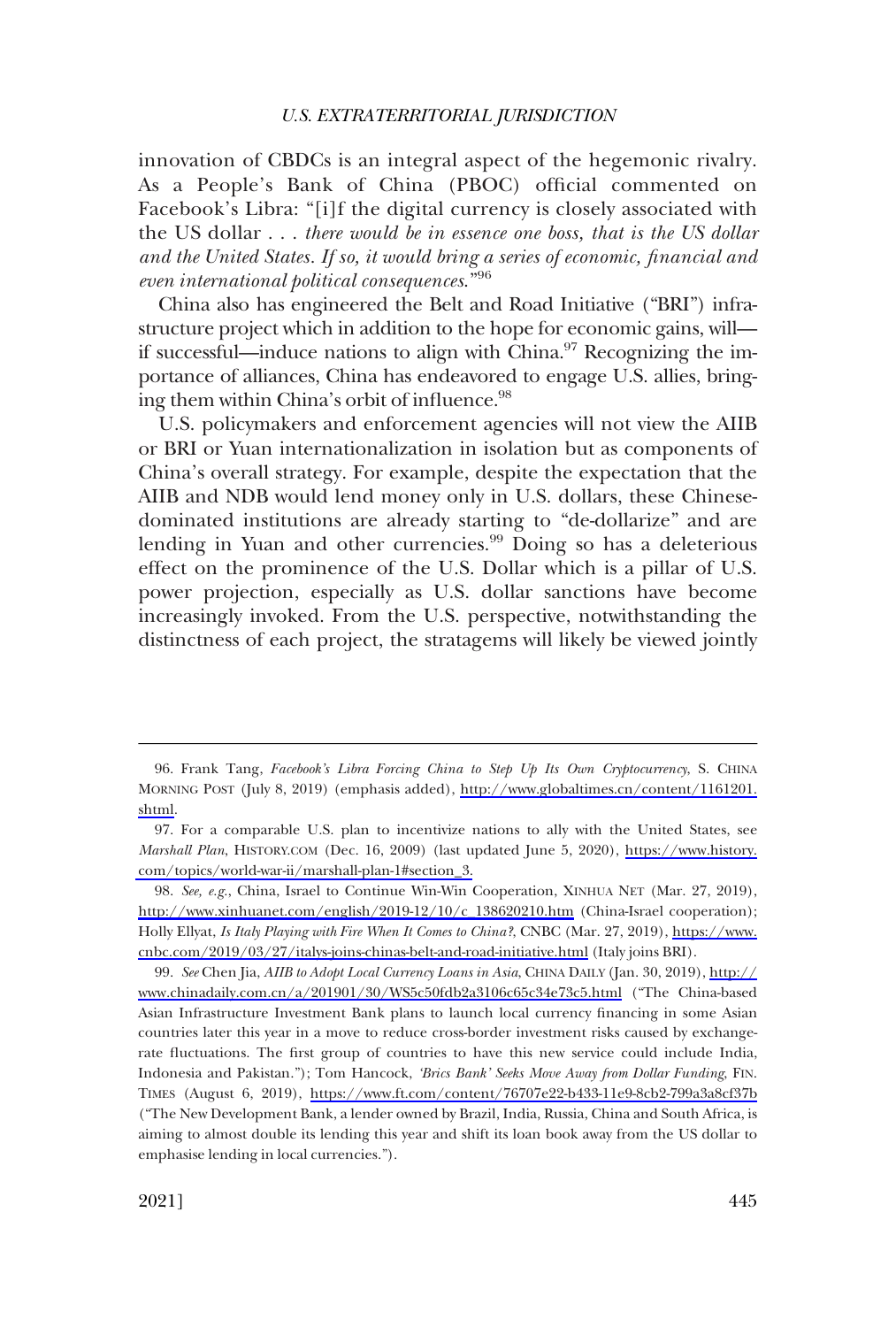as the initiatives are interrelated to promote the ultimate goal of achieving Chinese ascendancy.100

The developments described above point to an ambitious China<sup>101</sup> and corroborate China as a capable and effective hegemonic rival.<sup>102</sup> While the United States had ostensibly welcomed China's economic rise,<sup>103</sup> U.S. perceptions have markedly changed; the United States now perceives China as a strategic rival.<sup>104</sup> Unsurprisingly, U.S.-China relations have undergone an adversarial transformation. 2018 will be recalled as the year the rivalry was acknowledged, and the gauntlet was thrown down.<sup>105</sup> The new contentious relationship has manifested in various contexts,  $106$  generating threats  $107$  and tit-for-tat diplomatic expulsions.<sup>108</sup>

101. None of this is a criticism of China—it wishes to restore itself and if China was the global hegemon, the United States would seek to replace China.

*See* Donald J. Trump, National Security Strategy 25 (Dec. 2017), [https://www.whitehouse.](https://www.whitehouse.gov/wp-content/uploads/2017/12/NSS-Final-12-18-2017-0905.pdf) 102. [gov/wp-content/uploads/2017/12/NSS-Final-12-18-2017-0905.pdf](https://www.whitehouse.gov/wp-content/uploads/2017/12/NSS-Final-12-18-2017-0905.pdf) ("China seeks to displace the United States in the Indo-Pacific region, expand the reaches of its state-driven economic model, and reorder the region in its favor.") (emphasis added).

103. See Larry Catá Backer, *Encircling China or Embedding It?*, LAW AT THE END OF THE DAY (Nov. 8, 2010), <https://lcbackerblog.blogspot.com/2010/11/encircling-china.html> ("[T]he Chinese suggest that American policy has been to engage China economically while creating an effective military encirclement that would enhance the American position in the event of conflict.").

104. *See U.S. Dep't of Justice Press Release*, *supra* note 17.

*See* Michael Pence, U.S. Vice President, Remarks by Vice President Pence on the 105. Administration's Policy Toward China (Oct. 4, 2018), [https://www.whitehouse.gov/briefings](https://www.whitehouse.gov/briefings-statements/remarks-vice-president-pence-administrations-policy -toward-china/)[statements/remarks-vice-president-pence-administrations-policy -toward-china/](https://www.whitehouse.gov/briefings-statements/remarks-vice-president-pence-administrations-policy-toward-china/) ("[T]he United States Navy will continue to fly, sail, and operate wherever international law allows and our national interests demand. We will not be intimidated and we will not stand down. . . . [O]ur message to China's rulers is this: This President will not back down.").

106. *See id.* 

*See* Paul D. Shinkman, *China Threatens Trump Over F-16 Sale to Taiwan*, U.S. NEWS AND 107. WORLD REPORT (Aug. 16, 2019), [https://www.usnews.com/news/world-report/articles/2019-08-](https://www.usnews.com/news/world-report/articles/2019-08-16/china-threatens-trump-over-f-16-sale-to-taiwan) [16/china-threatens-trump-over-f-16-sale-to-taiwan](https://www.usnews.com/news/world-report/articles/2019-08-16/china-threatens-trump-over-f-16-sale-to-taiwan) (China threatens serious retaliation if the United States sells F-16s to Taiwan); Civil Justice for Victims of COVID Act, S. 4212, 116th Cong. (2020) (proposed bill to allow suits against China and Chinese entities for damages arising out of gross negligence in handling the 2019-2020 virus pandemic).

108. *See* Matthew Lee, *U.S., China Consulate Closures Deal Losses to Both Nations*, PBS NEWS HOUR (July 31, 2020), [https://www.pbs.org/newshour/world/u-s-china-consulate-closures-deal-losses-](https://www.pbs.org/newshour/world/u-s-china-consulate-closures-deal-losses-to-both-nations)

<sup>100.</sup> Democratic Staff of S. Comm. on Foreign Relations, 116TH CONG., The New Big Brother: China and Digital Authoritarianism 29 (July 21, 2020) [hereinafter *China and Digital Authoritarianism*], [https://www.foreign.senate.gov/imo/media/doc/2020%20SFRC%20Minority%20Staff%20Report](https://www.foreign.senate.gov/imo/media/doc/2020%20SFRC%20Minority%20Staff%20Report%20-%20The%20New%20Big%20Brother%20-%20China%20and%20Digital%20Authoritarianism.pdf) [%20-%20The%20New%20Big%20Brother%20-%20China%20and%20Digital%20Authoritarianism.](https://www.foreign.senate.gov/imo/media/doc/2020%20SFRC%20Minority%20Staff%20Report%20-%20The%20New%20Big%20Brother%20-%20China%20and%20Digital%20Authoritarianism.pdf)  [pdf](https://www.foreign.senate.gov/imo/media/doc/2020%20SFRC%20Minority%20Staff%20Report%20-%20The%20New%20Big%20Brother%20-%20China%20and%20Digital%20Authoritarianism.pdf) ("Huawei's 5G push continues to see success in other countries, especially ones in China's Belt and Road Initiative, highlighting the company's ability to dominate the 5G space by providing networks for prices estimated to be 30 percent less than its competitors.").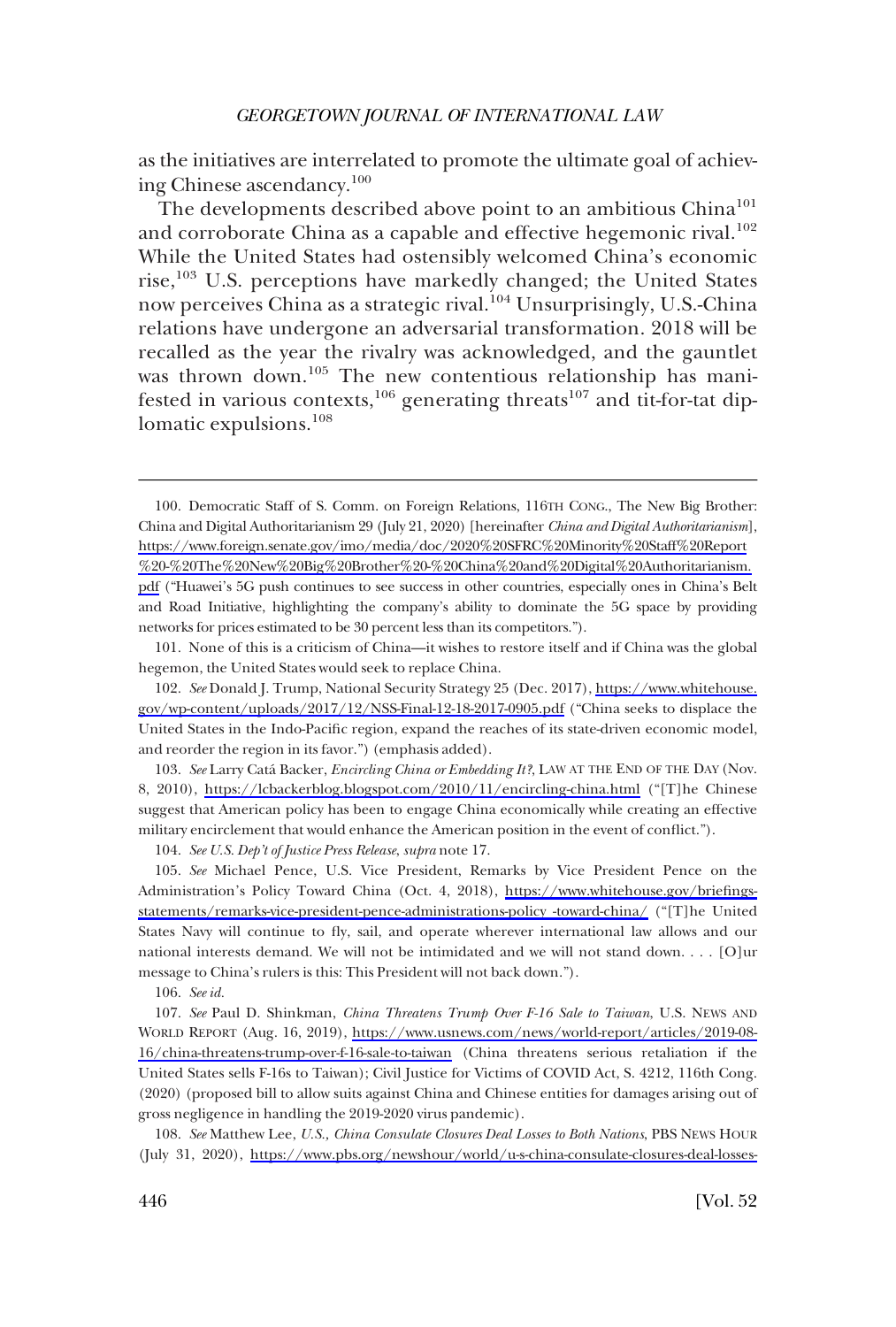<span id="page-20-0"></span>Unquestionably, the United States is endeavoring to push back China's rise based upon threats to U.S. hegemony—a quintessential U.S. national security interest.<sup>109</sup> The U.S.-China rivalry has dramatically increased invocation of national security whose conceptualization is broadening and blurring the distinctions between technological and economic strength.<sup>110</sup> The next section details the fusion of "governance competition, technology and economic power" as a national security threat.

# B. *The Fusion of Ideology (Political Governance Competition), Emerging Technology, and Economic Power as a National Security Threat*

U.S. efforts to contain China have fused together several competitions: ideological supremacy, dominance in emerging technology, and economic power. One illustration of the fusion of different competitions is provided in a July 2020 report from the U.S. Senate: "[i]n an era in which rising authoritarianism is working to undermine the fabric of democratic institutions globally, the Internet and connected technologies represent a continually evolving domain that will fundamentally shape the future of politics, economics, warfare, and culture."<sup>111</sup>

The linkage of Chinese dominance in emergent technology and rising economic strength, along with a competition over political governance as a vital national security interest, was enforced in a series of summer 2020 speeches, remarkable in the sweeping nature of the U.S. assessment of the threat posed by China. A critical mass of government agencies is now targeting China in an apparent all-governmental agency defense of U.S. democracy, dominance in technology, and economic supremacy. As national security threats are intertwined with economic and emerging technology, the United States is now linking a host of seemingly unrelated concerns into a general "all-perils" security threat.

[to-both-nations](https://www.pbs.org/newshour/world/u-s-china-consulate-closures-deal-losses-to-both-nations) (United States ordering China's Houston consulate closed and China retaliating ordering the U.S. Chengdu mission closed).

<sup>109.</sup> See America's New Attitude towards China is Changing the Countries' Relationship, THE ECONOMIST (Oct 18, 2018), [https:// www.economist.com/briefing/2018/10/18/americas-new](https://www.economist.com/briefing/2018/10/18/americas-new-attitude-towards-china-is-changing-the-countries-relationship)[attitude-towards-china-is-changing-the-coun tries-relationship.](https:// www.economist.com/briefing/2018/10/18/americas-new-attitude-towards-china-is-changing-the-coun tries-relationship)

<sup>110.</sup> The erosion of distinctions is logical. Dual-use technology and new emerging technology such as AI, 5G and robotics are all potential triggers for tremendous economic gain as well as have immense military applications. *See* Slawotsky, *supra* note 1, at 4. (discussing the immense transformative benefits from dominating emerging dual-use technology including military and economic gain) ("Dominating powerful emergent technologies will likely crown the hegemonic winner[.]").

<sup>111.</sup> *China and Digital Authoritarianism*, *supra* note 100, at 5.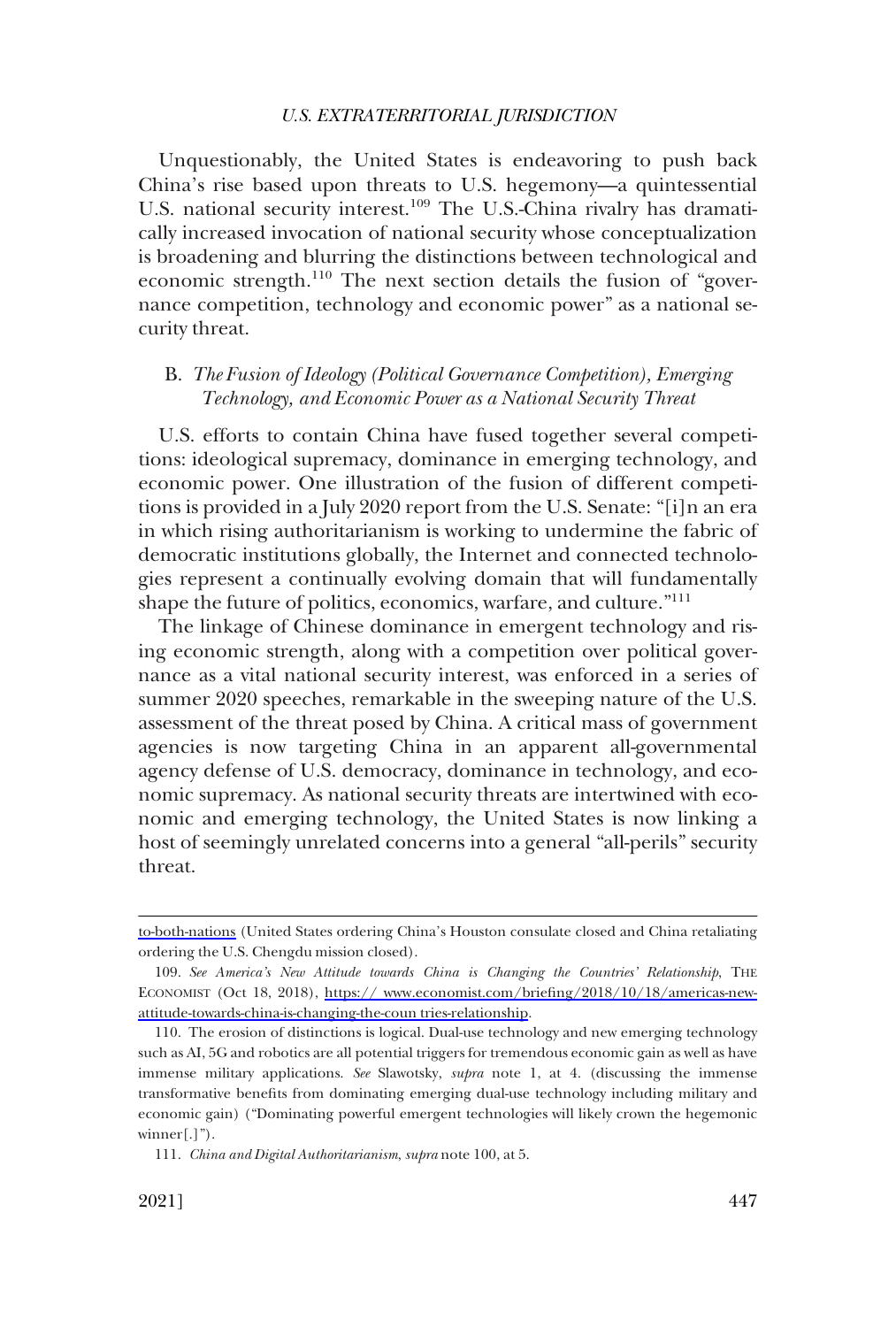For example, U.S. National Security Advisor Robert C. O'Brien identified China's state-capitalism's subsidization of emerging technology as a serious threat to U.S. economic interests.<sup>112</sup> Highlighting the blurring of economic and technological power, Huawei and ZTE were singled out as willing *to sell at a loss and to undercut the competition in order*  to advance the strategic goals of China which includes access to data.<sup>113</sup> And data is crucial not only for economic reasons, such as artificial intelligence ("AI"), but data is also vital as a conduit for strategic usage, such as intelligence gathering and political interference, as well as promotion of visions for global governance. As O'Brien commented, "[t]he CCP's stated goal is to create a 'Community of Common Destiny for Mankind,' *and to remake the world according to the CCP. The effort to control thought beyond the borders of China is well under way*."114

O'Brien's claims dovetail a U.S. Senate Report profiling Huawei as benefiting from China's state-capitalism and government support for national champions:

[Huawei] is a prime example. In 1996, the Chinese government gave Huawei the status of "national champion" and ensured it would have easy access to financing and high levels of government subsidies. . . . Government support has enabled Huawei to offer prices for its network equipment that are below

*See* Robert O'Brien, NSA Advisor, The Chinese Communist Party's Ideology and Global 113. Ambitions (June 24, 2020), [https://www.whitehouse.gov/briefings-statements/chinese-communist](https://www.whitehouse.gov/briefings-statements/chinese-communist-partys-ideology-global-ambitions/)[partys-ideology-global-ambitions/](https://www.whitehouse.gov/briefings-statements/chinese-communist-partys-ideology-global-ambitions/) ("The CCP accomplishes this goal, in part, by subsidizing hardware, software, telecommunications, and even genetics companies. As a result, corporations such as Huawei and ZTE undercut competitors on price and install their equipment around the globe at a loss. This has the side effect of putting out of business American manufacturers of telecom hardware and has made it very difficult for Nokia and Ericsson. Why do they do it? Because it is not telecom hardware or software profits the CCP are after, it is your data. They use 'backdoors' built into the products to obtain that data.").

*See id.* (emphasis added). In the digital age, opinion and thoughts are influenced by data and 114. potential data manipulation and is so recognized by both China and the United States. *See* Chris Buckley, *China PLA Officers Call Internet Key Battleground*, REUTERS (June 3, 2011), [https://www.reuters.](https://www.reuters.com/article/us-china-internet-google/china-pla-officers-call-internet-key-battleground-idUSTRE7520OV20110603)  [com/article/us-china-internet-google/china-pla-officers-call-internet-key-battleground-idUSTRE7520](https://www.reuters.com/article/us-china-internet-google/china-pla-officers-call-internet-key-battleground-idUSTRE7520OV20110603) [OV20110603](https://www.reuters.com/article/us-china-internet-google/china-pla-officers-call-internet-key-battleground-idUSTRE7520OV20110603) (noting that the Chinese military understands that the internet is a significant battleground over public opinion).

<sup>112.</sup> *See, e.g.*, Li-Wen Lin & Curtis J. Milhaupt, *We are the (National) Champions: Understanding the Mechanisms of State Capitalism in China*, 65 STAN. L. REV. 697, 754 (2013) ("In the future, more boards of directors may be established for the parent companies of the national champion groups, SOE boards may take on somewhat more power, and independent directors may become more prevalent. (These are reforms that have preoccupied many corporate law commentators.) *But they will hardly alter the fundamental governance norms of Chinese SOEs, which are determined by the party-state in its role as controlling shareholder*.") (emphasis added).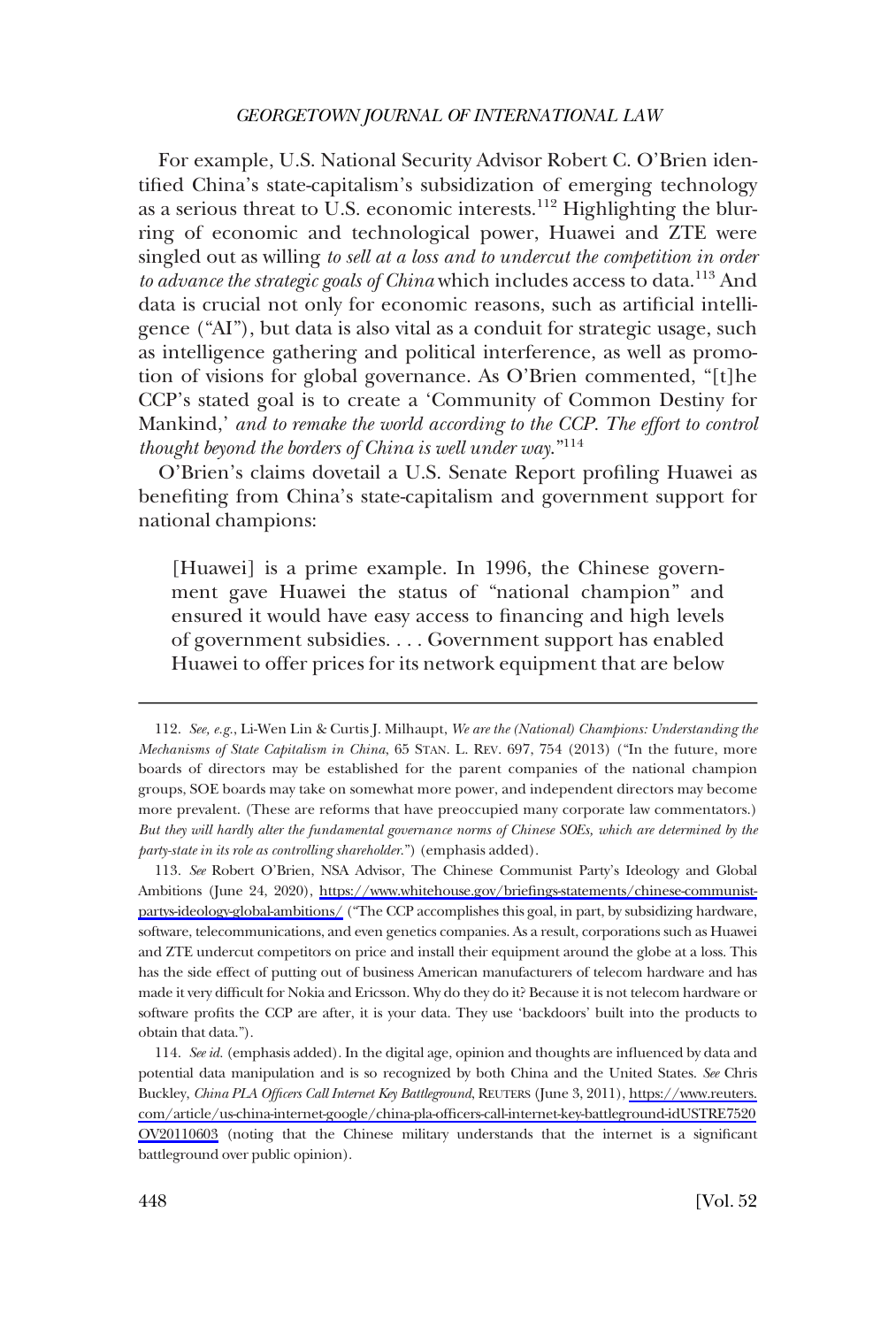other companies' prices, allowing Huawei to quickly gain market advantage. In the Netherlands, for example, Huawei undercut its competitor, the Swedish firm Ericsson, by underbidding for a contract to provide network equipment for the Dutch national 5G network by 60 percent. Two industry officials who spoke to The Washington Post on the condition of anonymity held that Huawei's price was so low that, absent the subsidies the company had been provided, Huawei would have been unable to even produce the necessary network parts. Some countries also receive low-interest loans from Chinese stateowned banks to use Huawei equipment.<sup>115</sup>

Similarly, U.S. Federal Bureau of Investigation ("FBI") Director Christopher A. Wray commented that U.S. economic superiority was under threat: "[t]he stakes could not be higher, and the potential economic harm to American businesses and the economy as a whole almost defies calculation. We need to be clear-eyed about the scope of the Chinese government's ambition."116

For purposes of extraterritoriality and the FCPA, Wray connected bribery and corruption to China's ambitions: "China is engaged in a highly sophisticated malign foreign influence campaign, and its methods include *bribery, blackmail, and covert deals*."117 By doing so, Wray strengthened the argument that U.S. enforcement of laws such as the FCPA are inextricably linked to defending U.S. national security interests as outlined in the U.S. Justice Department's China Initiative's emphasis on FCPA enforcement of Chinese economic actors.<sup>118</sup> As discussed elsewhere in this Article, defending U.S. economic interests within the context of the U.S.-Soviet rivalry was an integral aspect of the FCPA's enactment. The U.S.-China contest is a similar contest, and defending U.S. economic interests in light of China's achievements to date will likely be viewed as substantially more of a U.S. national security interest than the concerns over the Soviet Union.

Echoing this line of thought, U.S. Attorney General William P. Barr identified economic rivalry and *China's economic model* as a threat to U.S. economic preeminence:

<sup>115.</sup> *China and Digital Authoritarianism*, *supra* note 100, at 27.

<sup>116.</sup> Christopher Wray, FBI Director, The Threat Posed by the Chinese Government and the Chinese Communist Party to the Economic and National Security of the United States (July 7, 2020), [https://www.fbi.gov/news/speeches/the-threat-posed-by-the-chinese-government-and-the-chinese](https://www.fbi.gov/news/speeches/the-threat-posed-by-the-chinese-government-and-the-chinese-communist-party-to-the-economic-and-national-security-of-the-united-states)[communist-party-to-the-economic-and-national-security-of-the-united-states](https://www.fbi.gov/news/speeches/the-threat-posed-by-the-chinese-government-and-the-chinese-communist-party-to-the-economic-and-national-security-of-the-united-states).

<sup>117.</sup> *Id.* (emphasis added).

<sup>118.</sup> *See infra* Section III.B.2.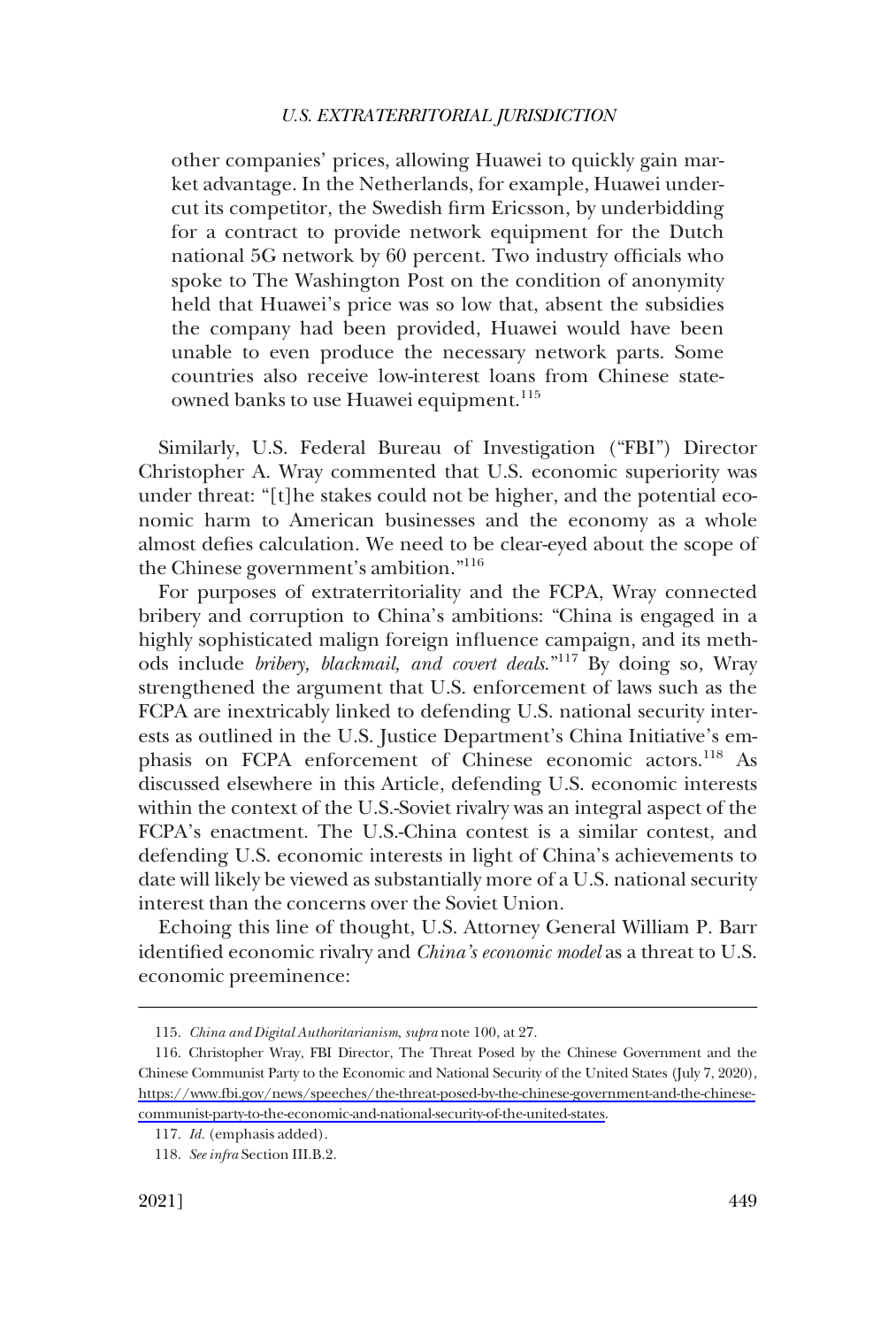The People's Republic of China is now engaged in an economic blitzkrieg—an aggressive, orchestrated, whole-ofgovernment (indeed, whole-of-society) campaign to seize the commanding heights of the global economy *and to surpass the United States as the world's preeminent superpower*. . . . Made in China 2025" is the latest iteration of the *PRC's state-led, mercantilist economic model*. 119

But Barr also repeated the accusation that China intends to spread its political governance globally—linking governance, technology, and finance. "[T]he CCP's campaign to compel ideological conformity does not stop at China's borders. Rather, the CCP seeks to extend its influence around the world, including on American soil."120

In the final speech, U.S. Secretary of State Michael P. Pompeo specifically profiled Huawei, accusing the Chinese giant of constituting a critical national security threat.<sup>121</sup> Referring to Chinese state-linked businesses, Pompeo stated that they are promoting China's ideological objectives. "[I]t's this ideology that informs his decades-long desire for global hegemony of Chinese communism. America can no longer ignore the fundamental political and ideological differences between our countries, just as the CCP has never ignored them."122

As detailed in the next subsection, China's state-capitalism and the fact that important and strategic corporations<sup>123</sup> are controlled or

<sup>119.</sup> Barr Delivers Remarks on China Policy, supra note 13. Interestingly, while Barr is critical of China's state-capitalism in his July 2020 remarks, a few months earlier he had suggested the United States engage in state-capitalism with respect to 5G. *See Really? Is the White House Proposing to Buy Ericsson or Nokia?*, N.Y. TIMES (Feb. 7, 2020), [https://www.nytimes.com/2020/02/07/](https://www.nytimes.com/2020/02/07/business/dealbook/bill-barr-huawei-nokia-ericsson.html) [business/dealbook/bill-barr-huawei-nokia-ericsson.html](https://www.nytimes.com/2020/02/07/business/dealbook/bill-barr-huawei-nokia-ericsson.html) ("President Trump has made it very clear that he is worried about Huawei's leading role in 5G wireless technology. Now his attorney general, Bill Barr, has offered a radical solution: having the United States invest in the Chinese company's European counterparts.").

<sup>120.</sup> *Really? Is the White House Proposing to Buy Ericsson or Nokia?*, *supra* note 119.

*See* Michael P. Pompeo, Secretary of State, Communist China and the Free World's Future 121. (July 23, 2020),

<https://www.state.gov/communist-china-and-the-free-worlds-future/> ("We stopped pretending Huawei is an innocent telecommunications company that's just showing up to make sure you can talk to your friends. We've called it what it is—a true national security threat—and we've taken action accordingly.").

<sup>122.</sup> *Id.* 

<sup>123.</sup> *See* Evan B. Shaver, *Two Paths to Development: Policy Channeling and Listed State-Owned Enterprise Management in Peru and Colombia*, 21 J. BUS. L. 1006, 1008 (2019) ("[SOEs] have, however, in recent years become increasingly influential in international markets and outside of their home countries.").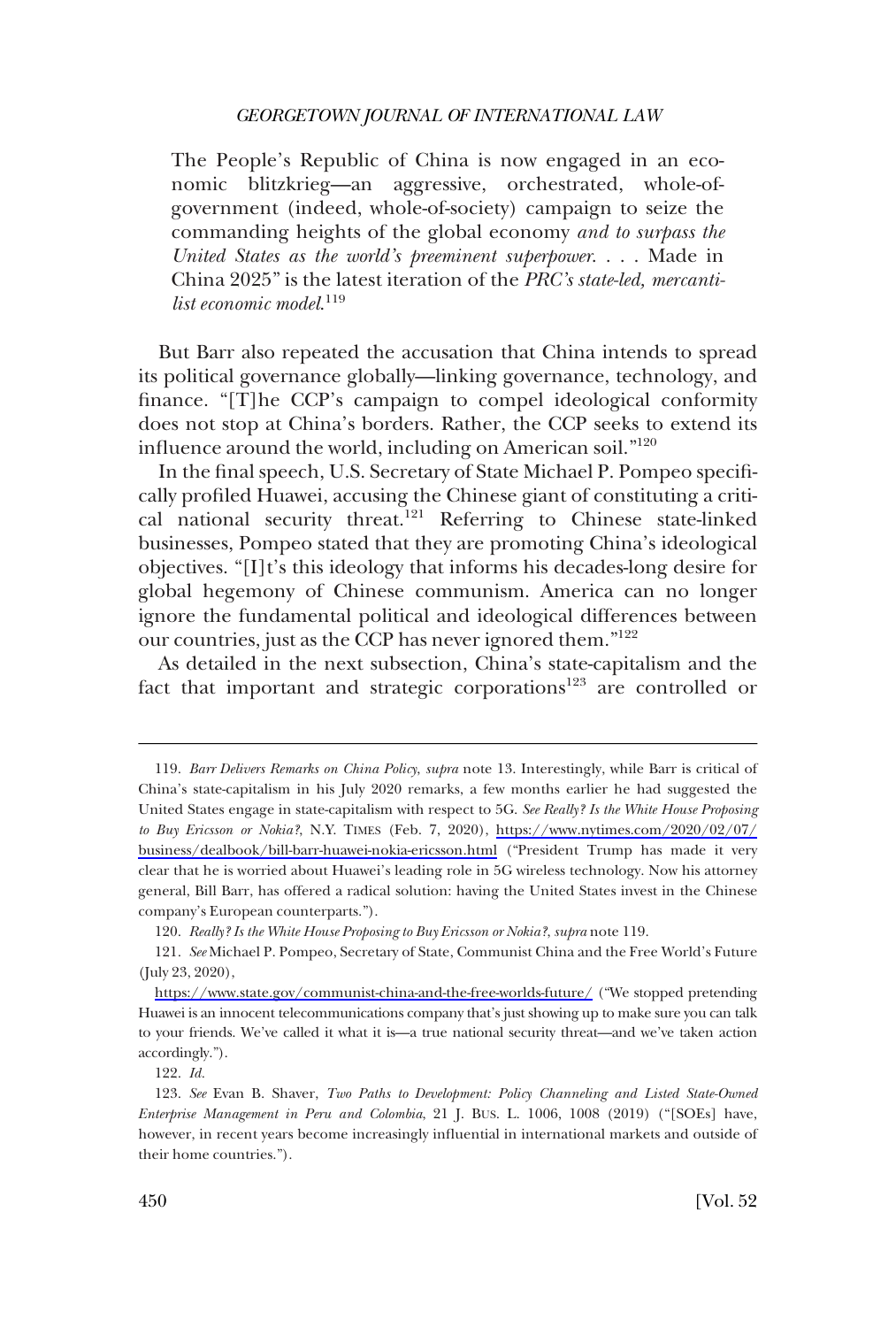<span id="page-24-0"></span>owned by the Chinese government heightens national security concerns.124

#### 1. Chinese State-Linked Firms and U.S. National Security Interests

In light of the above-referenced speech excerpts, it is useful to understand what is behind the claims that Chinese businesses such as Huawei pose a threat to U.S. security interests. Large global corporations wield immense power over nations.<sup>125</sup> State-owned or controlled corporations may also potentially promote a sovereign's interests.<sup>126</sup> "States and corporations are now capable of deploying forces in the field—sometimes states hire corporations that serve as mercenary armies that protect its own operations as well as those of the institutions of the state from sub-national and supra-state threats."<sup>127</sup>

Even among allies, national security concerns are raised by foreign government-controlled entities buying shares in other nations' corporations.<sup>128</sup> Whether to protect national champions or to partner with and direct businesses to achieve strategic goals, sovereign participation in economic affairs raises national security issues.<sup>129</sup>

126. *See* Shaver, *supra* note 123, at 1008 ("Generally, states weigh social, economic, and strategic interests. These can include industrial policy, regional development, public goods supply, as well as corrupt motives.").

127. Larry Cata Backer, *The Emerging Normative Structures of Transnational Law: Non-State Enterprises in Polycentric Asymmetric Global Orders*, 31 BYU J. PUB. L. 1, 50 (2016).

*See* Toby Sterling, Tim Hepher & Sudip Kar-Gupta, *Air France-KLM Shares Slump on Surprise*  128. *Dutch Stake Buy*, REUTERS (Feb. 27, 2019), –[https://www.reuters.com/article/us-netherlands-air-france](https://www.reuters.com/article/us-netherlands-air-france-klm/air-france-klm-shares-slump-on-surprise-dutch-stake-buy-idUSKCN1QG0XM)[klm/air-france-klm-shares-slump-on-surprise-dutch-stak e-buy-idUSKCN1QG0XM](https://www.reuters.com/article/us-netherlands-air-france-klm/air-france-klm-shares-slump-on-surprise-dutch-stake-buy-idUSKCN1QG0XM) ("Shares in Air France-KLM fell sharply as the Dutch government amassed a 14 percent stake in the airline to counter French influence, in a surprise move highlighting tensions over the company's strategic direction.").

129. *See* Backer, *supra* note 11, at 92–94 (noting that foreign states can exercise influence and engage in international policy making through investments); Joel Slawotsky, *Sovereign Wealth Funds as Emerging Superpowers: How U.S. Regulators Should Respond*, 40 GEO. J. INT'L L. 1239, 1255 (2009).

<sup>124.</sup> *See* Slawotsky, *supra* note 85, at 233 ("Specifically, but not exclusively, Chinese State-owned enterprises (SOEs) are also perceived as inherently more threatening to national security due to their governmental links."); *see also* Qingjiang Kong, *Emerging Rules in International Investment Instruments and China's Reform of State-owned Enterprises*, 3 CHINESE J. GLOB. GOVERNANCE 57, 73 (2017) ("SOEs are exactly established to execute national strategic goals").

<sup>125.</sup> See Joel Slawotsky, *The Global Corporation as International Law Actor*, 52 VA. *J. INT'L L. DIG.* 79, 84 (2012) ("[C]rucial actors in international business have taken the mantle of economic leadership and development once relegated primarily to nation states."); Rachel Brewster & Philip J. Stern, *Introduction to the Proceedings of the Seminar on Corporations and International Law*, 28 DUKE J. COMP. AND INT'L L. 413, 420 (2018), [https://scholarship.law.duke.edu/cgi/viewcontent.cgi?](https://scholarship.law.duke.edu/cgi/viewcontent.cgi?referer=&httpsredir=1&article=1526&context=djcil)  [referer=&httpsredir=1&article=1526&context=djcil](https://scholarship.law.duke.edu/cgi/viewcontent.cgi?referer=&httpsredir=1&article=1526&context=djcil) ("[L]arge multinational corporations may have greater expertise in understanding international law, particularly as compared to developing states, and use this expertise as a means of resisting and reshaping global regulatory development.").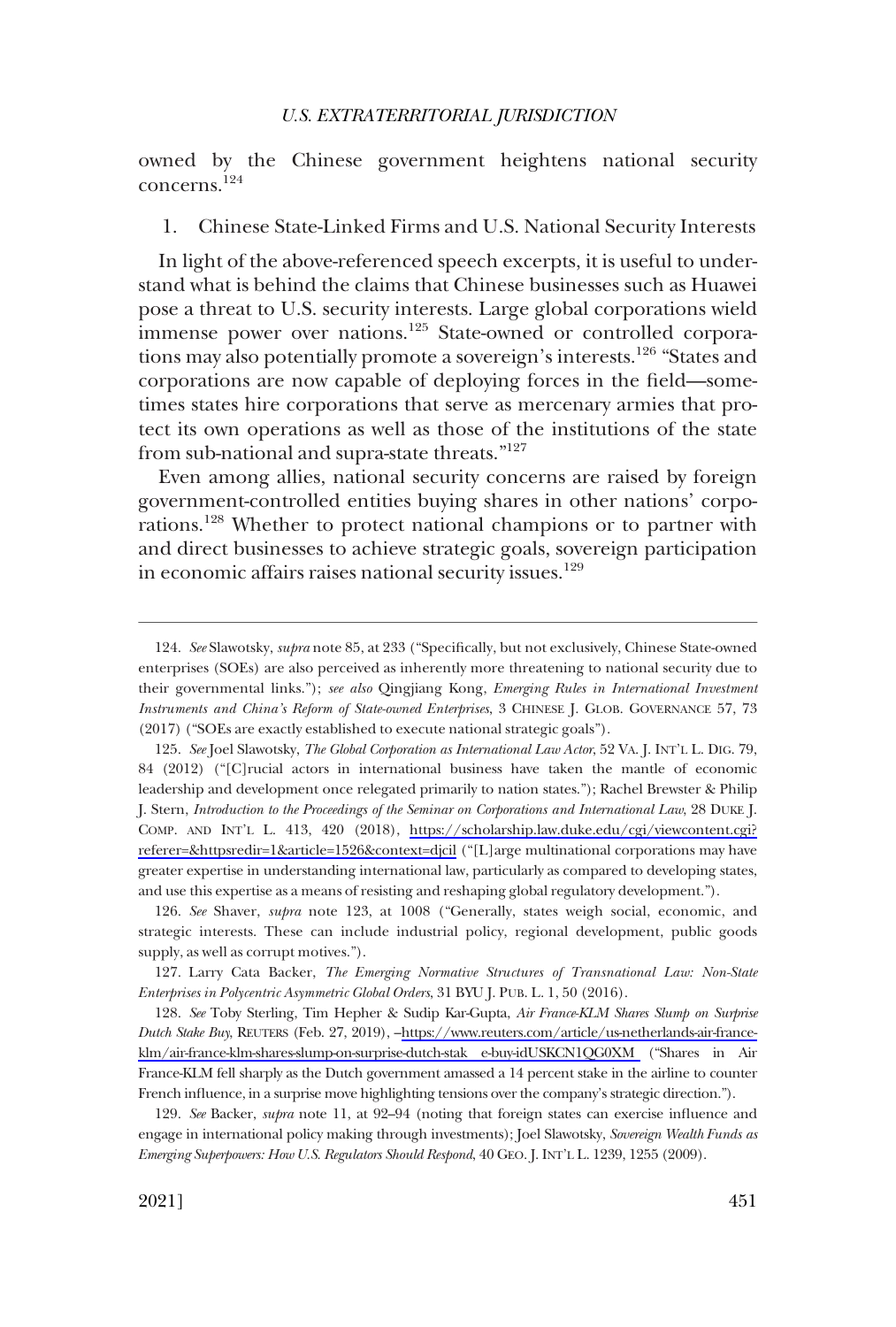While state-linked entities such as state-owned enterprises ("SOE") generally are significant global economic participants,130 Chinese statelinked firms are especially important economic actors<sup>131</sup> and are likely to increase in importance in the years ahead. "The role of SOEs has become all the more important . . . China is home to 109 corporations listed on the Fortune Global 500—but only 15% of those are privately owned."132

Chinese SOEs exist to promote state goals, $133$  which is common to SOEs globally. However, an additional dimension of complexity arises in the context of China's state-linked corporations for two reasons. First, in contrast to a private market-led corporate architecture, China's economic model embraces state-capitalism—a "unique Chinese model of state-business relationships" wherein the state owns or controls important businesses and national champions and directs important national goals via the economic model. 134 Second, China's domestic governance is unique: the nation is governed by a single party, and "the [] manifestation of the party-state in its role as controlling shareholder" is of critical importance.<sup>135</sup>

China's model of partnering government with the private sector has produced impressive breakthroughs.136 The partnering of private actor

*See* Amir Guluzade, *The Role of China's State-owned Companies Explained*, WORLD ECONOMIC 132. FORUM (May 7, 2019), [https://www.weforum.org/agenda/2019/05/why-chinas-state-owned](https://www.weforum.org/agenda/2019/05/why-chinas-state-owned-companies-still-have-a-key-role-to-play/)[companies-still-have-a-key-role-to-play/.](https://www.weforum.org/agenda/2019/05/why-chinas-state-owned-companies-still-have-a-key-role-to-play/)

133. *See* Kong, *supra* note 124, at 73 ("SOEs are exactly established to execute national strategic goals").

134. *See* Ji Li, *I Came, I Saw, I*. . . *Adapted: An Empirical Study of Chinese Business Expansion in the United States and its Legal and Policy Implications*, 36 NW. J. INT'L L. & BUS. 143, 157 (2016) (at its core, China's state capitalism is a model of political-economic partnership; the sovereign sets forth national objectives and assists businesses in order to promote those goals.).

135. *See* Li-Wen Lin & Curtis J. Milhaupt, *Bonded to the State: A Network Perspective on China's Corporate Debt Market*, 3 J. FIN. REGUL. 1, 15 (2017).

136. *See* Leonard David, *China's Farside Moon Rover Breaks Lunar Longevity Record*, SPACE.COM (Dec. 18, 2019), <https://www.space.com/china-change-4-rover-moon-record.html>(landing on Farside of the moon). China will likely be the first nation to introduce a virtual national currency. *See* Ana Nicolaci da Costa, *China's Virtual Currency Could be Launched 'Quite Soon,' Says Fund Manager*, CNBC (Nov. 20, 2020 4:22 AM), [https://www.cnbc.com/2019/11/20/chinas-virtual](https://www.cnbc.com/2019/11/20/chinas-virtual-currency-could-be-launched-quite-soon-says-fund-manager.html)[currency-could-be-launched-quite-soon-says-fund-manager.html](https://www.cnbc.com/2019/11/20/chinas-virtual-currency-could-be-launched-quite-soon-says-fund-manager.html). *See* Natalie Sherman, *Is China Gaining an Edge in Artificial Intelligence?*, BBC (Nov. 12, 2019), [https://www.bbc.com/news/](https://www.bbc.com/news/business-50255191)

<sup>130.</sup> *See* Shaver, *supra* note 123, at 1008 ("[SOEs] in recent years become increasingly influential in international markets and outside of their home countries.").

<sup>131.</sup> *See* Ines Willemyns, *Disciplines on State-Owned Enterprises in International Economic Law: Are We Moving in the Right Direction?*, 19 J. INT'L ECON. L. 657 (2016) (SOEs are important international economic actors); Shaver, *supra* note 123, at 1009 (state-capitalism models have substantial global ramifications).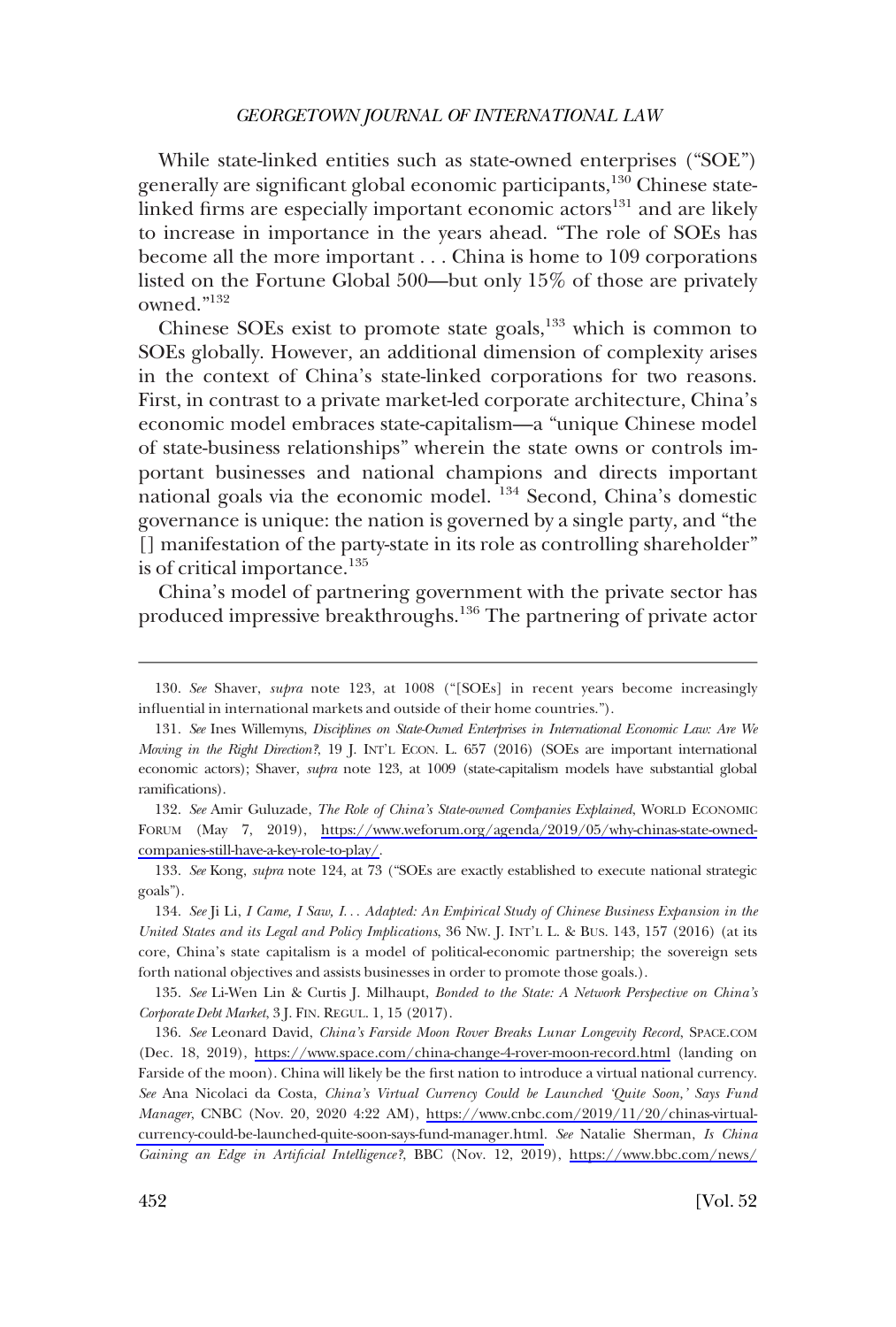<span id="page-26-0"></span>businesses with governmental ownership under the Chinese state capitalism model is increasingly viewed by U.S. authorities as possessing unfair competitive advantages and, in light of the fusion of business, technology, and ideology, a national security threat.<sup>137</sup> Interestingly, partnering with the private sector was also an impetus for several significant U.S. technological breakthroughs.<sup>138</sup> State subsidies and incentives to emerging technology businesses have been suggested by U.S. corporate leaders as well.<sup>139</sup>

Thus, from a national security viewpoint, Chinese corporate FCPA violations, particularly (but not exclusively) of government-linked businesses, may potentially be regarded by U.S. authorities as puzzle pieces within the wider context of the geo-economic contest. As will be explained in the next section, the United States has established the China Initiative manifesting the view that China is a national security threat, which has significant importance with respect to the "effects" test in determining extraterritorial jurisdiction as explained in Part IV.

### 2. The United States Government's China Initiative and the FCPA

Exemplifying the rivalry, the United States has established the China Initiative which "reflects the [Justice] Department's strategic priority of countering Chinese national security threats and reinforces the President's overall national security strategy."140 The China Initiative's directive to defend against threats to U.S. technological dominance,

business-50255191 ("[T]he US has been inhibited by privacy concerns, as well as a fractured, forprofit industry. 'In China, it's a different situation. If the government decides that it's going to have country-wide electronic medical records . . . then it's going to happen.'"). China's space program has made great advances.

<sup>137.</sup> *See China and Digital Authoritarianism*, *supra* note 100, at 5 ("In an era in which rising authoritarianism is working to undermine the fabric of democratic institutions globally, the Internet and connected technologies represent a continually evolving domain that will fundamentally shape the future of politics, economics, warfare, and culture.").

<sup>138.</sup> See Peter L. Singer, Info. Tech. & Innovation Found., Federally Supported Innovations: 22 Examples of Major Technology Advances That Stem From Federal Research Support (2014), [http://](http://www2.itif.org/2014-federally-supported-innovations.pdf)  [www2.itif.org/2014-federally-supported-innovations.pdf](http://www2.itif.org/2014-federally-supported-innovations.pdf) (outlining significant achievements arising from governmental-private sector partnering).

*See* Gabriel Wildau, *China's Industrial Policies Work. So Copy Them*, BLOOMBERG (Nov. 17, 2019, 139. 7:00 PM), [https://www.bloomberg.com/opinion/articles/2019-11-17/u-s-should-copy-rather-than](https://www.bloomberg.com/opinion/articles/2019-11-17/u-s-should-copy-rather-than-oppose-china-s-industrial-policy)[oppose-china-s-industrial-policy](https://www.bloomberg.com/opinion/articles/2019-11-17/u-s-should-copy-rather-than-oppose-china-s-industrial-policy) ("A congressional advisory panel on artificial intelligence, chaired by ex-Google Chief Executive Officer Eric Schmidt, recently recommended that the U.S. government 'partner with the commercial sector' to help overcome substantial technical and financial barriers to AI research. Whatever its flaws, the Green New Deal is also based on an acknowledgement that relying exclusively on free markets is insufficient to achieve important national objectives.").

<sup>140.</sup> *U.S. Dep't of Justice Press Release*, *supra* note 17 at 1.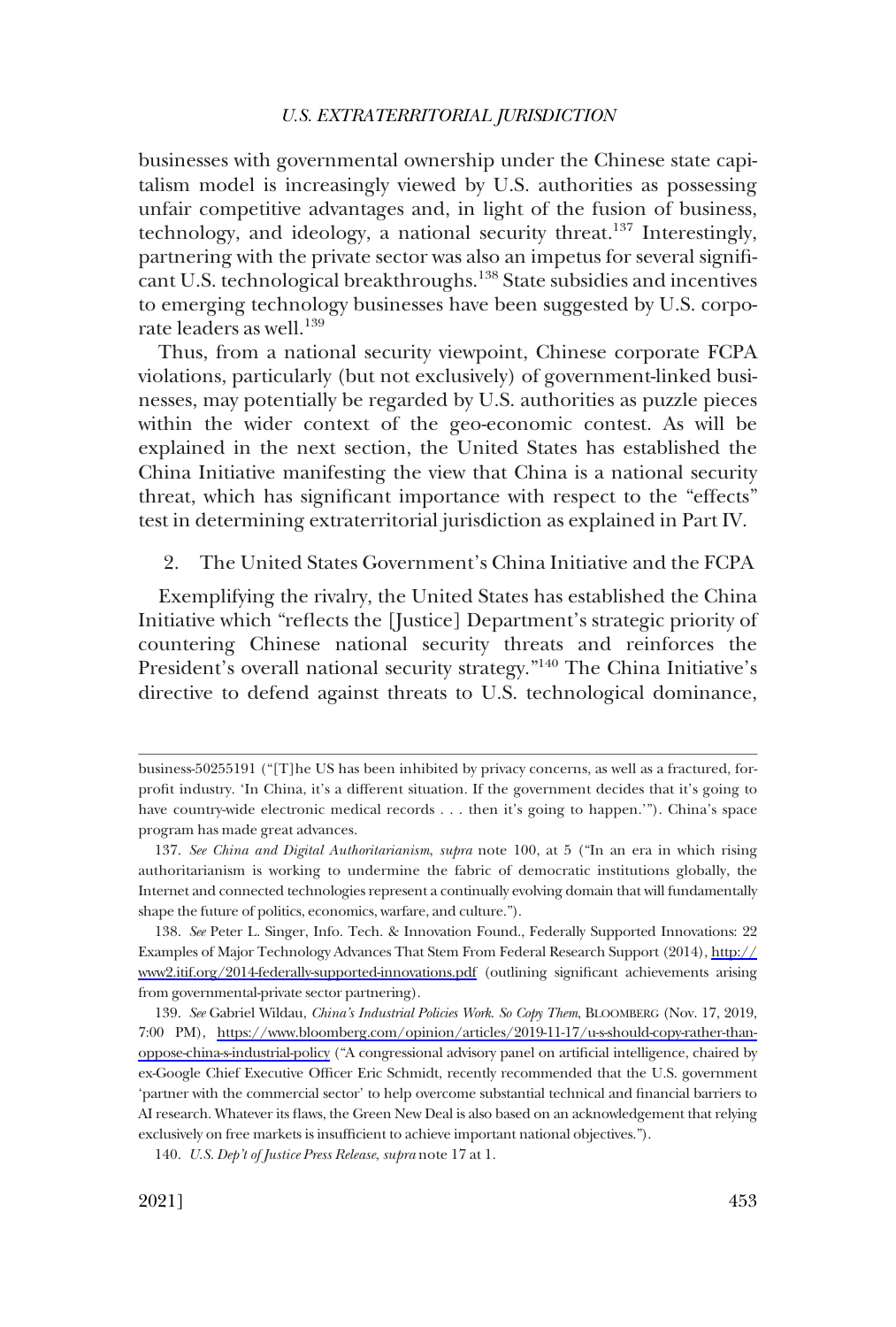intellectual property, and economic strength reflects the geo-economic battle:

The Department of Justice's China Initiative reflects the strategic priority of countering Chinese national security threats . . . . The Initiative was launched against the background of previous findings by the Administration concerning China's practices . . . . In June 2018, the White House Office of Trade and Manufacturing Policy issued a report . . . documenting . . . major strategies and various acts, policies, and practices Chinese industrial policy uses in seeking to acquire the intellectual property and technologies of the world and to capture the emerging high-technology industries that will drive future economic growth.<sup>141</sup>

Global bribery to advance the China's national goals such as undercutting U.S. business opportunities or obtaining dominance in technology is considered to cause damage to U.S. economic interests. As noted above, Barr explicitly stated that overseas bribery by Chinese statelinked businesses constitutes a national security threat to the United States. Not surprisingly, one of the goals is to "[i]dentify Foreign Corrupt Practices Act (FCPA) cases involving Chinese companies that compete with American businesses."<sup>142</sup>

Accordingly, from the U.S. perspective, the China Initiative's emphasis on enforcement of the FCPA<sup>143</sup> is understandable; Chinese entities that compete with U.S. entities for business globally that ostensibly engage in corrupt practices are viewed as having deleterious effects on United States economic interests and pose national security threats. As the introduction to the China Initiative Fact Sheet notes, the Justice Department is prioritizing enforcement efforts to counter Chinese threats to U.S. national security:

China wants the fruits of America's brainpower to *harvest the seeds of its planned economic dominance*. Preventing this from happening will take all of us, here at the Justice Department, across

*See Information About the Department of Justice's China Initiative and a Compilation of China-*141. *Related Prosecutions Since 2018*, U.S. DEP'T OF JUSTICE (Nov. 12, 2020), [https://www.justice.gov/opa/](https://www.justice.gov/opa/information-about-department-justice-s-china-initiative-and-compilation-china-related)  [information-about-department-justice-s-china-initiative-and-compilation-china-related.](https://www.justice.gov/opa/information-about-department-justice-s-china-initiative-and-compilation-china-related)

<sup>142.</sup> *Id.* 

<sup>143.</sup> *See id.* ("Identify Foreign Corrupt Practices Act (FCPA) cases involving Chinese companies that compete with American businesses").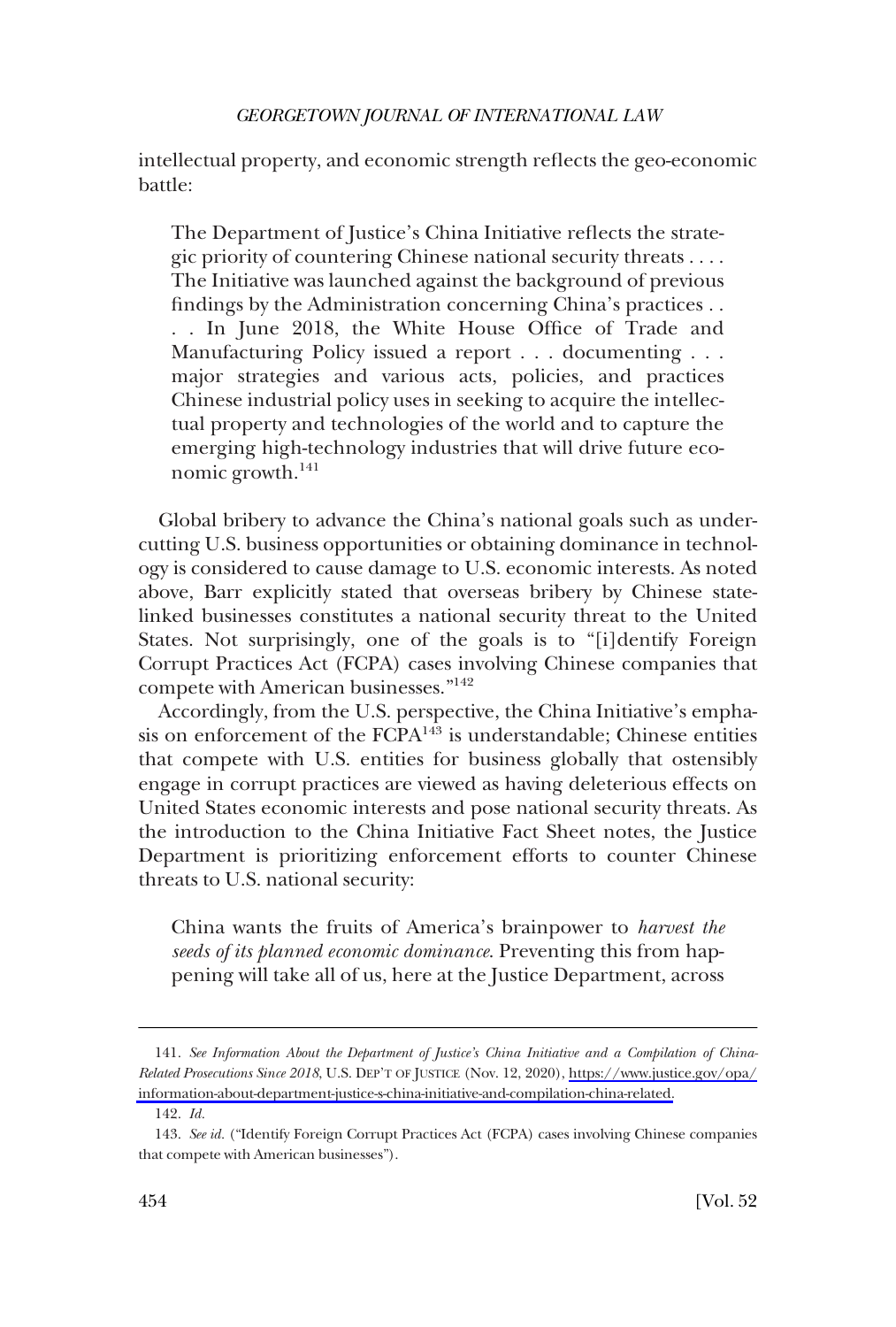<span id="page-28-0"></span>the U.S. government, and within the private sector. With the Attorney General's initiative, *we will confront China's malign behaviors and encourage them to conduct themselves as they aspire to be one of the world's leading nations*. 144

As discussed above, the National Security Agency, FBI, Justice Department, and State Department all correlate economic rivalry with national security.145 The claims that Chinese businesses are engaging in corruption to engineer a competitive advantage connects overseas bribery of foreign officials to the contest between the United States and China. Overseas bribery of foreign officials may be particularly viewed as an economic threat if the Chinese entity is government-linked.

As the U.S.-China rivalry increases, U.S. enforcement agencies are likely to expand scrutiny of Chinese corporate conduct overseas and evaluate whether a U.S. court will exercise extraterritorial jurisdiction. The next Part discusses the FCPA and extraterritoriality.

### IV. EXTRATERRITORIALITY AND THE U.S. FCPA

This Part discusses the FCPA and opines that the legislative intent of the U.S. Congress to confer extraterritorial jurisdiction to enforce FCPA violations is manifestly clear. Presuming a court accepts this position, the question then focuses on whether the conduct causes adverse domestic effects in the United States. In the context of the U.S.-China geo-strategic rivalry, depending upon the particular facts, Chinese entities may indeed be subject to U.S. FCPA enforcement actions. Alternatively, the position of the DOJ and the SEC that utilization of U. S. banking (even from overseas) serves to satisfy the explicit FCPA territorial prong is likely to be accepted by a reviewing court.

#### A. *Evidence of Clear Congressional Intent*

The FCPA provides three jurisdictional hooks: (a) U.S. "issuers"<sup>146</sup> (U.S. and foreign entities which trade on U.S. capital markets or entities obligated to file periodic reports with the U.S. SEC); (b) "domestic concerns"147 (U.S. persons including U.S. Green Card holders and U.S. businesses); and  $(c)$  "territorial jurisdiction"<sup>148</sup> applicable to entities

<sup>144.</sup> *U.S. Dep't of Justice Press Release*, *supra* note 17, at 2.

<sup>145.</sup> *See supra* Section.II.B.

<sup>146. 15</sup> U.S.C. § 78dd-1.

<sup>147. 15</sup> U.S.C. § 78dd-2.

<sup>148. 15</sup> U.S.C. § 78dd-3.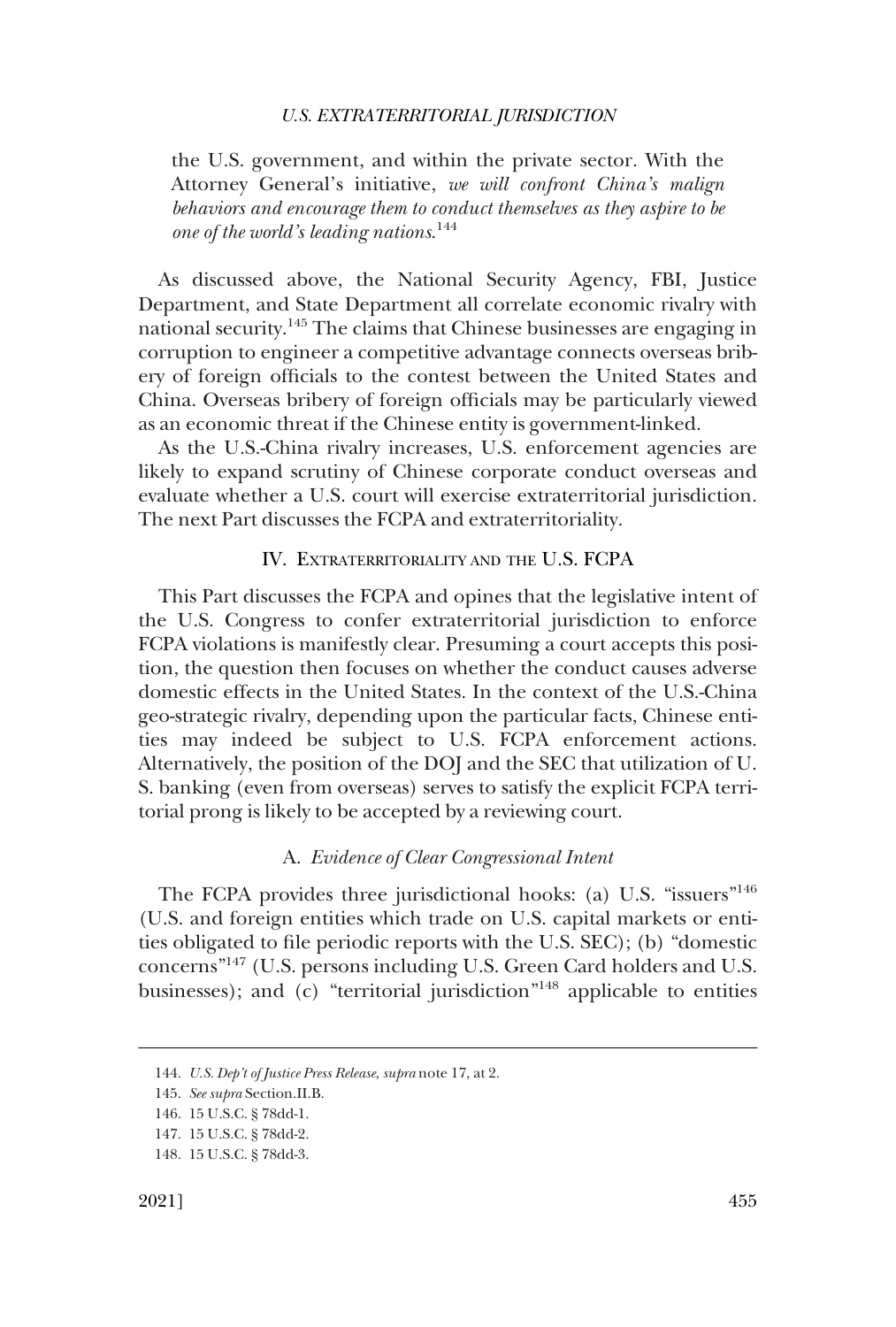not within the first two categories that commit acts within the territory of the U.S. to promote or advance the violation.

Enacted in 1977, the FCPA was intended to deter U.S. businesses paying bribes to *foreign officials* and stop the falsification of corporate books and records<sup>149</sup> by entities engaged in bribery to hide the corrupt payments.150 Initially, it is noted that the FCPA aimed to prevent bribery that has no geographic limitation and it would be inherently illogical to presume such conduct—the bribery of foreign officials—would not encompass on occasion, let alone most of the time, overseas bribery. Since the FCPA is a manifestation of congressional intent to deter bribery of foreign officials, based upon the language and context of the statute itself, the extraterritorial application of the FCPA cannot be seriously questioned. Nowhere does the FCPA state or suggest that the violation is geographically confined to bribery that occurs within the territory of the United States.

Furthermore, and comporting with the prevailing conceptualization of extraterritoriality, "the conduct and effects test" shows that Congress specifically understood that "[although] the payments which [the Act] would prohibit are made to foreign officials, in many cases the *resulting adverse competitive affects* [sic] *are entirely domestic*."151 This appears to be an exact codification of the "conduct and effects" test. Congressional intent for extraterritorial application of the FCPA is thus essentially explicitly understood. Such understanding is also the only logical conclusion: concerns over adverse domestic effects are sensible only if the bribery takes place overseas. Thus, the FCPA's purpose, structure, and context demonstrate an "'affirmative intention [that] the Congress clearly expressed' to give [the] statute extraterritorial effect."152

However, only the initial FCPA enactment has been examined so far. Subsequent history strengthens the clear congressional intent for the extraterritorial reach of the FCPA. In 1988 the FCPA was amended by adding affirmative defenses,<sup>153</sup> but, significantly for purposes of

<sup>149.</sup> The FCPA also addresses the concealment of bribes via the "books and records" provision to "strengthen the accuracy of the corporate books and records and the reliability of the audit process which constitute the foundations of our system of corporate disclosure." S. REP. No. 95-114, at 7 (1977).

<sup>150.</sup> U.S. SEC. AND EXCH. COMM'N., 94TH CONG., REP. ON QUESTIONABLE AND ILLEGAL CORP. PAYMENTS AND PRACTICES 2-3 (Comm. Print 1976).

<sup>151.</sup> H.R. REP. NO. 95-640, at 4 (1977) (emphasis added).

<sup>152.</sup> Morrison v. Nat'l Austl. Bank Ltd., 561 U.S. 247, 255 (quoting EEOC v. Arabian American Oil Co., 499 U.S. 244, 248 (1991)).

<sup>153.</sup> Omnibus Trade and Competitiveness Act of 1988, Pub. L. No. 100-418, § 5003, 102 Stat. 1107, 1415–25 (1988); *see also* H.R. REP. NO. 100-576, at 916–24 (1988) (discussing FCPA amendments, including changes to standard of liability for acts of third parties).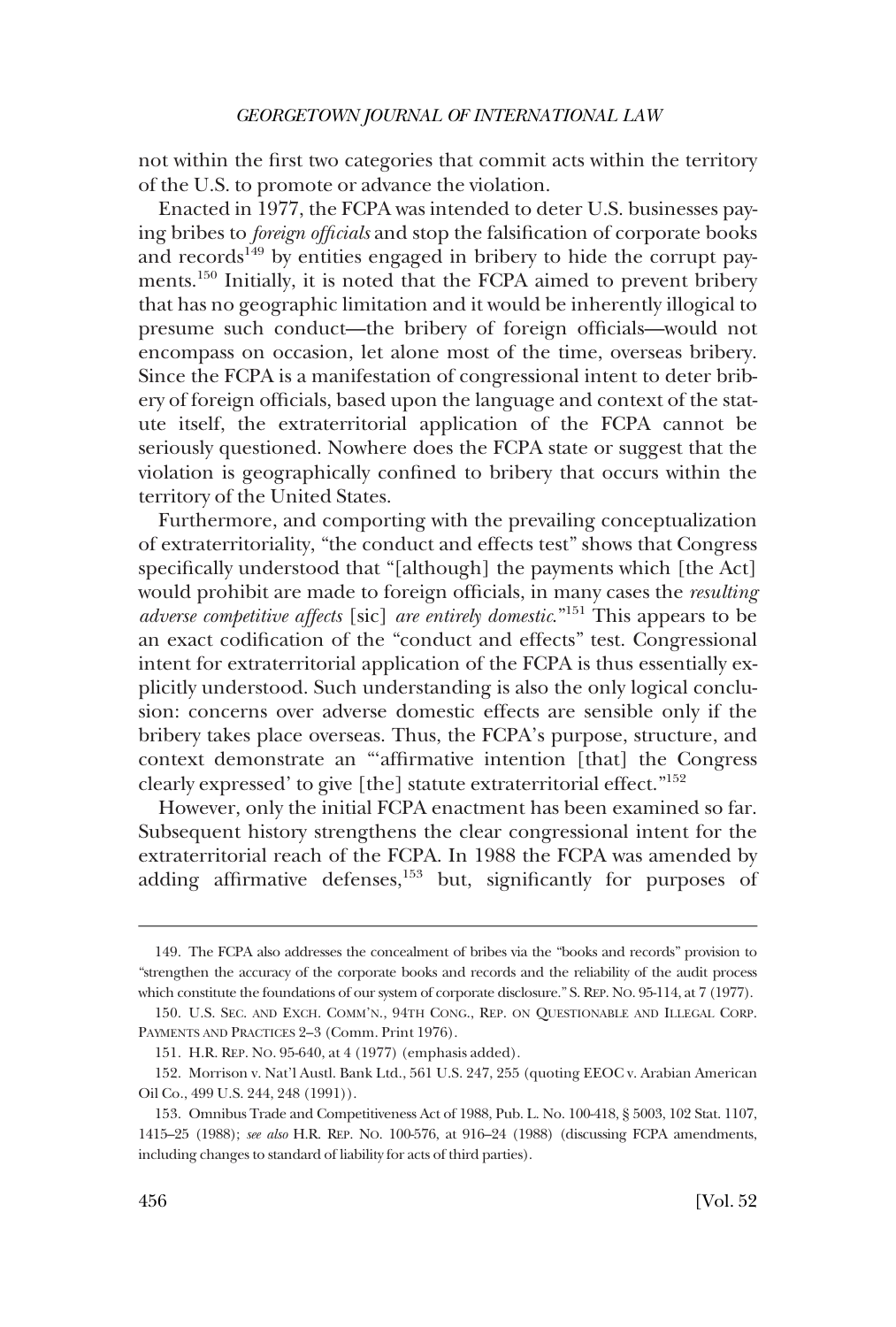examining legislative intent, Congress also sought an international agreement with Organization for Economic Co-operation and Development ("OECD") members to prohibit bribery in international business transactions:154 "[s]uch international agreement should include a process by which problems and conflicts associated with such acts could be resolved."<sup>155</sup>

The congressional push was successful and the Convention on Combating Bribery of Foreign Officials in International Business Transactions ("Anti-Bribery Convention") was signed, obligating member states to outlaw the bribery of foreign officials.156 The Anti-Bribery Convention contains an important reference to jurisdiction. Significantly, the Anti-Bribery Convention calls on parties to apply territorial jurisdiction broadly conceptualized. In fact, the Anti-Bribery Convention embraced an exceedingly expansive approach to jurisdiction:157 "[t]o address claims that the FCPA would be jurisdictionally overreaching by pursuing foreign persons or corporations with limited territorial ties to the United States, American negotiators included very broad bases for jurisdiction into the OECD Convention."158

Article 4 empowers sovereigns to enact legislation that would take a broad view of jurisdiction and find "jurisdiction over the bribery of a foreign public official when the offence is committed in whole *or in part in its territory*."159 The official commentary states that: "[t]he territorial basis for jurisdiction should be interpreted broadly so that an extensive physical connection to the bribery act is not required."160 Accessing U. S. banking would come within the ambit of this broad understanding of jurisdiction when global corruption is involved.<sup>161</sup>

160. *Id.* cmt. 25.

<sup>154.</sup> *See* Omnibus Trade and Competitiveness Act of 1988 § 5003(d).

<sup>155.</sup> *Id.*; *see also* S. REP. NO. 105-277, at 2 (1998) (describing efforts by Executive Branch to encourage U.S. trading partners to enact legislation similar to FCPA following 1988 amendments).

<sup>156.</sup> Convention on Combating Bribery of Foreign Public Officials in International Business Transactions art. 1(1), Dec. 17, 1997, S. TREATY DOC. NO. 105–43, 37 I.L.M. 1 [hereinafter *Anti-Bribery Convention*].

<sup>157.</sup> *See* Brewster, *supra* note 10, at 1664–65 (quoting Mark Pieth, *Article 4: Jurisdiction*, *in* THE OECD CONVENTION ON BRIBERY: A COMMENTARY 213, 267, 276–77 (Pieth et al. eds., 2007)) ("The Convention interpretation is clear: even the slightest of connections is sufficient.").

<sup>158.</sup> *See id.* at 1664.

<sup>159.</sup> *Anti-Bribery Convention*, *supra* note 156, art. 4(1) (emphasis added).

<sup>161.</sup> *See* Brewster, *supra* note 10, at 1664 ("This explicit multilateral endorsement of broad jurisdictional rules provided for American FCPA enforcement when any act in furtherance of a foreign bribe touched on American territory, *including uses of the American banking system*.") (emphasis added).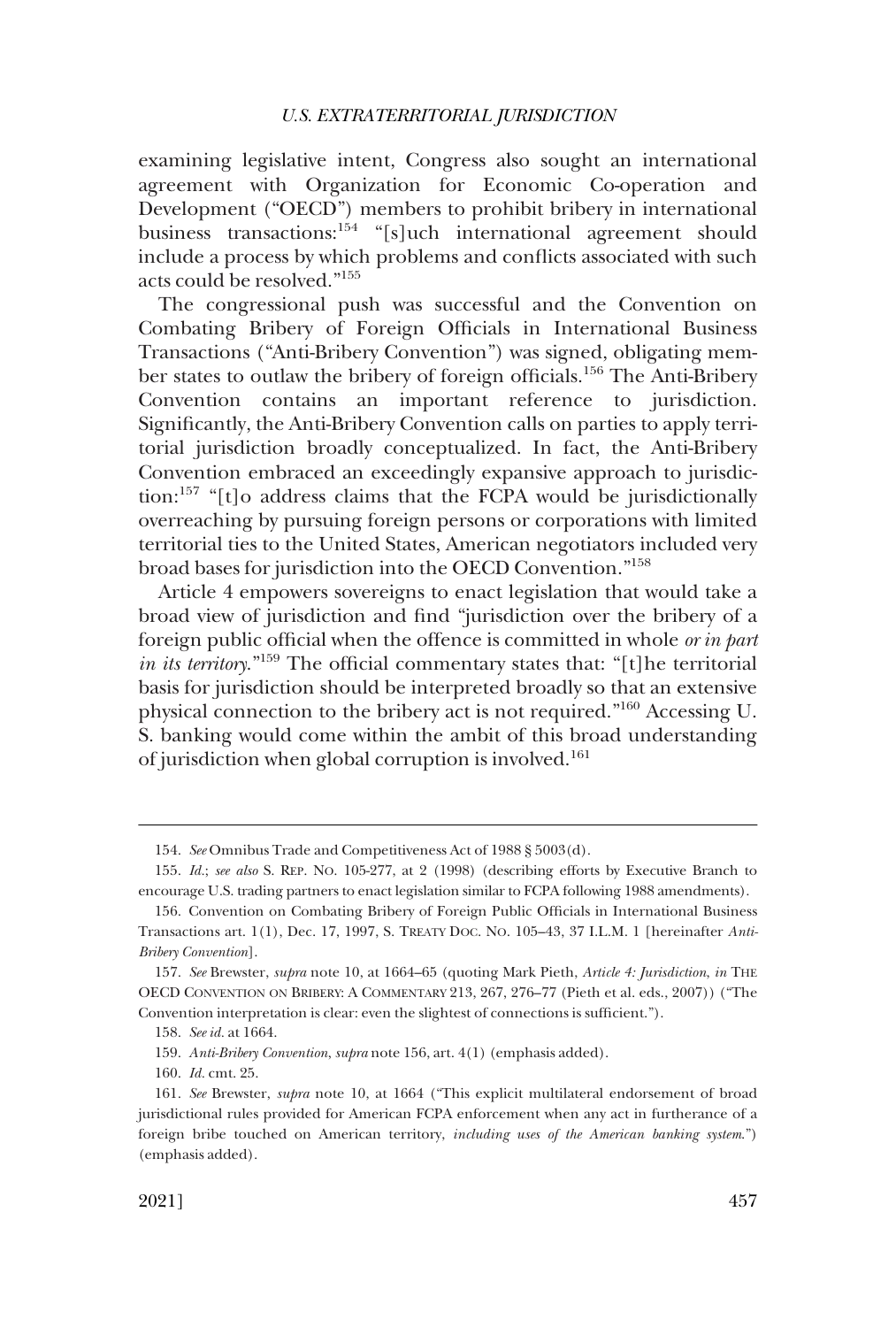Further establishing congressional intent to "apply territorial jurisdiction broadly," the FCPA was further amended in 1998 to adhere to the Anti-Bribery Convention<sup>162</sup> to encompass within the territorial jurisdictional hook:

any person other than an issuer . . . or a domestic concern . . . while in the territory of the United States, *corruptly to make use of the mails or any means or instrumentality of interstate commerce or to do any other act in furtherance* of [of a corrupt payment.]<sup>163</sup>

This provision is particularly relevant to foreign entities as the jurisdictional hook of § 78dd-3 extends potentially to corrupt usage of a means or "any means" of instrumentality of interstate commerce in order to further any act of bribing a foreign official. For example, a corrupt payment made entirely overseas between non-United States-connected entities will still be within the ambit of U.S. enforcement if the transaction involved "sending a wire transfer from or to a U.S. bank *or otherwise using the U.S. banking system*, or traveling across state borders or internationally to or from the United States."164

Some have pointed to a 2018 Second Circuit ruling to argue the DOJ and SEC position is wrong inasmuch as the ruling allegedly cuts back against an expansive view of the territorial prong. In the Second Circuit's opinion in *United States v. Hoskins*, 165 the court reviewed the legislative history of the FCPA and stated: "[i]n adopting the FCPA . . . Congress intended to limit the overseas applications of the statute to those that it *explicitly defined*."166 The court held that there was no evidence of congressional intent to apply the FCPA extraterritorially—if the defendant acted "outside American territory"—there could be no primary FCPA violation.167 Thus, the import of *Hoskins* is that the FCPA's territorial jurisdiction hook is applicable only when the defendant is physically within the territory of the United States.

However, the opinion in *Hoskins* is not determinative for evaluating whether enforcement actions against Chinese entities for overseas conduct can be pursued for two important reasons: first, there was no

<sup>162.</sup> *See* International Anti-Bribery and Fair Competition Act of 1998, Pub. L. 105-366, 112 Stat. 3302 (1998); *see also* S. REP. NO. 105-277, *supra* note 155, at 2–3 (describing amendments to "the FCPA to conform it to the requirements of and to implement the OECD Convention").

<sup>163. 15</sup> U.S.C. § 78dd-3(a) (2012) (emphasis added).

<sup>164.</sup> *See THE FCPA RESOURCE GUIDE*, *supra* note 19, at 10 (emphasis added).

<sup>165.</sup> United States v. Hoskins, 902 F.3d 69 (2d Cir. 2018).

<sup>166.</sup> *Id.* at 102 (emphasis added).

<sup>167.</sup> *Id.* at 84, 97.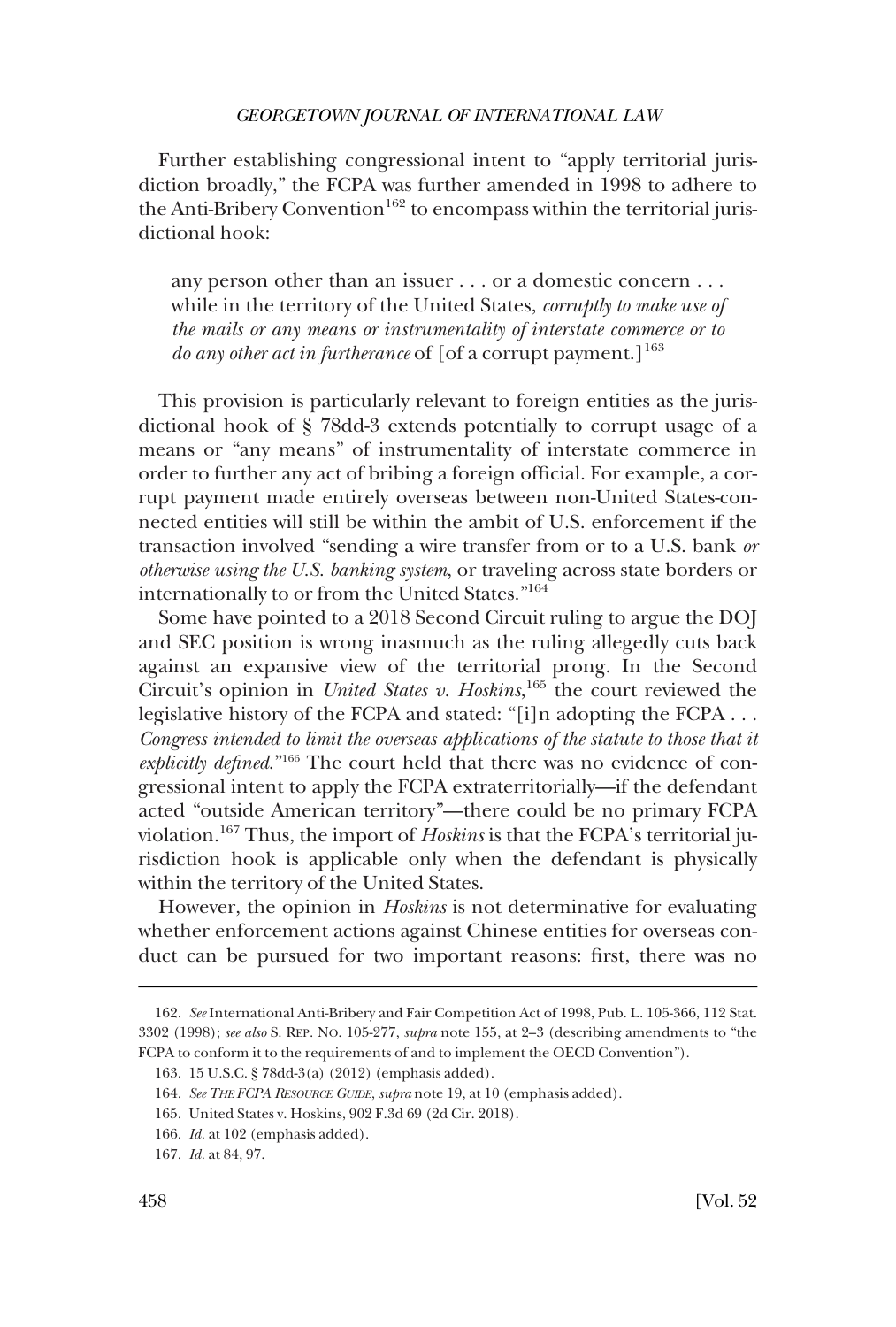indication that *Hoskins* used U.S. banks which the Second Circuit has held is sufficient proof in other contexts of a U.S. territorial nexus to rebut the presumption against extraterritoriality.168 Second, the ruling did not consider whether adverse national security effects caused by a foreign government controlled entity constitutes sufficient conduct, i. e., adverse domestic effects, to satisfy the territorial prong.

Moreover, the position of the U.S. enforcement authorities that accessing U.S. banking brings overseas FCPA violations within the "territorial hook" of the FCPA was implicitly endorsed in *United States v. Napout*, a 2020 decision arising from a conviction based on overseas conduct violating the honest services wire fraud statute. Defendants appealed alleging the prosecution was an improper exercise of extraterritorial jurisdiction. The Second Circuit upheld the convictions finding the enforcement action proper.

The government similarly established that Napout was often bribed with American banknotes from U.S. bank accounts that had been wired to a cambista (money changer) in Argentina, delivered to Full Play's safety deposit box, and then given to Napout by hand. Napout was also bribed with luxury items including, for example, concert tickets and the use of a vacation house, which, wherever located, were paid for with money wired from a U.S. bank account.<sup>169</sup>

This supports the U.S. enforcement agencies position that if U.S. banks are used to transfer funds which are part of the scheme, and perhaps even if cash U.S. dollars are used, jurisdiction to enforce federal laws is proper.

To be sure, defendants in FCPA actions have not litigated the issue; prior enforcement actions based on accessing the U.S. financial system

<sup>168.</sup> *See* Licci v. Lebanese Canadian Bank, SAL, 834 F.3d 201, 214–15, 217 (2d Cir. 2016) (holding that defendant's usage of U.S. banks "'touch[ed] and concern[ed]' the United States with sufficient force to displace the presumption, so long as the second prong of the extraterritoriality analysis [in Alien Tort Statute cases] was satisfied."); *see also* United States v. Napout, 963 F.3d 163, 180–81 (2d Cir. 2020) ("The government similarly established that Napout was often bribed with American banknotes from U.S. bank accounts that had been wired to a cambista (money changer) in Argentina, delivered to Full Play's safety deposit box, and then given to Napout by hand. Napout was also bribed with luxury items including, for example, concert tickets and the use of a vacation house, which, wherever located, were paid for with money wired from a U.S. bank account.").

<sup>169.</sup> *Napout*, 963 F.3d at 180–81.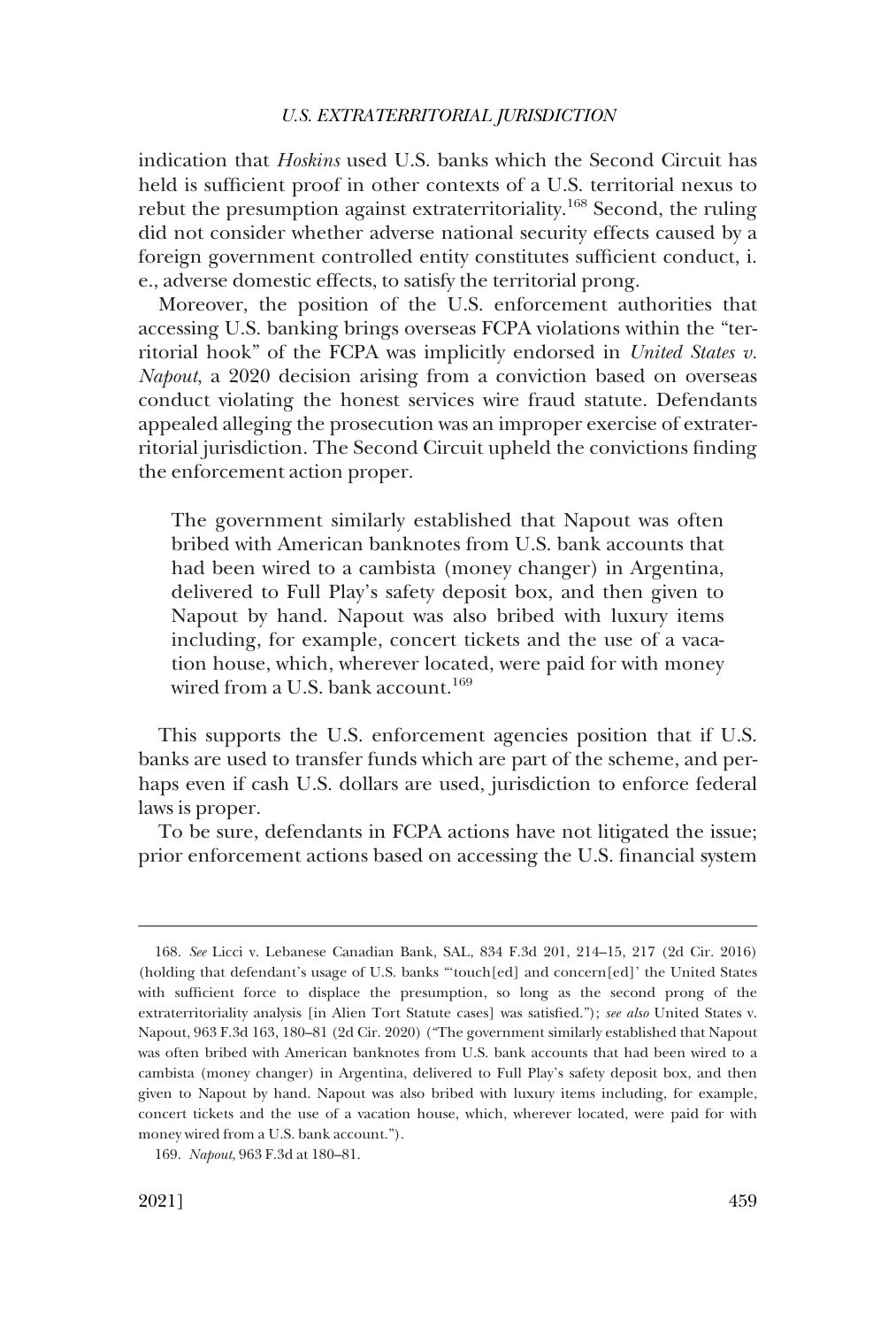<span id="page-33-0"></span>were resolved prior to trial or decision on jurisdiction.<sup>170</sup> Since no defendant has challenged FCPA enforcement based upon utilizing U.S. banking, until the issue is litigated it is unknown whether the DOJ position in FCPA enforcement is indeed correct.

As the following sub-section discusses, U.S. enforcement agencies have incorporated the Convention's (and thus the U.S. Congress's) mandate for broad jurisdiction and have relied upon conduct touching or concerning U.S. banks to find enforcement jurisdiction.

#### B. *FCPA Enforcement: Recent Perspectives*

U.S. government enforcement agencies have consistently interpreted the congressional intent of the FCPA's "territorial hook" as being applicable to foreign entities' overseas misconduct when U.S. banks are involved in furthering the FCPA violation.<sup>171</sup> Thus, the DOJ and SEC position is that jurisdiction is established should the foreign actor utilize the U.S. Dollar financial system vesting the United States government jurisdiction over a wide variety of conduct.<sup>172</sup>

FCPA enforcement actions have alleged jurisdiction because the transactions were denominated in U.S. dollars and used correspondent banks located in the United States to further the bribery.<sup>173</sup> Utilization of the U.S. financial system, including foreign defendants' usage of U. S. banks remotely from outside the United States, is a sufficient jurisdictional basis for U.S. enforcement agencies.<sup>174</sup>

172. *See id.* 

174. Note that the issue of whether utilizing U.S. banking or correspondent banks located in the United States is sufficient to establish jurisdiction has not yet been addressed by the courts. There is a lack of appellate decisions on this issue, as defendants have paid fines and entered into agreements based upon their acceptance of the enforcement agencies' position. No foreign

<sup>170.</sup> See, e.g., Deferred Prosecution Agreement, United States v. JGC Corp., No. 11-cr-260 (S.D. Tex. Apr. 6, 2011), [https://www.justice.gov/criminal/fraud/fcpa/cases/jgc-corp/04-6-11jgc-corp-dpa.pdf.](https://www.justice.gov/criminal/fraud/fcpa/cases/jgc-corp/04-6-11jgc-corp-dpa.pdf)

<sup>171.</sup> *See THE FCPA RESOURCE GUIDE*, *supra* note 19, at 10 ("sending a wire transfer from or to a U. S. bank *or otherwise using the U.S. banking system*, or traveling across state borders or internationally to or from the United States.") (emphasis added).

<sup>173.</sup> See, e.g., United States v. Snamprogetti, H-10-460, at 11 (S.D. Tex. July 7, 2010), https:// [www.justice.gov/sites/default/files/criminal-fraud/legacy/2011/02/16/07-07-10snamprogetti](https://www.justice.gov/sites/default/files/criminal-fraud/legacy/2011/02/16/07-07-10snamprogetti-info.pdf)[info.pdf](https://www.justice.gov/sites/default/files/criminal-fraud/legacy/2011/02/16/07-07-10snamprogetti-info.pdf) [hereinafter *Snamprogetti*] ("caused wire transfers totaling approximately \$132 million to be sent from Madeira Company 3's bank account in Amsterdam, The Netherlands, to bank accounts in New York, New York, to be further credited to bank accounts in Switzerland and Monaco controlled by Tesler for Tesler to use to bribe Nigerian government officials."); *see also*  Information, United States v. Unitel, LLC, No. 16-cr-00137 (S.D.N.Y. Feb. 18, 2016) (Form USA-33s-274)[hereinafter *Unitel Information*] ("In addition, VimpelCom and UNITEL each made numerous corrupt payments that were executed through transactions into and out of correspondent bank accounts at financial institutions in New York, New York.").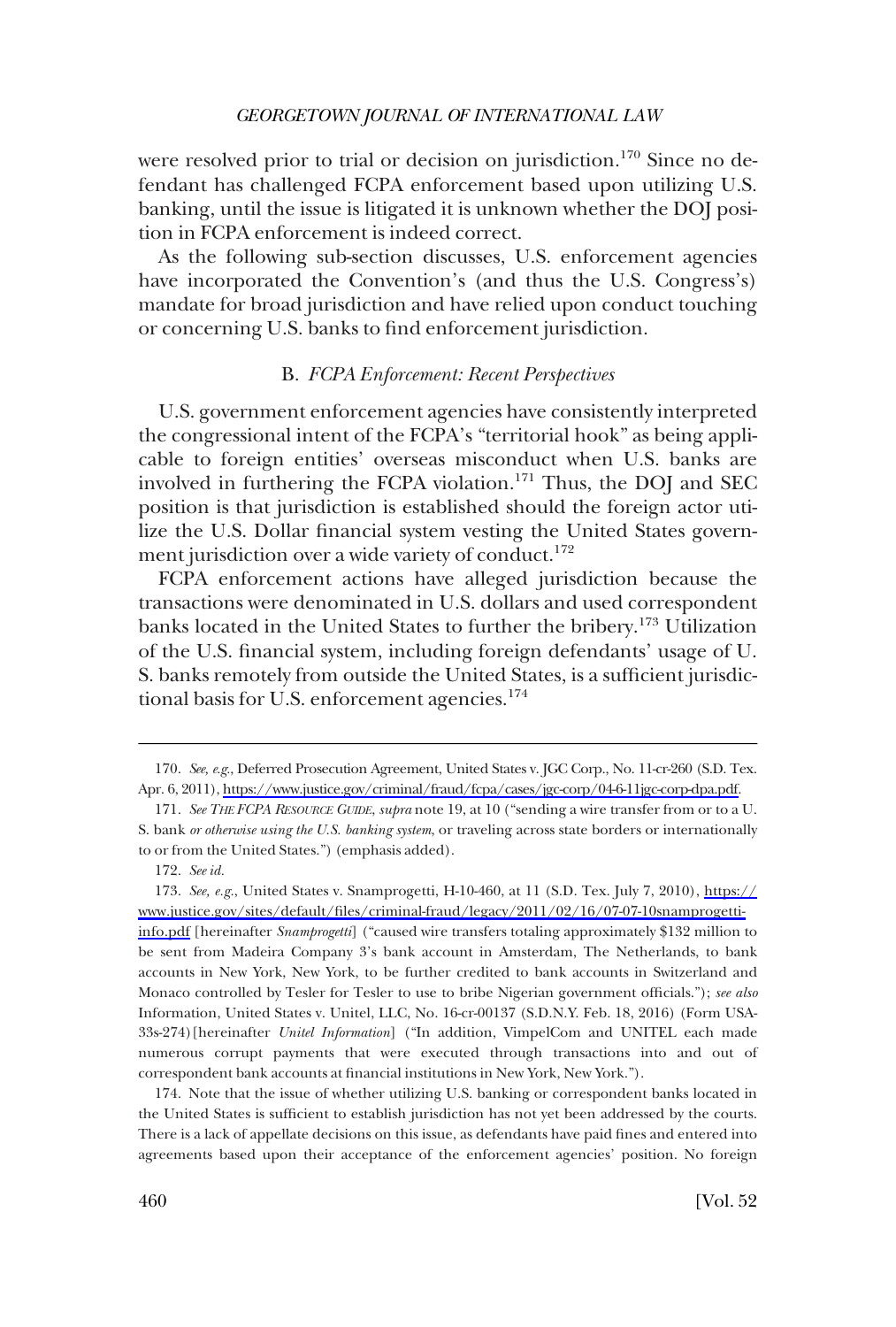Illustrative is *United States v JGC Corp*.<sup>175</sup> wherein the defendant was neither a "domestic concern" nor an "issuer."176 The defendant, a foreign entity, was accused of violating the FCPA by bribing Nigerian officials and faced DOJ allegations of FCPA violations to obtain government contracts. The sole connection to the United States was that the defendant had a U.S. JV partner and—significantly—the corrupt payments were U.S. Dollar wire transfers transferred through U.S. bank accounts. The corrupt conduct occurred exclusively outside the territory of the United States in European nations and Nigeria. The DOJ claimed jurisdiction in part based on the defendant's wiring of funds that were routed through correspondent banks in the United States<sup>177</sup> Essentially, the government enforcement was predicated on the fact that funds were routed through the U.S. banking system which thus *established a territorial act in furtherance of the FCPA violation*. 178 The defendant did not litigate the issue and resolved the enforcement via a deferred prosecution agreement (DPA).<sup>179</sup>

The Article will now analyze whether Chinese state-linked corporations are subject to extraterritorial FCPA enforcement based upon the "conduct and effects" test or a territorial connection by accessing U.S. based financial institutions, or both. As the next sub-section discusses, there are two potential paths to find that overseas bribery has effects in the United States. First, U.S. government agencies can argue that depending on the Chinese entity or the specific facts—the conduct has adverse effects on U.S. national interests either economically or from a national security basis. Given the hegemonic U.S.-China rivalry and the re-conceptualization of effects in the United States, courts are likely to accept enforcement agency arguments. Second, the usage of U.S.

defendant has yet disputed jurisdiction, but the issue may be raised in the future. However, as discussed, the view of the U.S. enforcement agencies is sensible in a technologically-driven world in which global transactions are initiated without need for physical presence.

<sup>175.</sup> Information, United States v. JGC Corp., No. 4:11-cr-00260 (S.D. Tex. Apr. 6, 2011) [hereinafter *JGC Information*].

<sup>176.</sup> *Id.* at 3, 4.

<sup>177.</sup> *Id.* at 17, 19.

<sup>178.</sup> *See*, Lauren Ann Ross, *Using Foreign Relations Law to Limit Extraterritorial Application of the Foreign Corrupt Practices Act*, 62 DUKE L.J. 445, 462 (2012) (discussing 15 U.S.C. §§ 78l, 78m(b)(2), 78o(d), 78dd-1 (2006) at 447–48).

<sup>179.</sup> *See* Deferred Prosecution Agreement, *supra n*ote 170; *see also* Information, United States v. Magyar Telekom, Plc., No. 1:11CR00597 (E.D. Va. Dec. 29, 2011) (asserting jurisdiction over a Hungarian subsidiary of a Deutsche Telekom based on the sending and storage of emails on U.S. servers.); *but see* United States v. Hoskins, 902 F.3d 69, 72 (2d Cir. 2018) (emailing others who were in the United States was of no import since the defendant himself was not physically within the United States).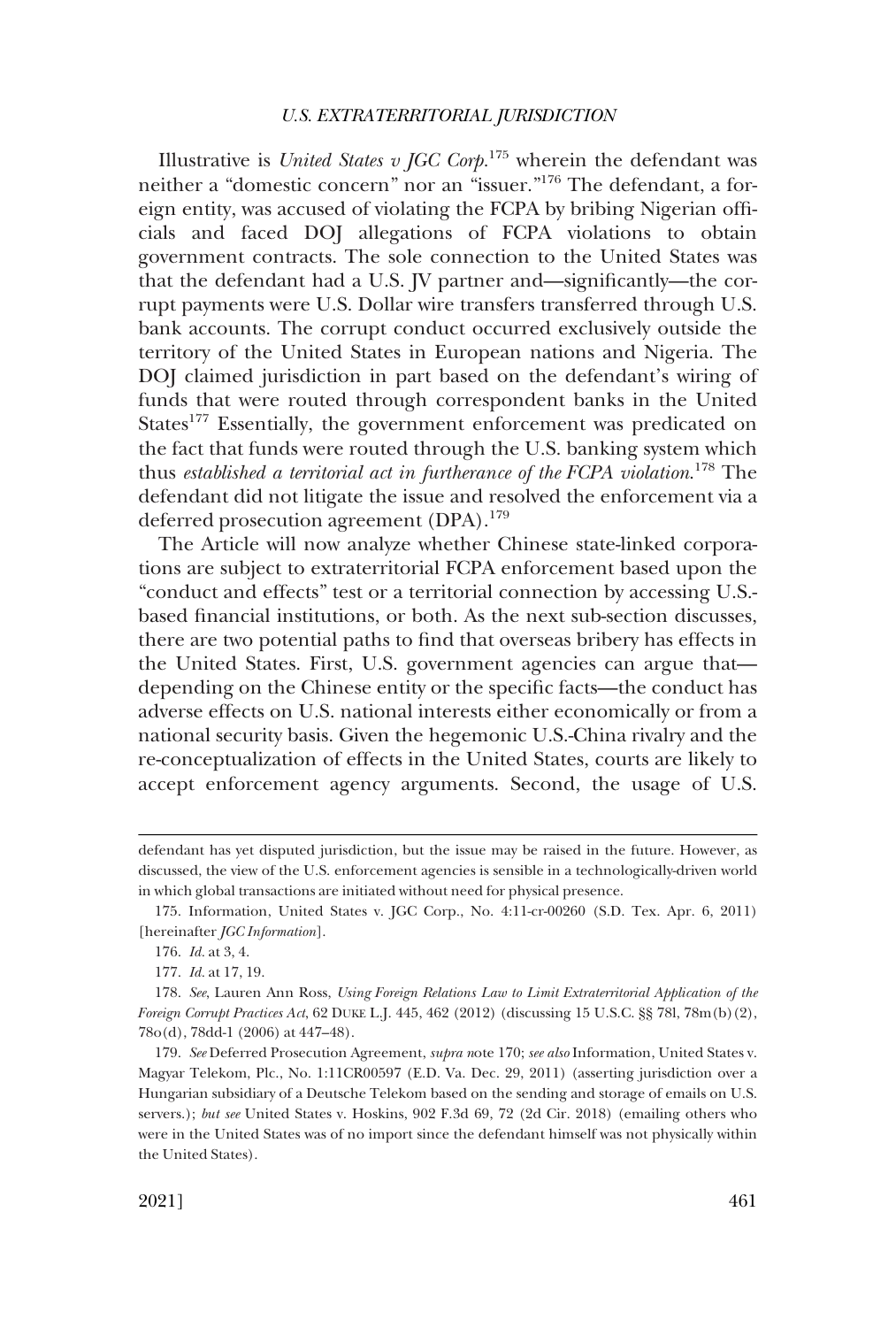<span id="page-35-0"></span>banking or correspondent banks may serve as a basis for exercising jurisdiction as it has been used in enforcement and resolutions in recent years. The DOJ and SEC position that there is enforcement jurisdiction when any act in furtherance of a foreign bribe touched on U.S. territory—*including use of the U.S. banking system—*comports with a broad understanding of extraterritoriality pursuant to congressional intent.<sup>180</sup>

### C. *Extraterritorial FCPA Enforcement Applied to Chinese State-Linked Entities*

As the following two subsections discuss, there are two potential avenues for a U.S. court to determine whether the FCPA should be applied to overseas conduct. One potential option is finding that the specific conduct's effects in the United States were sufficient to constitute "adverse effects". An alternative ground is that the U.S. financial system was used to effectuate the improper payments.

# 1. Adverse Domestic Effects—Ideological, Technological, and Economic Rivalry

Emerging dual-use technology is a crucial national security to both the United States and China.181 China's stunning inroads in emergent technology is now starkly perceived by the United States as a national security threat: "[n]o country presents a broader, more severe threat to our ideas, our innovation, and our economic security than China."<sup>182</sup> As discussed above, adverse effects in the context of the U.S-China hegemonic struggle are broad based and include U.S. claims that China seeks ideological, technological, and economic superiority over the United States. U.S. officials point to a one-party, state-capitalist model which jointly works towards these objectives.

Concern over emergent technology is well-placed. Dominating emergent technologies will likely crown the hegemonic winner for two reasons: first, the offensive capabilities of emerging technology in the military is enormous. China's 5G efforts "present 'grave concerns' to the United States, our allies, and our partners . . . . [A] Chinese-developed 5G network 'provide[s] near-persistent data transfer back to China,' [] mean[ing] *U.S. reliance on Chinese technologies for critical military communication*."183 However, *even in the non-military context* 

<sup>180.</sup> *See* Brewster, *supra* note 10, at 1664.

<sup>181.</sup> *See China and Digital Authoritarianism*, *supra* note 100, at 5 ("[T]echnologies represent a continually evolving domain that will fundamentally shape the future of politics, economics, warfare, and culture.").

<sup>182.</sup> *See U.S. Dep't of Justice Press Release*, *supra* note 17, at 2.

<sup>183.</sup> *See China and Digital Authoritarianism*, *supra* note 100, at 55 (emphasis added).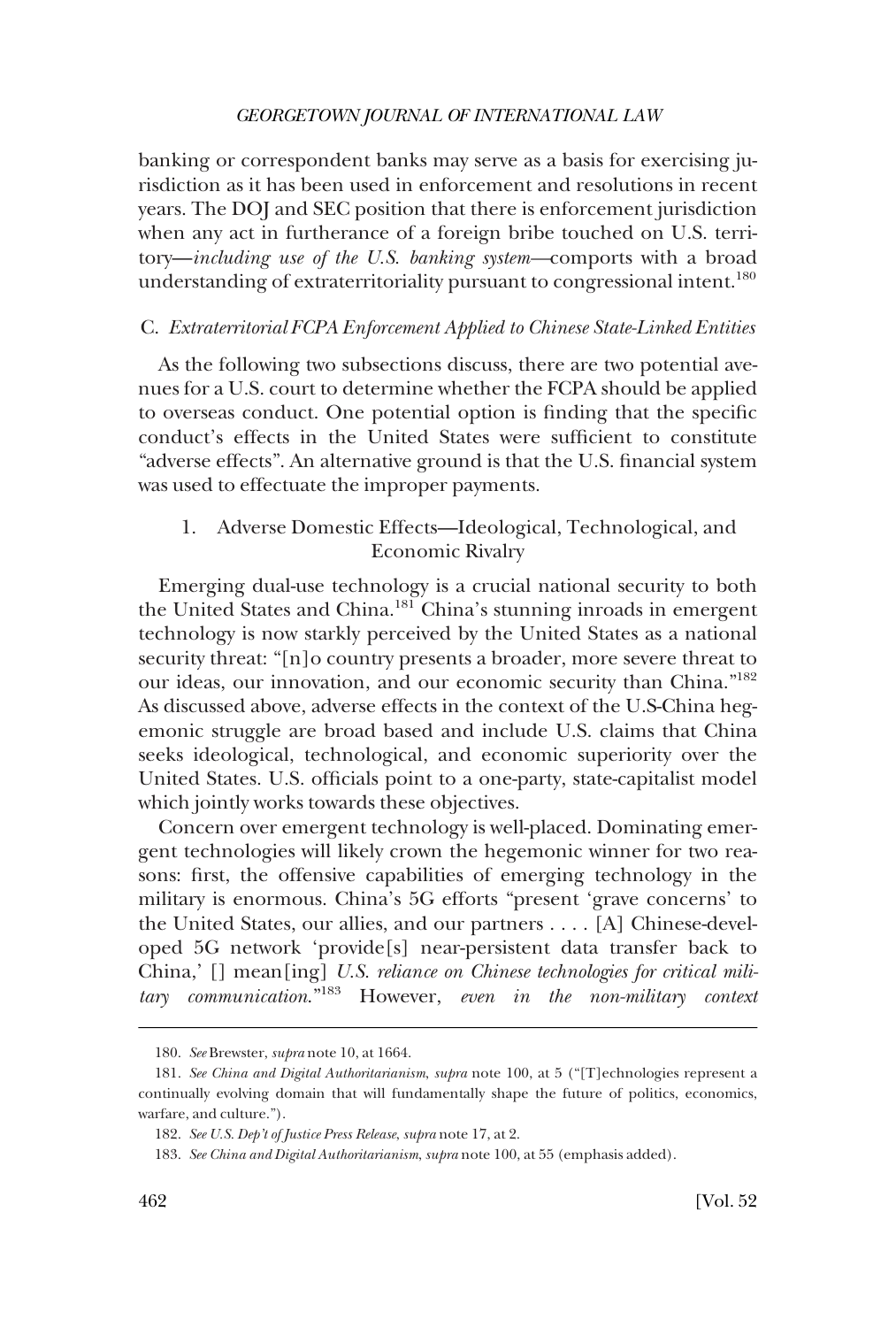technological supremacy is potentially devastating: the power to shut or cause havoc in critical infrastructure, interference with a nation's capital markets and financial stability, election interference to run a desired candidate or influence public opinion and other permutations all offer effective and efficient paths to virtually conquer or seriously degrade a strategic adversary.<sup>184</sup> Second, nations able to exploit emergent technologies will bring vast sums of wealth to the sovereign. AI, for example, is expected to bring in many trillions in added global wealth and the leader in AI will reap the most benefit.<sup>185</sup> Emerging technological innovation such as 5G and AI are led by corporations exemplifying the significance of corporations in the hegemonic rivalry.

Illustrative of the potential "adverse effects" test is the U.S. claim that Huawei poses a national security threat.<sup>186</sup> Huawei's efforts aimed at introducing Huawei's 5G infrastructure in U.S. allies' economies<sup>187</sup> is a key motivator of U.S. measures, such as the China Initiative, on the basis that Huawei poses a national security interest to the United States.<sup>188</sup> Huawei has also violated U.S. sanctions and has been identified as a strategic adversary of the United States.<sup>189</sup> Indeed, the United States

*See* Ross Chainey, *The Global Economy Will Be \$16 Trillion Bigger by 2030 Thanks to AI*, WORLD 185. ECONOMIC FORUM (June 27, 2017), [https://www.weforum.org/agenda/2017/06/the-global](https://www.weforum.org/agenda/2017/06/the-global-economy-will-be-14-bigger-in-2030-because-of-ai/)[economy-will-be-14-bigger-in-2030-because-of-ai/](https://www.weforum.org/agenda/2017/06/the-global-economy-will-be-14-bigger-in-2030-because-of-ai/) ("China has become a world leader in AI development, filing patents at a rate that significantly outpaces other countries").

*See* Zak Doffman, *Huawei Just Launched 5G In Russia With Putin's Support: 'Hello Splinternet'*, 186. FORBES (Sept. 1, 2019), [https://www.forbes.com/sites/zakdoffman/2019/09/01/hello-splinternet](https://www.forbes.com/sites/zakdoffman/2019/09/01/hello-splinternet-huawei-deploys-5g-in-russia-with-putins-support/?sh=1768c043199d)[huawei-deploys-5g-in-russia-with-putins-support/?sh=1768c043199d](https://www.forbes.com/sites/zakdoffman/2019/09/01/hello-splinternet-huawei-deploys-5g-in-russia-with-putins-support/?sh=1768c043199d) (fueling U.S. concerns is the fact that Russia is working with Huawei to build Russia's 5G network).

187. *See China and Digital Authoritarianism*, *supra* note 100, at 57 ("In Europe in particular, Huawei and ZTE have partnered with many countries to build their 5G networks despite US protests over security concerns, and Chinese-built network infrastructure continues to spread across the continent. Within Congress and the Administration there is a bipartisan understanding of the threats posed by Chinese firms building the base layers of radio equipment and other telecommunications infrastructure upon which 5G operates.").

188. Christopher Bing & Jack Stubbs, *U.S. to Press Allies to Keep Huawei Out of 5G in Prague Meeting: Sources*, REUTERS (April 16, 2019), [https://www.reuters.com/article/us-usa-cyber-huawei](https://www.reuters.com/article/us-usa-cyber-huawei-tech/u-s-to-press-allies-to-keep-huawei-out-of-5g-in-prague-meeting-sources-idUSKCN1RR24Y)[tech/u-s-to-press-allies-to-keep-huawei-out-of-5g-in-prague-meeting-sources-idUSKCN1RR24Y](https://www.reuters.com/article/us-usa-cyber-huawei-tech/u-s-to-press-allies-to-keep-huawei-out-of-5g-in-prague-meeting-sources-idUSKCN1RR24Y) (discussing U.S. pressure on allies to ban Huawei 5G).

189. *See* Ana Swanson, *U.S. Delivers Another Blow to Huawei With New Tech Restrictions*, N.Y. TIMES (May 15, 2020), [https://www.nytimes.com/2020/05/15/business/economy/commerce-department](https://www.nytimes.com/2020/05/15/business/economy/commerce-department-huawei.html)[huawei.html;](https://www.nytimes.com/2020/05/15/business/economy/commerce-department-huawei.html) *see also* Frank Bajak, *US Adds New Sanction on Chinese Tech Giant Huawei*, US NEWS AND

*See* Nicole Perlroth and Scott Shane, *In Baltimore and Beyond, a Stolen N.S.A. Tool Wreaks*  184. *Havoc*, N.Y. TIMES (May 25, 2019), [https://www.nytimes.com/2019/05/25/us/nsa-hacking-tool](https://www.nytimes.com/2019/05/25/us/nsa-hacking-tool-baltimore.html)[baltimore.html](https://www.nytimes.com/2019/05/25/us/nsa-hacking-tool-baltimore.html) ("For nearly three weeks, Baltimore has struggled with a cyberattack by digital extortionists that has frozen thousands of computers, shut down email and disrupted real estate sales, water bills, health alerts and many other services").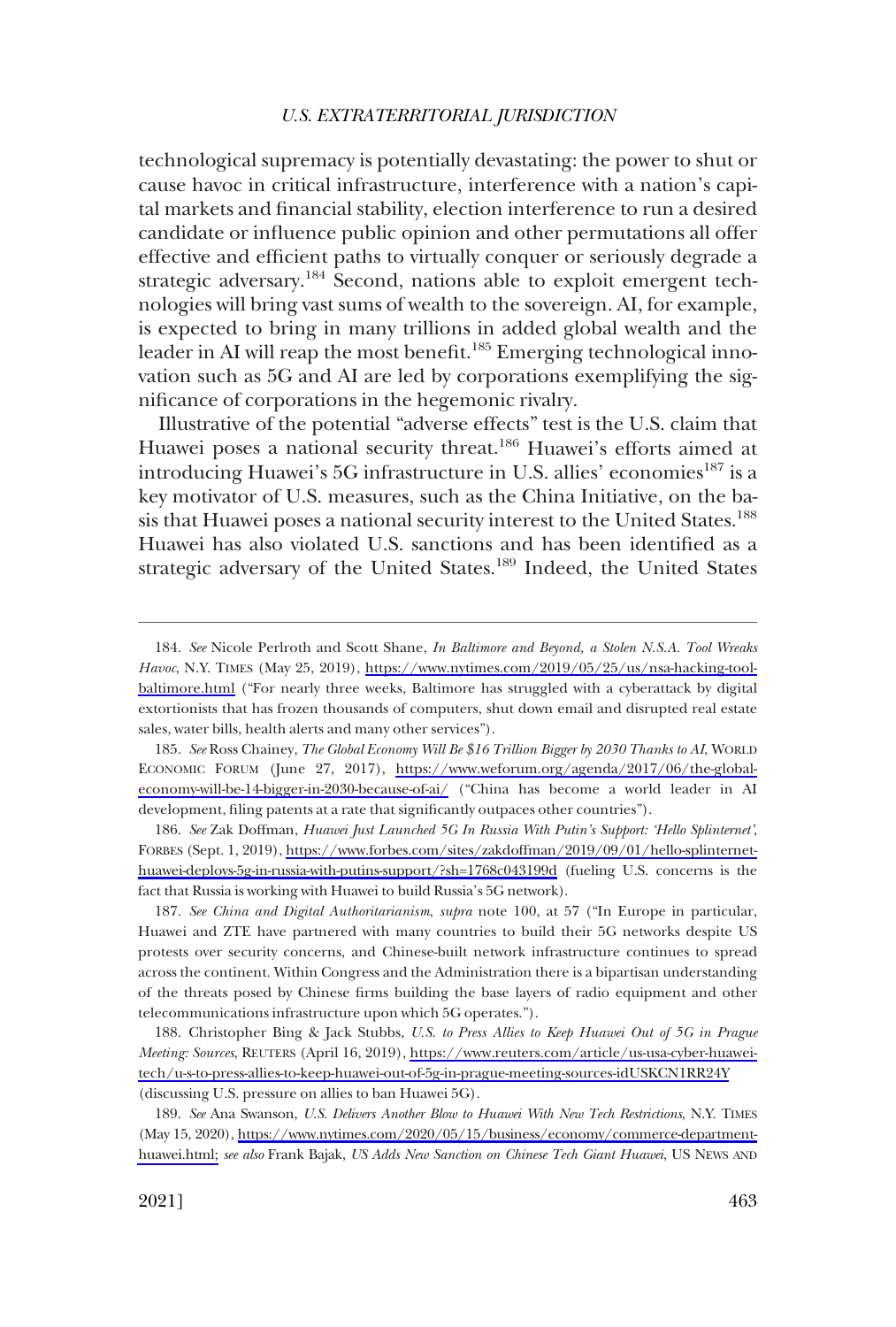has threatened to withhold security cooperation should an ally allow Huawei into their nation. China understands the threat to its ascendancy and its national security and is threatening retaliation for heeding U.S. warnings.<sup>190</sup> U.S. enforcement agencies could argue that Huawei is an enterprise whose core self-interest as a state-linked entity is inapposite to U.S. interests and therefore bribery of foreign officials outside the United States (depending upon the particular facts) committed by Huawei undermines U.S. security.

For purposes of the analysis of extraterritoriality and the FCPA, FBI Director Christopher A. Wray connected bribery and corruption to China's ambitions: "China is engaged in a highly sophisticated malign foreign influence campaign, and its methods include *bribery, blackmail, and covert deals*."191 Indeed, and of particular import in the context of the U.S.-China hegemonic rivalry, the impetus for enacting the FCPA was to focus on the adverse domestic economic effects of overseas bribery on the U.S. economy in the context of the U.S.-Soviet rivalry. This is corroborated by Rachel Brewster: "the 'major motivation for the FCPA was a perception of the national security risks *that foreign payments posed*. Congressional hearings highlighted the legislators' very strong concern *that foreign corrupt payments were harming the United States' ability to win the Cold War*."192

This motivation is significant: the FCPA was motivated by national security concerns arising from the U.S.-Soviet rivalry. As stated by Brewster, "[t]ogether, the national security concerns [] posed by illicit corporate payments abroad were sufficient to achieve legislative passage of the FCPA."193

The parallels between the U.S.-Soviet and U.S.-China rivalries are striking. The motivation driving the FCPA was related to national security in the context of the U.S.-Soviet competition and was a manifestation of concern that overseas bribery would subvert the United States' ability to prevail in its strategic rivalry against the Soviet Union. It is critical in examining congressional intent to appreciate the linking of

WORLD REPORT, ASSOCIATED PRESS (May 16, 2020), [https://apnews.com/article/22e139b05c](https://apnews.com/article/22e139b05c8f6b8a9c910eebea8c295e)  [8f6b8a9c910eebea8c295e.](https://apnews.com/article/22e139b05c8f6b8a9c910eebea8c295e) 

*See* Shi Jiangtao, *Chinese Ambassador Accused of Threatening German Car Industry if Huawei is*  190. *Frozen Out*, S. CHINA MORNING POST (Dec. 15, 2019), [https://www.scmp.com/news/china/](https://www.scmp.com/news/china/diplomacy/article/3042190/chinese-ambassador-accused-threatening-german-car-industry-if) [diplomacy/article/3042190/chinese-ambassador-accused-threatening-german-car-industry-if](https://www.scmp.com/news/china/diplomacy/article/3042190/chinese-ambassador-accused-threatening-german-car-industry-if) (discussing how China will retaliate should Germany ban Huawei 5G).

<sup>191.</sup> Christopher Wray, Director, Federal Bureau of Investigation, Speech at the Hudson Institute: The Threat Posed by the Chinese Government and the Chinese Communist Party to the Economic and National Security of the United States (July 7, 2020) (emphasis added).

<sup>192.</sup> *See* Brewster, *supra* note 10, at 1623 (emphasis added).

<sup>193.</sup> *Id.* at 1626.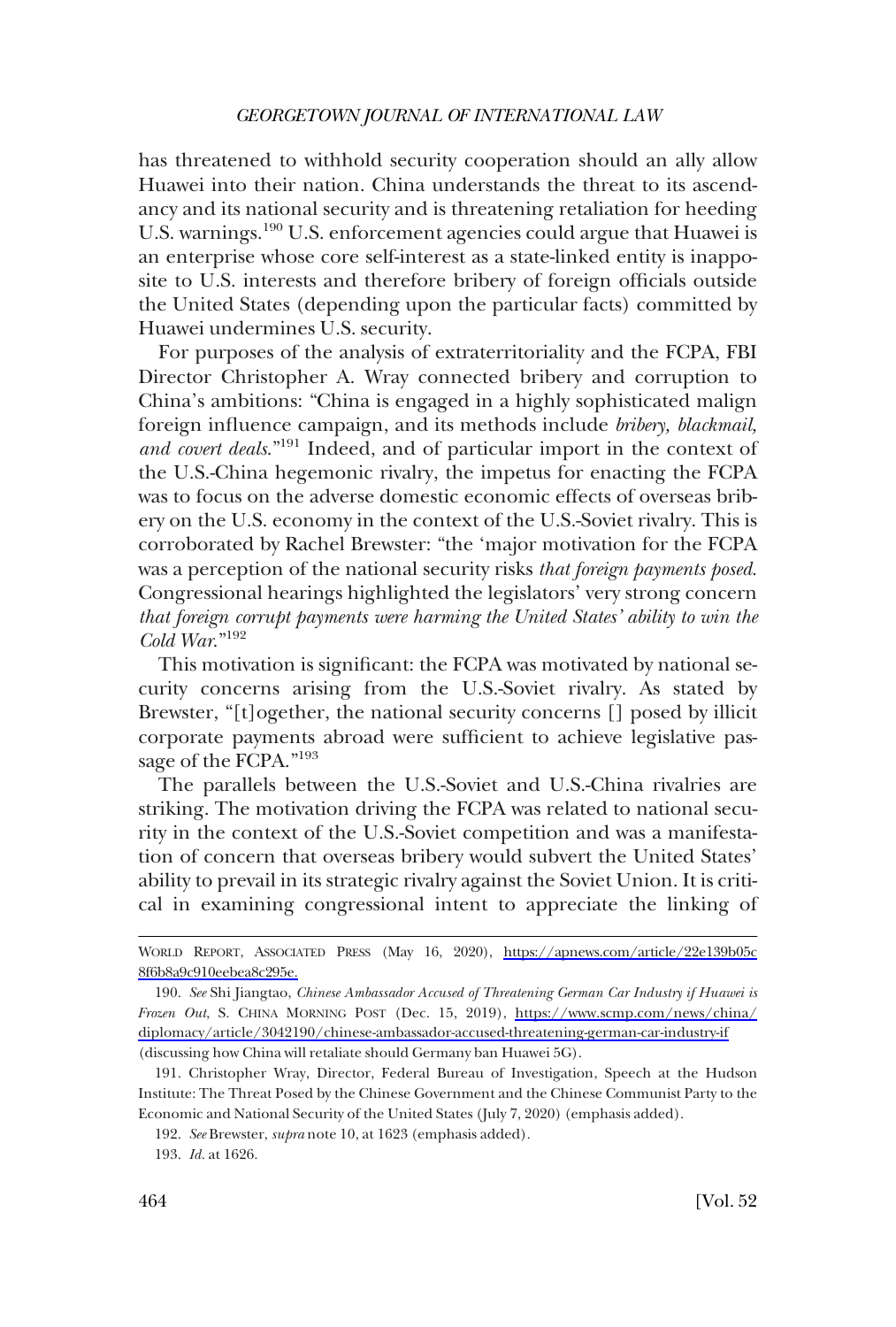<span id="page-38-0"></span>corruption with defending U.S. national interests. U.S. enforcement agencies could argue that Chinese corporate bribery of foreign officials impedes the United States' ability to prevail against China.

U.S. government enforcement agencies can point to the clear congressional intent in enacting the FCPA *and its amendments*194—the defense of the national interests of the United States to prevail in the U.S-Soviet struggle.195 If foreign corporations violate the FCPA and corruptly take business from U.S. corporations, enforcement agencies can argue that the conduct adversely impacts U.S. interests within the U.S.- China contest. Alternatively, enforcement agencies may claim that Chinese violations of the FCPA, which erode U.S. technological dominance or otherwise promote Chinese state goals, directly cause adverse domestic effects. Therefore, Chinese corporate conduct violating the FCPA might be viewed by U.S. government agencies as engaging in subverting U.S. national interests. This argument is likely to be advanced in the context of the China Initiative and heightened FCPA enforcement.

#### 2. Utilizing U.S. Financial Institutions or U.S. Dollars, or Both

As discussed above, U.S. enforcement agencies have successfully resolved FCPA enforcement actions on the basis that jurisdiction is established by defendants' utilization of the U.S. Dollar financial system. The DOJ and SEC have relied on sending a wire transfer to or from a U.S. bank, or U.S. correspondent bank, to satisfy jurisdictional requirements based on a broad understanding of the statute. The language of the FCPA supports the DOJ and SEC position:

[A]ny person other than an issuer . . . or a domestic concern . . . while in the territory of the United States, *corruptly to make use of the mails or any means or instrumentality of interstate commerce or to do any other act in furtherance* of [a corrupt payment.]<sup>196</sup>

In the decades following the FCPA Amendments, financial and technological innovation has transformed business conduct. Since the late 1990s, using the "mails" has been essentially replaced with e-mail and

<sup>194.</sup> *See* Steven Arrigg Koh, *Foreign Affairs Prosecutions*, 94 N.Y.U. L. REV. 340, 370 (2019) ("Courts may also weigh congressional intent, especially in regard to the policy rationales that have encouraged Congress to amend and enact certain statutes.").

<sup>195.</sup> *See* Brewster, *supra* note 10, at 1623 (noting that U.S. countering Soviet hegemonic ambitions played an important role in enacting the FCPA).

<sup>196. 15</sup> U.S.C. § 78dd-3(a) (2012) (emphasis added).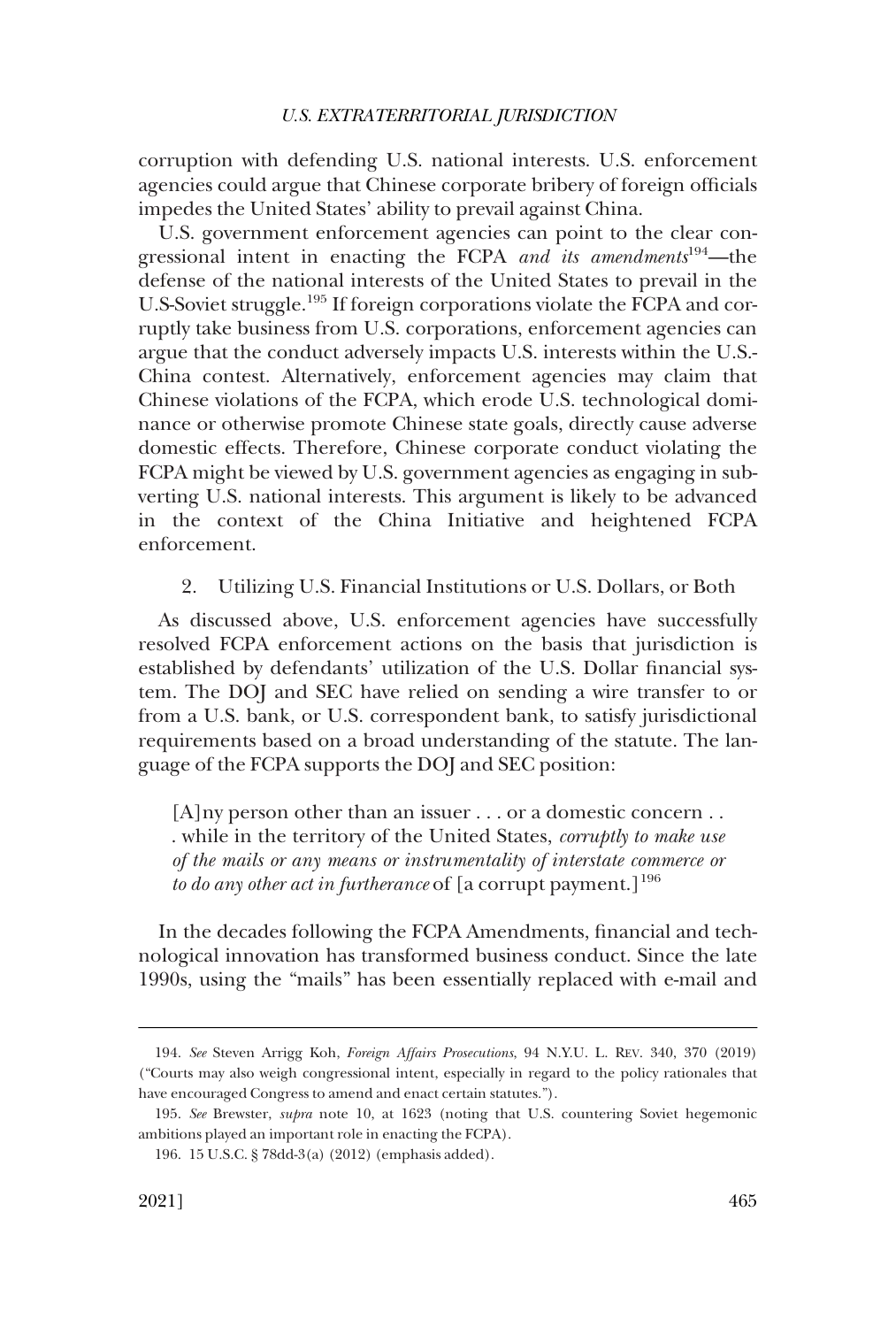other communications services such as WhatsApp, Signal or other systems. "Any means" can include sending virtual currency from a United States-based Bitcoin exchange or wallet to one in another nation (or vice-versa). No longer does one have to take a flight and physically present oneself in U.S. territory and request a financial services institution to wire money from one account to another with a U.S. bank intermediary. Someone engaging in a corrupt payment under the FCPA can simply enter the U.S.-based institution or exchange's website or send an email or a WhatsApp message to a variety of virtual financial service providers from the comfort of a yacht, hotel room, or personal residence in almost any location. Physical presence within a territory is not required. Based upon a transformative and innovative financial services landscape, the utilization of the U.S. financial system, whether that is a United States-based financial institution or United States-based virtual currency exchange or wallet, should be the controlling factor as opposed to demanding physical presence within U.S. territory.

Recently, in the context of a different federal statute, the Second Circuit's *United States v. Napout*<sup>197</sup> ruling confirms that overseas violations of U.S. statues are justiciable on the basis that jurisdiction is established by utilizing the U.S. Dollar financial system from overseas. The Second Circuit observed that a presumption against extraterritorial applications of statutes exists unless the unambiguous statutory text states otherwise. And in *Napout*, the Second Circuit allowed for extraterritorial application of a federal statute and rejected defendants' appeal, concluding that the case involved a domestic application of the statute. The court noted that the defendants used United States-based bank accounts and wires to receive the majority of the \$3.3 million in bribes, and the "use of wires in the United States therefore was integral to the transmission of the bribes in issue."198 Therefore, the court held that the application of Section 1346 to defendants' conduct was permissible.

Pursuant to this perspective, jurisdiction over FCPA violations exists even without physical presence in the United States.<sup>199</sup> The ability to bring Chinese entities within the enforcement rubric of the FCPA via the defendant's utilization of U.S. financial institutions allows

<sup>197.</sup> *See* United States v. Napout, 963 F.3d 163, 180–81 (2d Cir. 2020).

<sup>198.</sup> *Id.* at 181.

<sup>199.</sup> *See generally JGC Information*, *supra* note 175 (claiming jurisdiction based on the defendant's wiring of funds that were routed through correspondent banks in the United States, thus establishing a territorial act in furtherance of the FCPA violation). *See also Snamprogetti*, *supra*  note 173, at 11; *see also* United States v. Technip S.A., No. 10-cr-00439 (S.D. Tex. June 28 2010); *Unitel Information*, *supra n*ote 173.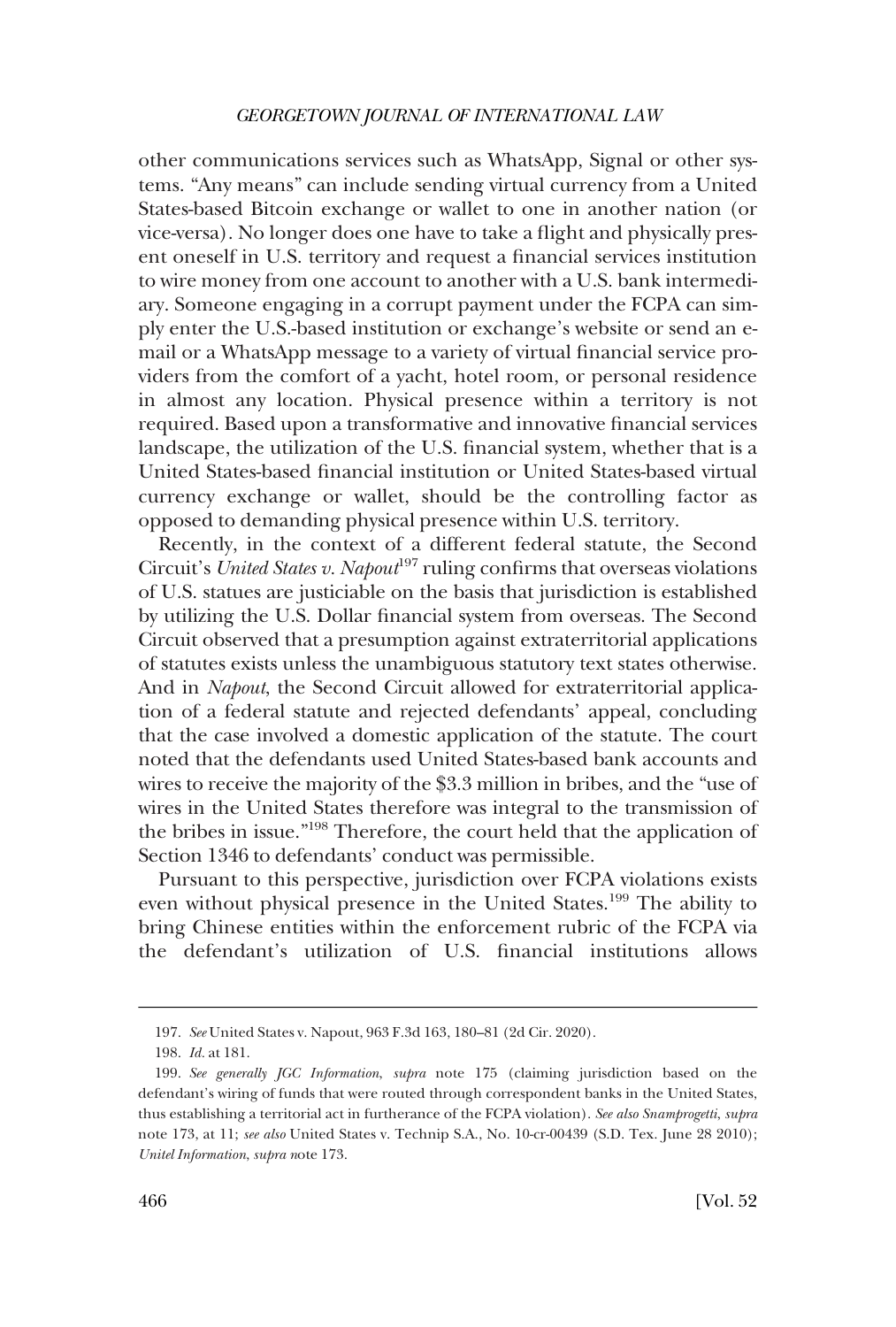government agencies to reach a large majority of international transactions which are generally U.S. Dollar denominated.

Although a discussion of the historical relationship of extraterritoriality as an outgrowth of state sovereignty is beyond the scope of this Article, it is sensible to conclude that in a virtual world the concept of "territory" should reflect the huge leaps technology has made that render "physical presence in a territory" a more nebulous concept. The fact that financial services innovation enables the opening of accounts and the seamless transfer of funds instantaneously would favor an updated conception of territorial jurisdiction to encompass the use of financial accounts in the country seeking to exercise extraterritorial jurisdiction. In other contexts, this reality is already self-evident. For example, the U.S. efforts at combatting terrorism and money laundering expanded the basis for jurisdiction to include using financial accounts located in the United States.<sup>200</sup> Even with respect to civil lawsuits, banking through the United States may constitute a sufficient nexus to rebut the presumption against extraterritoriality.<sup>201</sup> As we enter a virtual currency paradigm, Bitcoin and other types of currencies, let alone CBDCs may become alternatives or supplements to traditional banking and will likely be considered as "financial institutions" for purposes of evaluating whether a corrupt payment was conducted by accessing a U.S. financial institution.

Therefore, based upon modern technologies, the conceptualization of a "territorial nexus" via the use of wiring funds through U.S. banks or financial institutions is sensible. Banking relationships with U.S. correspondent accounts in the United States, because of the significance of such accounts to further the bribery, should allow enforcement agencies to pursue bad actors.202 Utilizing United States-based Bitcoin exchanges to further an FCPA violation could also fall within a modern conceptualization of "sending money to or from" a bank account. Accordingly, while not yet challenged and therefore not yet ruled

<sup>200.</sup> *See* Lani Cossette, *New Long-Arm Authority over Foreign Banks Raises Due Process Concerns but Remains a Viable Tool to Prevent Money Launderers from Abusing the U.S. Financial System*, 71 GEO. WASH. L. REV. 272 (2003).

<sup>201.</sup> Licci v. Lebanese Canadian Bank, SAL, 834 F.3d 201, 217 (2d Cir. 2016) (ruling that a foreign bank's wire transfers between through a U.S. bank was in fact sufficient "domestic conduct" to overcome the presumption against extraterritoriality. Such activity included "numerous New York-based payments" and "financing arrangements conducted exclusively through a New York bank account.")

<sup>202.</sup> *See, e.g.*, 18 U.S.C. § 981(k) (2012) (stating that assets derived from violating U.S. law and deposited overseas in a non-U.S. bank are subject to confiscation from U.S. authorities if that non-U.S. bank has a correspondent account in a U.S. bank).